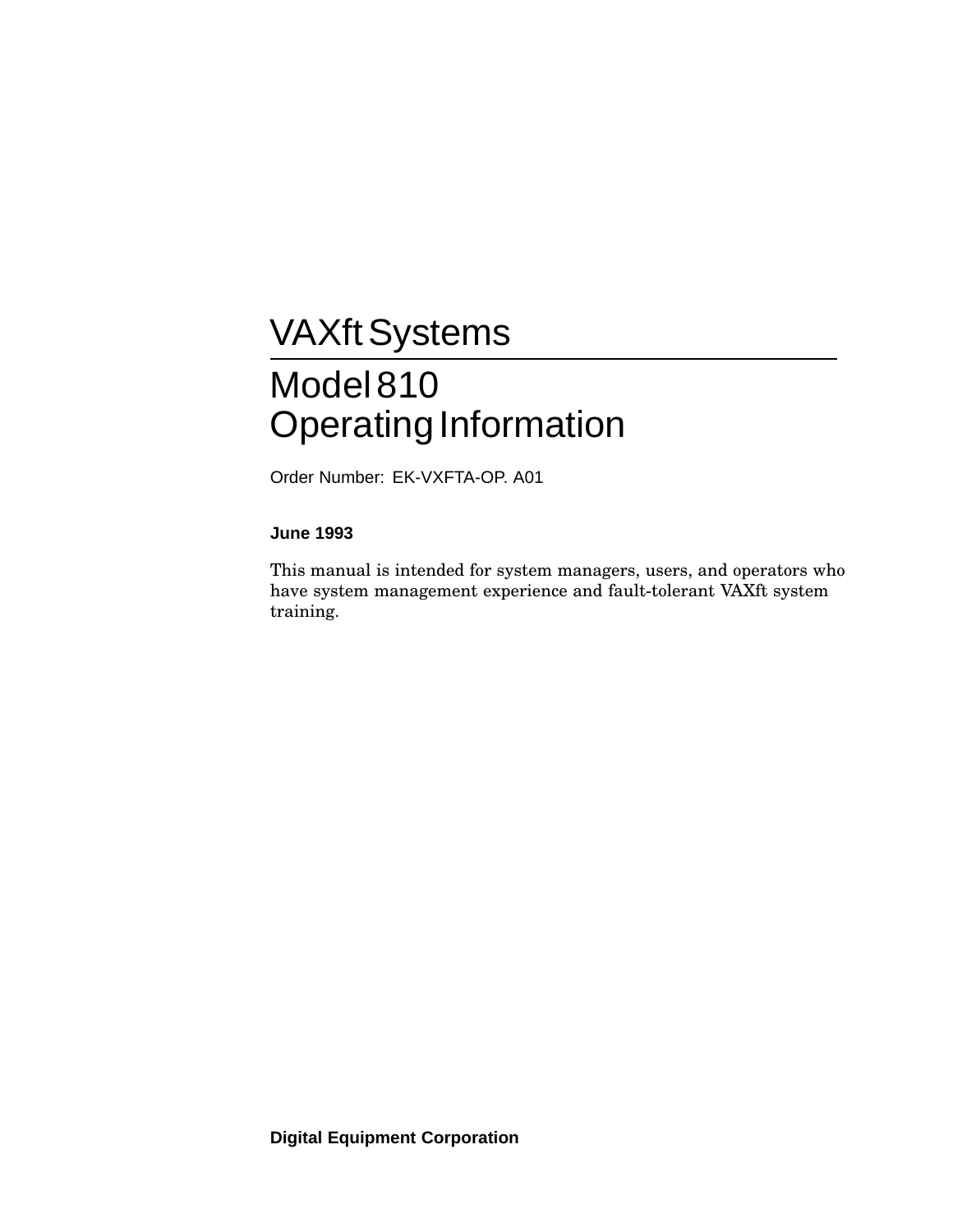#### **June 1993**

The information in this document is subject to change without notice and should not be construed as a commitment by Digital Equipment Corporation. Digital Equipment Corporation assumes no responsibility for any errors that may appear in this document.

No responsibility is assumed for the use or reliability of software on equipment that is not supplied by Digital Equipment Corporation or its affiliated companies.

Restricted Rights: Use, duplication, or disclosure by the U.S. Government is subject to restrictions as set forth in subparagraph  $(c)(1)(ii)$  of the Rights in Technical Data and Computer Software clause at DFARS 252.227-7013.

© Digital Equipment Corporation 1993.

All Rights Reserved. Printed in U.S.A.

The following are trademarks of Digital Equipment Corporation: CompacTape, OpenVMS, ThinWire, TK, VAX, VAXft, VMS, and the DIGITAL logo.

**FCC NOTICE:** This equipment generates, uses, and may emit radio frequency energy. It has been tested and found to comply with the limits for a Class A computing device pursuant to Subpart J of Part 15 of FCC rules for operation in a commercial environment. This equipment, when operated in a residential area, may cause interference to radio/TV communications. In such event the user (owner), at his own expense, may be required to take corrective measures.

This document is available on CDROM.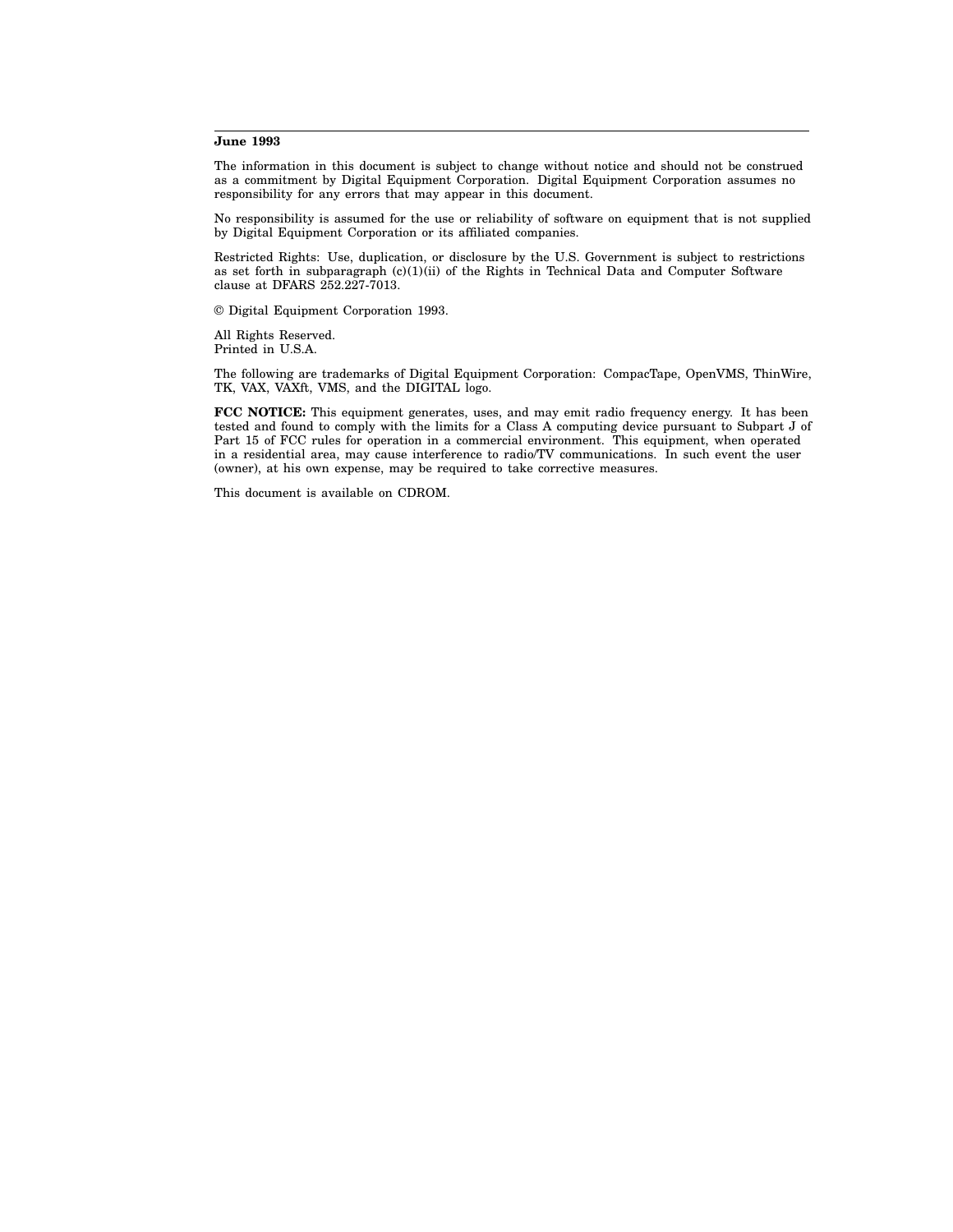# **Documentation Map**

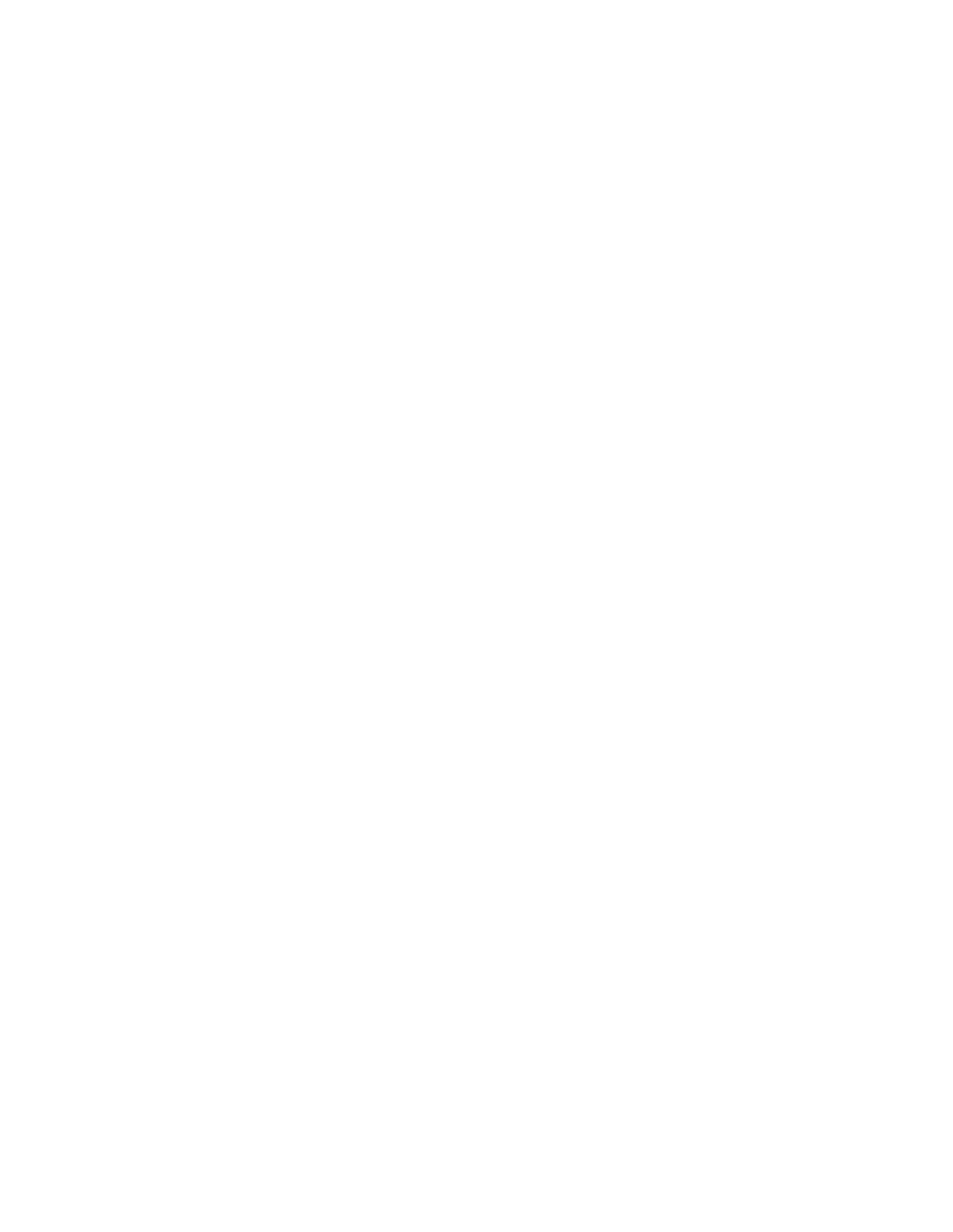# **Contents**

## **1 Introduction**

| 1.1   | $1 - 1$  |
|-------|----------|
| 1.2   | $1 - 1$  |
| 1.3   | $1 - 5$  |
| $14$  | $1 - 8$  |
| 1.4.1 | $1 - 8$  |
| 1.4.2 | $1 - 8$  |
| 1.4.3 | $1 - 9$  |
| 1.4.4 | $1 - 9$  |
| 1.4.5 | $1 - 14$ |
| 1.5   | $1 - 15$ |
| 1.6   | $1 - 15$ |
| 1.6.1 | $1 - 15$ |
| 1.6.2 | $1 - 16$ |
| 1.6.3 | $1 - 16$ |
| 1.6.4 | $1 - 17$ |

# **2 Controls and Indicators**

| 2.1      |                                                      | $2 - 1$  |
|----------|------------------------------------------------------|----------|
| 2.2      |                                                      | $2 - 2$  |
| 2.3      |                                                      | $2 - 4$  |
| 2.4      |                                                      | $2 - 6$  |
| 2.5      |                                                      | $2 - 8$  |
| 2.6      |                                                      | $2 - 10$ |
| 2.7      |                                                      | $2 - 13$ |
| 2.8      |                                                      | $2 - 15$ |
| 281      |                                                      | $2 - 18$ |
| 2.9      |                                                      | $2 - 19$ |
| 2.9.1    |                                                      | $2 - 20$ |
| 2.9.2    |                                                      | $2 - 21$ |
| 2.9.3    |                                                      | $2 - 22$ |
| 2.9.4    |                                                      | $2 - 22$ |
| 2.9.5    |                                                      | $2 - 24$ |
| 210      |                                                      | $2 - 26$ |
| 2,10,1   |                                                      | $2 - 26$ |
| 2.10.2   |                                                      | $2 - 27$ |
| 2.10.3   | Operator Control Panel Controls and Indicators       | $2 - 28$ |
| 2.10.4   | Slot Select, Load/Unload, and Eject Button Functions | $2 - 30$ |
| 2.10.4.1 |                                                      | $2 - 30$ |
| 2.10.4.2 |                                                      | $2 - 30$ |
| 2.10.4.3 | Unloading the Cartridge                              | $2 - 30$ |
| 2.10.4.4 |                                                      | $2 - 31$ |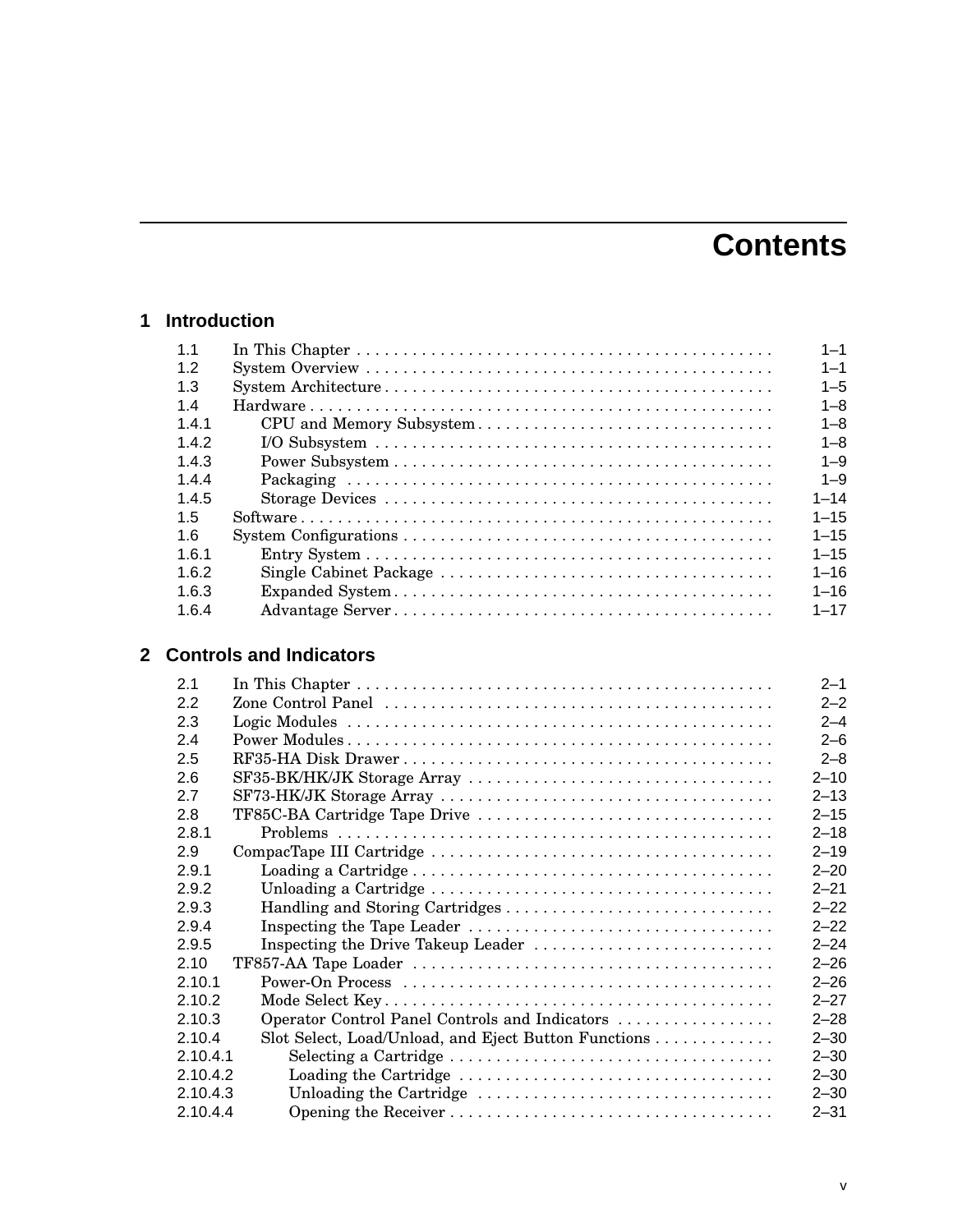| 2.10.5   |                                         | $2 - 31$ |
|----------|-----------------------------------------|----------|
| 2.10.5.1 |                                         | $2 - 32$ |
| 2.10.5.2 |                                         | $2 - 33$ |
| 2.10.5.3 | Removing the Magazine from the Receiver | $2 - 34$ |
| 2.10.5.4 |                                         | $2 - 35$ |

# 3 Console Operations

| 3.1   |                                                                                                        | $-3-1$  |
|-------|--------------------------------------------------------------------------------------------------------|---------|
| 3.2   |                                                                                                        | $3 - 1$ |
| 3.3   |                                                                                                        | $3 - 3$ |
| 3.3.1 |                                                                                                        | $3 - 4$ |
| 3.3.2 | Exiting CIO Mode $\ldots \ldots \ldots \ldots \ldots \ldots \ldots \ldots \ldots \ldots \ldots \ldots$ | $3 - 4$ |
| 3.4   |                                                                                                        | $3 - 5$ |
| 3.5   |                                                                                                        | $-3-6$  |
| 3.6   |                                                                                                        | $3 - 7$ |

# 4 CIO Mode Console Commands

| 4.1      |                                                                                                          | $4 - 1$  |
|----------|----------------------------------------------------------------------------------------------------------|----------|
| 4.2      |                                                                                                          | $4 - 2$  |
| 4.3      |                                                                                                          | $4 - 3$  |
| 4.3.1    | <b>BOOT</b>                                                                                              | $4 - 3$  |
| 4.3.2    |                                                                                                          | $4 - 4$  |
| 4.3.3    |                                                                                                          | $4 - 5$  |
| 4.3.4    |                                                                                                          | $4 - 5$  |
| 4.3.5    |                                                                                                          | $4 - 7$  |
| 4.3.6    |                                                                                                          | $4 - 7$  |
| 4.3.7    |                                                                                                          | $4 - 9$  |
| 4.3.8    |                                                                                                          | $4 - 9$  |
| 4.3.9    |                                                                                                          | $4 - 10$ |
| 4.3.10   |                                                                                                          | $4 - 10$ |
| 4.3.11   |                                                                                                          | $4 - 10$ |
| 4.3.12   |                                                                                                          | $4 - 11$ |
| 4.3.13   |                                                                                                          | $4 - 11$ |
| 4.3.13.1 |                                                                                                          | $4 - 12$ |
| 4.3.14   |                                                                                                          | $4 - 12$ |
| 4.3.15   |                                                                                                          | $4 - 13$ |
| 4.3.16   |                                                                                                          | $4 - 14$ |
| 4.3.17   |                                                                                                          | $4 - 15$ |
| 4.3.18   |                                                                                                          | $4 - 16$ |
| 4.3.19   | $!(\text{comment})\dots\dots\dots\dots\dots\dots\dots\dots\dots\dots\dots\dots\dots\dots\dots\dots\dots$ | $4 - 16$ |

# **Index**

# **Examples**

|--|--|--|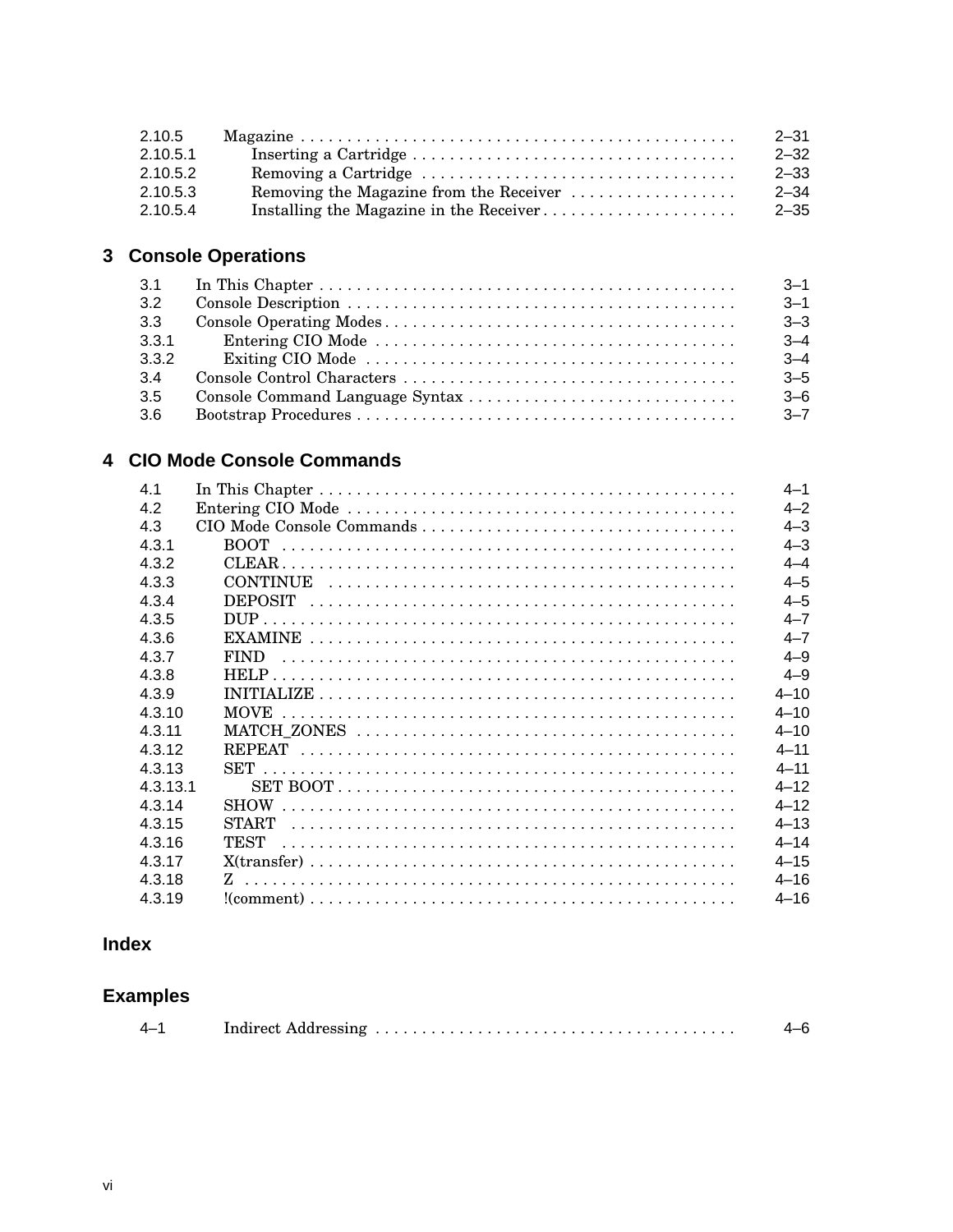# **Figures**

| $1 - 1$  |                                                           | $1 - 3$  |
|----------|-----------------------------------------------------------|----------|
| $1 - 2$  |                                                           | $1 - 4$  |
| $1 - 3$  |                                                           | $1 - 6$  |
| $1 - 4$  |                                                           | $1 - 10$ |
| $1 - 5$  |                                                           | $1 - 12$ |
| $2 - 1$  | Layout of Zone Control Panel                              | $2 - 2$  |
| $2 - 2$  |                                                           | $2 - 5$  |
| $2 - 3$  | Power Module Controls and Indicators                      | $2 - 6$  |
| $2 - 4$  | RF35 Disk Drawer Controls and Indicators                  | $2 - 8$  |
| $2 - 5$  | Front of the SF35-BK/HK/JK Storage Array                  | $2 - 10$ |
| $2 - 6$  | Rear of the SF35-BK/HK/JK Storage Array                   | $2 - 12$ |
| $2 - 7$  | Front of the SF73-HK/JK Storage Array                     | $2 - 13$ |
| $2 - 8$  | Location of SF73-HK/JK Storage Array LEDs and Switchpacks | $2 - 14$ |
| $2 - 9$  |                                                           | $2 - 15$ |
| $2 - 10$ | TF85C-BA Cartridge Tape Drive                             | $2 - 16$ |
| $2 - 11$ |                                                           | $2 - 19$ |
| $2 - 12$ |                                                           | $2 - 20$ |
| $2 - 13$ |                                                           | $2 - 21$ |
| $2 - 14$ |                                                           | $2 - 23$ |
| $2 - 15$ |                                                           | $2 - 24$ |
| $2 - 16$ |                                                           | $2 - 25$ |
| $2 - 17$ |                                                           | $2 - 28$ |
| $2 - 18$ | Write-Protect Switch on a Cartridge                       | $2 - 32$ |
| $2 - 19$ | Receiver in the Open Position                             | $2 - 34$ |
| $3 - 1$  |                                                           | $3 - 2$  |
| $3 - 2$  |                                                           | $3 - 4$  |
| $3 - 3$  |                                                           | $3 - 7$  |

# **Tables**

| $1 - 1$  |                                                                             | $1 - 2$  |
|----------|-----------------------------------------------------------------------------|----------|
| $1 - 2$  |                                                                             | $1 - 7$  |
| $1 - 3$  | Power Subsystem Components                                                  | $1 - 9$  |
| $1 - 4$  |                                                                             | $1 - 9$  |
| $1 - 5$  |                                                                             | $1 - 11$ |
| $1 - 6$  | Key to Figure 1–5, Cabinet Layout, Rear View                                | $1 - 13$ |
| $1 - 7$  | Expander Cabinet Storage Devices                                            | $1 - 14$ |
| $1 - 8$  |                                                                             | $1 - 15$ |
| $1 - 9$  |                                                                             | $1 - 16$ |
| $1 - 10$ |                                                                             | $1 - 16$ |
| $1 - 11$ |                                                                             | $1 - 17$ |
| $2 - 1$  | Key to Figure 2–1, Layout of Zone Control Panel $\dots\dots\dots\dots\dots$ | $2 - 3$  |
| $2 - 2$  | Key to Figure 2–3, Power Module Controls and Indicators $\dots \dots$       | $2 - 7$  |
| $2 - 3$  | RF35 Disk Drawer Controls and Indicators                                    | $2 - 9$  |
| $2 - 4$  | SF35-BK/HK/JK Front Panel Controls and Indicators                           | $2 - 11$ |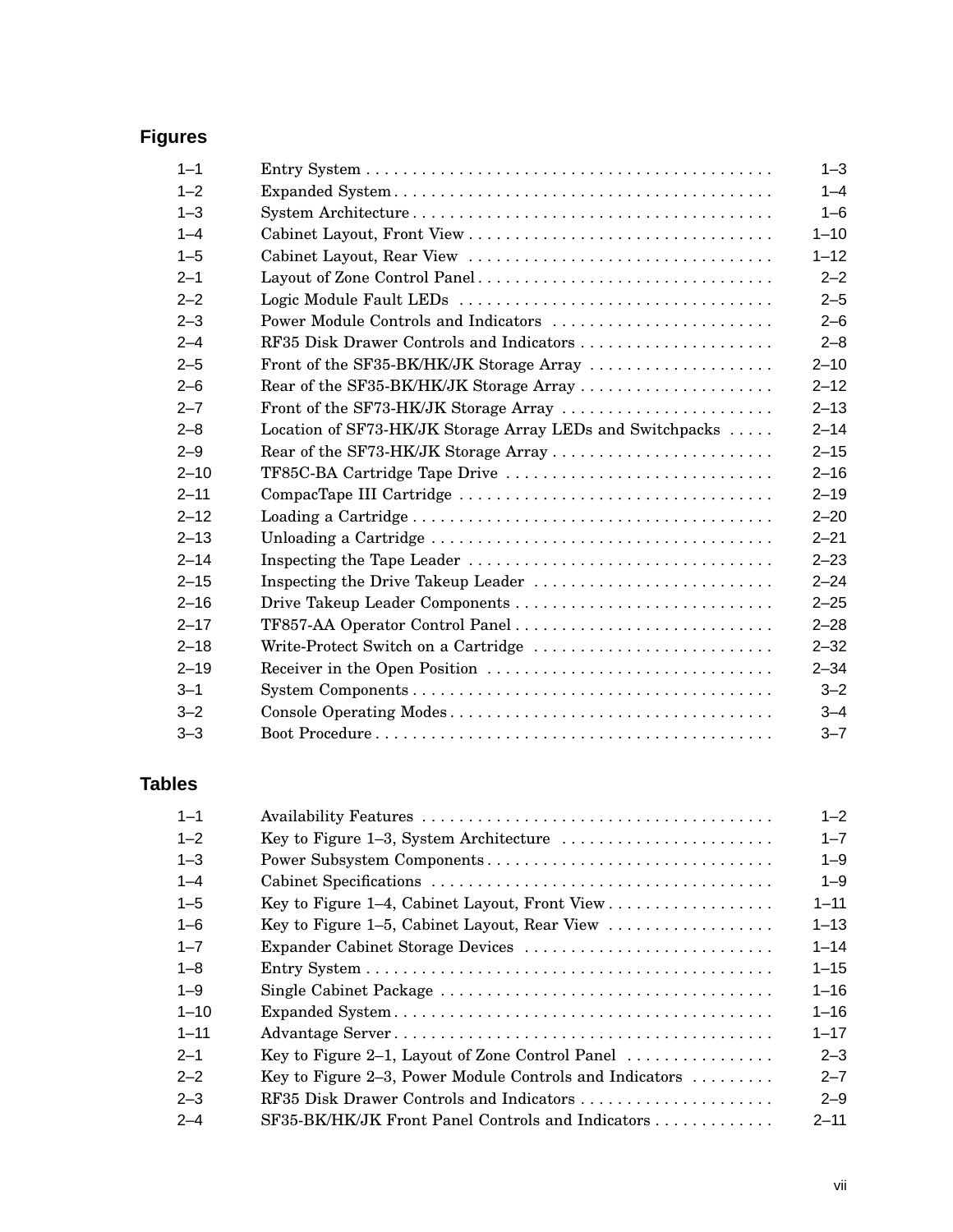| $2 - 5$  | SF35-BK/HK/JK and SF73 Rear Panel Controls and Indicators | $2 - 12$ |
|----------|-----------------------------------------------------------|----------|
| $2 - 6$  | SF73-HK/JK Front Panel Controls and Indicators            | $2 - 14$ |
| $2 - 7$  | TK85C-BA Cartridge Tape Drive Controls                    | $2 - 16$ |
| $2 - 8$  | TK85C-BA Cartridge Tape Drive Indicators                  | $2 - 17$ |
| $2 - 9$  |                                                           | $2 - 20$ |
| $2 - 10$ |                                                           | $2 - 21$ |
| $2 - 11$ |                                                           | $2 - 23$ |
| $2 - 12$ |                                                           | $2 - 27$ |
| $2 - 13$ | TF857-AA OCP Controls and Indicators                      | $2 - 29$ |
| $2 - 14$ |                                                           | $2 - 32$ |
| $2 - 15$ |                                                           | $2 - 33$ |
| $2 - 16$ |                                                           | $2 - 34$ |
| $2 - 17$ |                                                           | $2 - 35$ |
| $3 - 1$  | Key to Figure 3–1, System Components                      | $3 - 2$  |
| $3 - 2$  |                                                           | $3 - 3$  |
| $3 - 3$  | Console Control Characters and Function Keys              | $3 - 5$  |
| $3 - 4$  | Console Command Language Syntax                           | $3 - 6$  |
| $4 - 1$  |                                                           | $4 - 3$  |
| $4 - 2$  |                                                           | $4 - 4$  |
| $4 - 3$  |                                                           | $4 - 4$  |
| $4 - 4$  |                                                           | $4 - 5$  |
| $4 - 5$  | Address-Spec Symbolic Addresses                           | $4 - 6$  |
| $4 - 6$  |                                                           | $4 - 7$  |
| $4 - 7$  |                                                           | $4 - 8$  |
| $4 - 8$  | Address-Spec Symbolic Addresses                           | $4 - 8$  |
| $4 - 9$  |                                                           | $4 - 9$  |
| $4 - 10$ |                                                           | $4 - 10$ |
| $4 - 11$ | SET Variables and Values                                  | $4 - 11$ |
| $4 - 12$ |                                                           | $4 - 12$ |
| $4 - 13$ | Qualifiers for TEST Selection                             | $4 - 14$ |
| $4 - 14$ | Qualifiers for TEST Control                               | $4 - 15$ |
| $4 - 15$ |                                                           | $4 - 16$ |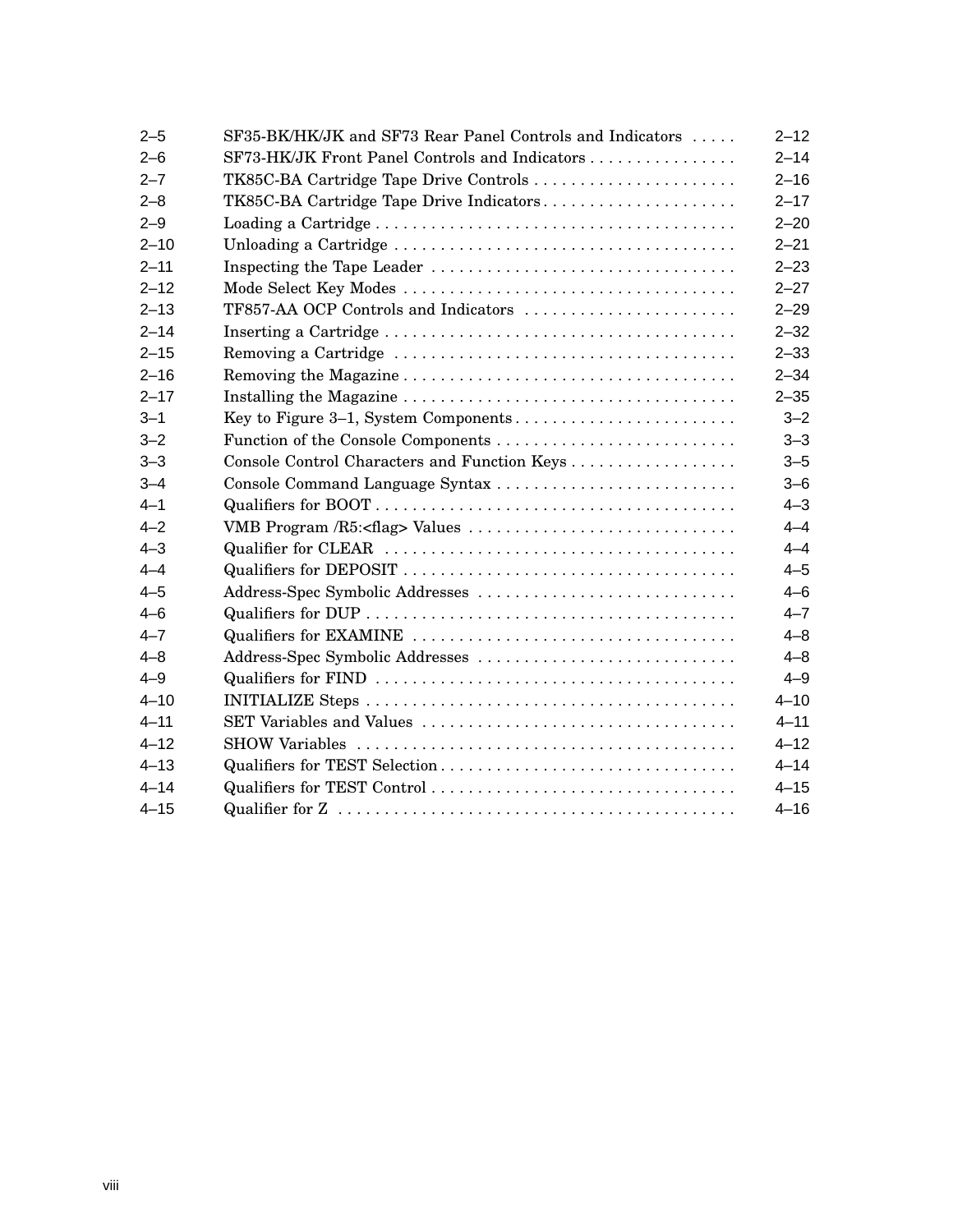# **1 Introduction**

# **1.1 In This Chapter**

This chapter includes:

- Section 1.2, System Overview
- Section 1.3, System Architecture
- Section 1.4, Hardware
- Section 1.5, Software
- Section 1.6, System Configurations

# **1.2 System Overview**

**Fault tolerance** is the ability of a system to continue to provide computing service despite the occurrence of single-point hardware failures.

The VAXft Model 810 system is the third generation in the VAXft family of processors. The system achieves fault tolerance through its high levels of availability. Table 1–1 describes these features.

Figure 1–1 shows the front view of the entry system. Figure 1–2 shows the front view of the expanded system.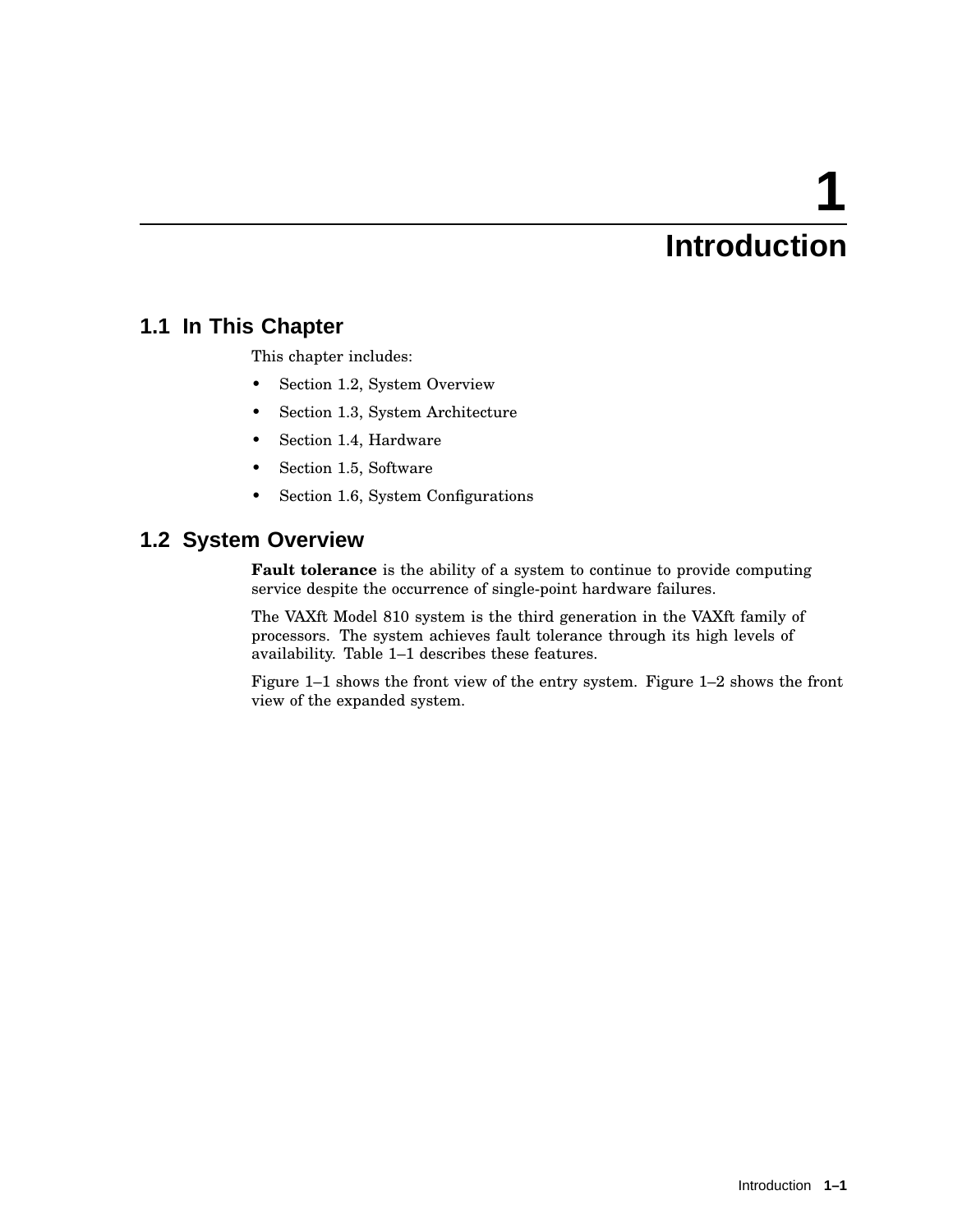| <b>Feature</b>                                          | <b>Description</b>                                                                                                                                                                                                                     |
|---------------------------------------------------------|----------------------------------------------------------------------------------------------------------------------------------------------------------------------------------------------------------------------------------------|
| Data Integrity                                          |                                                                                                                                                                                                                                        |
| Dual rail internal bus                                  | The module interconnect (MI) is a dual rail bus that allows<br>comparison of results at the end of each transmission.                                                                                                                  |
| Cyclic redundancy<br>check (CRC) and parity<br>checking | Device codes are appended to incoming data packets. This<br>ensures integrity when data is transferred within the system.                                                                                                              |
| Self-checking checkers                                  | On-line tests examine the checking mechanism logic for faults.                                                                                                                                                                         |
| <b>Computational Integrity</b>                          |                                                                                                                                                                                                                                        |
| Duplicate CPUs                                          | Two processor chips and associated logic are present on each<br>CPU module. The results of all computations are compared for<br>discrepancies.                                                                                         |
| Duplicate zones                                         | Two CPUs are present in each zone. They compare results<br>with each other through the cross-link cable.                                                                                                                               |
| <b>Fault Isolation and</b><br><b>Containment</b>        |                                                                                                                                                                                                                                        |
| Firewalls                                               | Firewall chips are used on the I/O expansion module (EXM).<br>They interface with the MI bus. These chips perform error<br>checking, receive and send all data to the bus, and allow the<br>dual rail bus to act as a single rail bus. |
| <b>System Availability</b>                              |                                                                                                                                                                                                                                        |
| Duplicate components                                    | All components (zones, cables, peripherals, and enclosures) are<br>fully duplicated.                                                                                                                                                   |
| Automatic failover                                      | Failover happens automatically, within microseconds of fault<br>detection.                                                                                                                                                             |
| Independent zones                                       | Risk of service and operational errors is reduced because zones<br>are accessed independently. Each zone has a separate door.                                                                                                          |

|  | Table 1-1 Availability Features |  |
|--|---------------------------------|--|
|--|---------------------------------|--|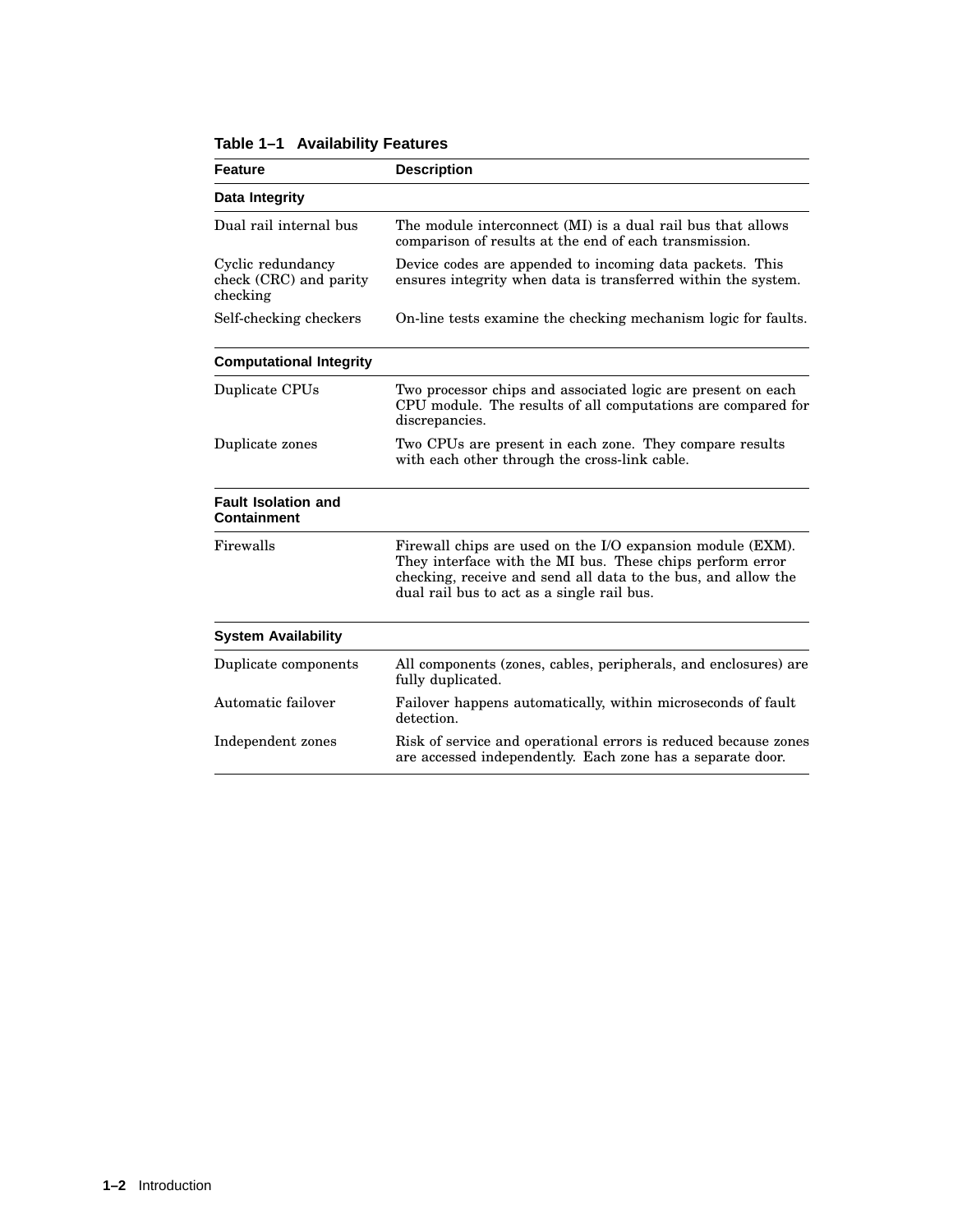



MR-0405-92DG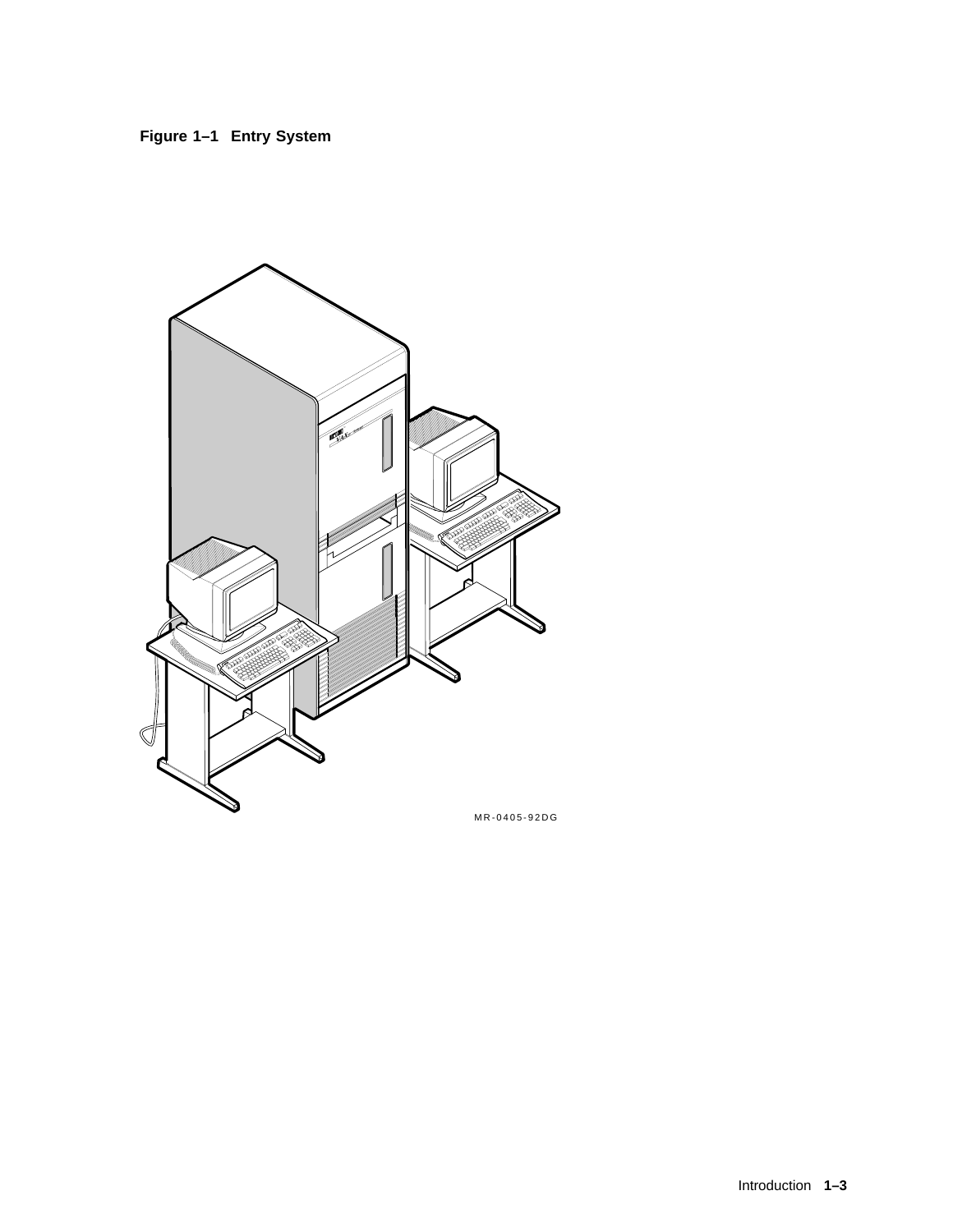



MR-0408-92DG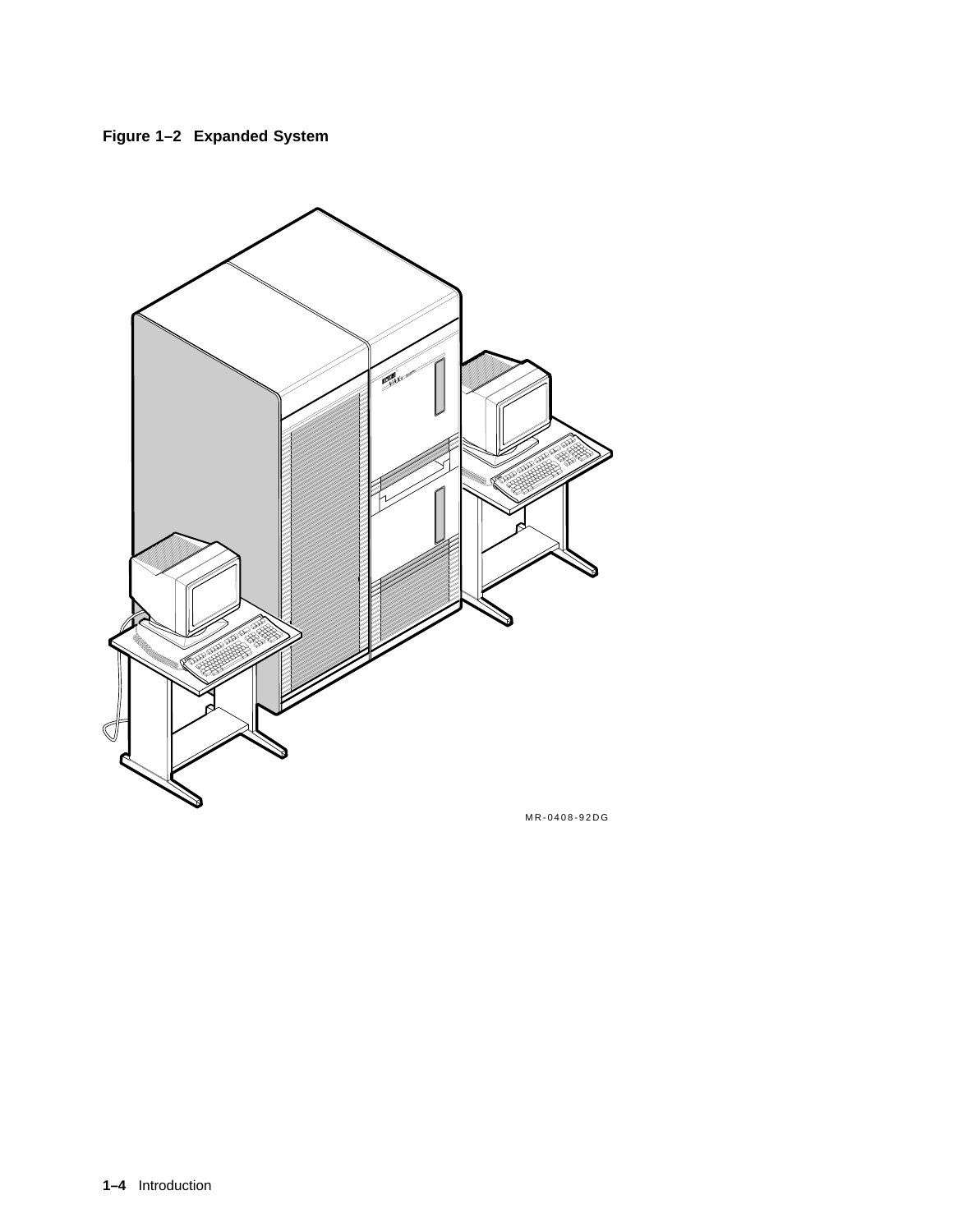# **1.3 System Architecture**

The system platform is based on a dual zone architecture. Each zone is independent and is housed within a cabinet. The two zones communicate through a cross-link cable.

The CPU pairs run in lockstep, executing the same commands at the same time. A phase-lock loop ensures clock synchronization between zones. The I/O attachment module (ATM) provides the console terminal interface and an interface between the CPU and the ATM. The I/O interface modules connect to the I/O bus in each zone to provide console terminal, network, and mass storage interfaces.

Figure 1–3 shows the system architecture. Table 1–2 describes the components shown in Figure 1–3.

Each zone contains the following components:

- Logic card cage
- Four memory motherboards (MMBs)
- ATM with embedded I/O expansion module (EXM)
- I/O interface module cage containing up to eight DSSI and Ethernet interface modules
- Power subsystem
- Up to six 3.5-inch disks
- CPU pair
- Centerplane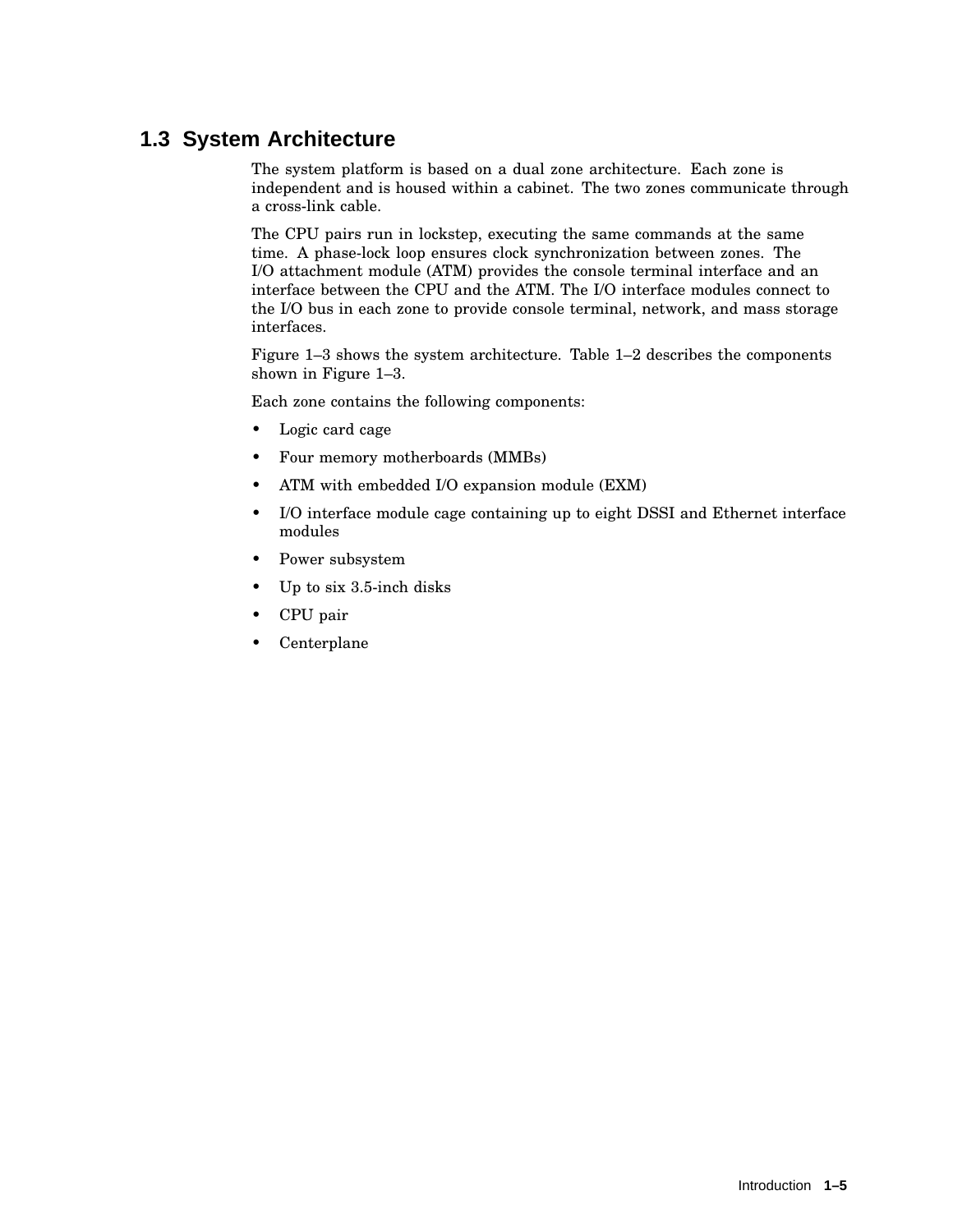

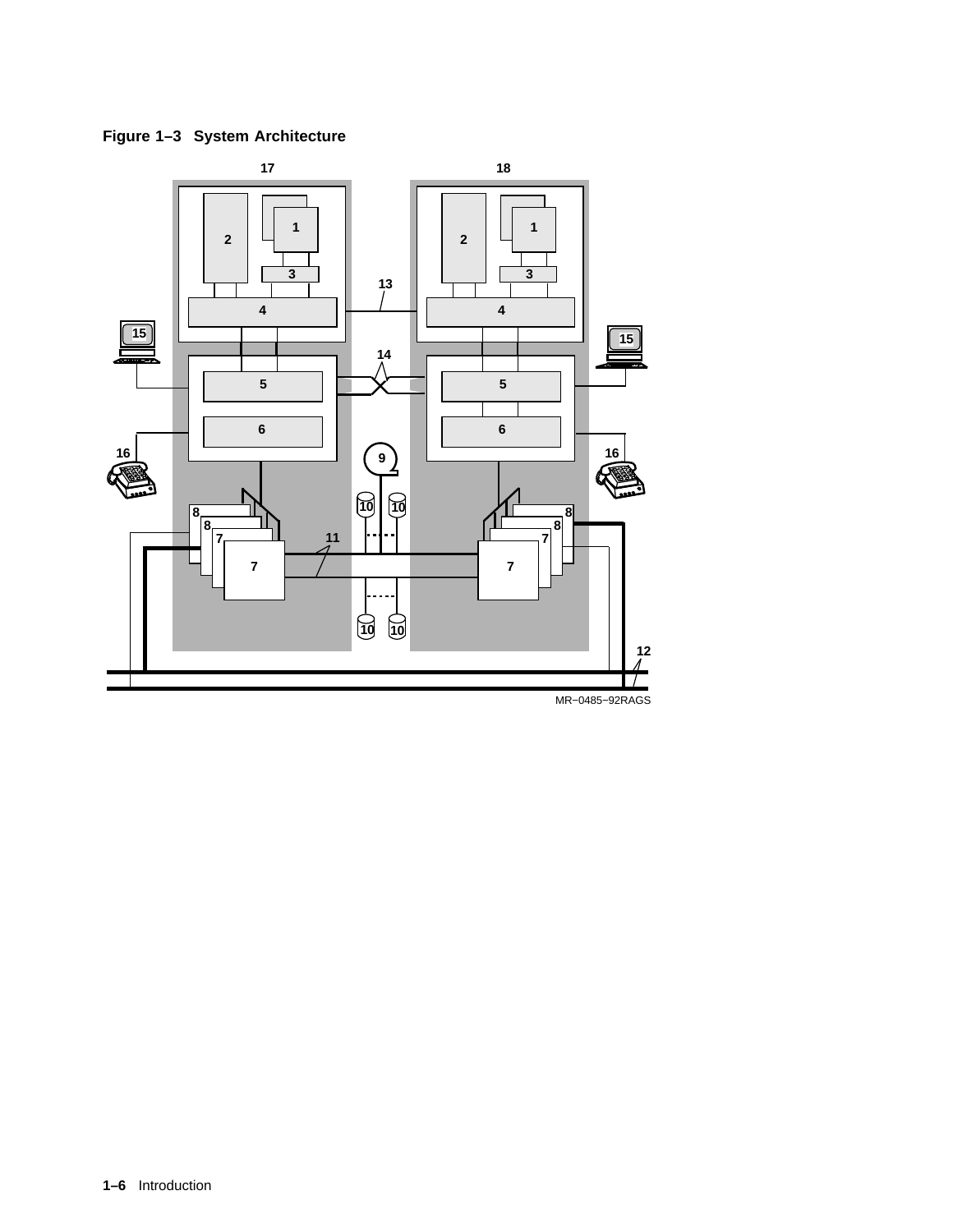| <b>Item</b>  | <b>Component</b>                |
|--------------|---------------------------------|
| $\mathbf{1}$ | <b>CPU</b>                      |
| $\mathbf{2}$ | Memory                          |
| 3            | Cache                           |
| 4            | Memory control                  |
| 5            | Cross-link chips                |
| 6            | Expansion module (EXM)          |
| 7            | DSSI interface module (DIM)     |
| 8            | Ethernet interface module (EIM) |
| 9            | Tape                            |
| 10           | Disk                            |
| 11           | DSSI bus                        |
| 12           | Ethernet                        |
| 13           | Resync cable                    |
| 14           | Cross-link cable                |
| 15           | Local console terminal          |
| 16           | Modem                           |
| 17           | Zone A                          |
| 18           | Zone B                          |

**Table 1–2 Key to Figure 1–3, System Architecture**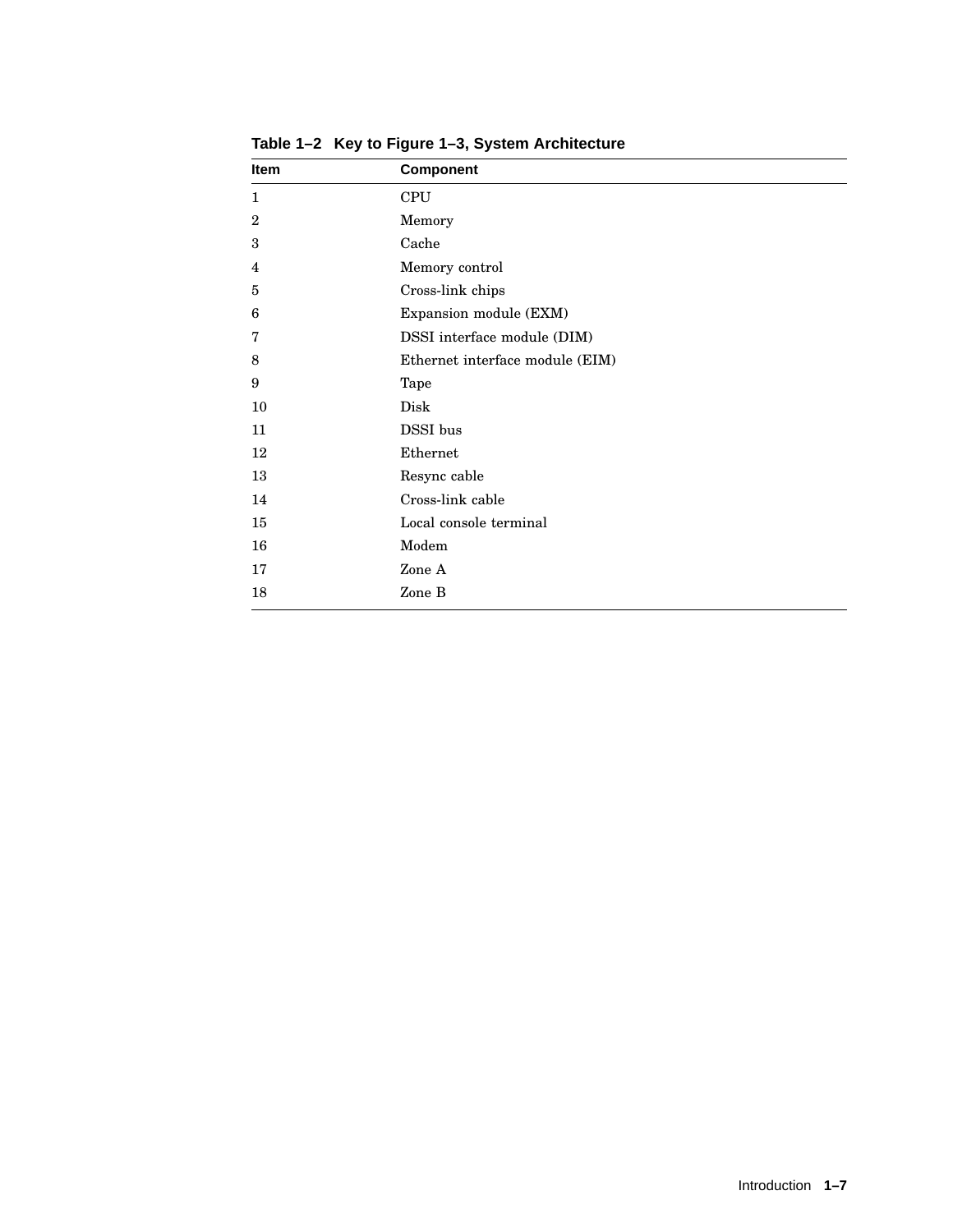### **1.4 Hardware**

This section describes the hardware used with the system.

#### **1.4.1 CPU and Memory Subsystem**

The CPU module houses the CPU, cache memory, and main memory. The CPU module contains two microprocessor chips operating at a 12-nanosecond cycle time. Each of the microprocessor chips contains:

- Error correction code (ECC)
- An 8-Kbyte two-way set-associative data cache (P-cache)
- A 2-Kbyte direct-mapped virtual instruction cache (I-cache)
- An external secondary cache that contains a 512-Kbyte direct-mapped write-back cache (B-cache)

Four MMBs plug into the CPU module. The 4-MB DRAM single inline memory modules (SIMMs) plug into the MMBs. The system supports 32 MB to 256 MB of memory.

The CPU module can read eight longwords (312 bits including ECC) at a time, and can refresh the caches rapidly because memory access time is less than 200 nanoseconds.

#### **1.4.2 I/O Subsystem**

Each zone contains its own I/O, which is located in three types of modules:

- DIM
- EIM
- ATM with embedded EXM

The DIMs connect to the system's mass storage devices through the DSSI bus. One DSSI bus is provided per DIM. One DIM takes up one node on the DSSI bus.

The EIM connects to the network devices in one of two ways: through a coaxial cable connection that provides ThinWire Ethernet access, or through a 15-pin connector that provides thickwire Ethernet access.

CPU and I/O components within a zone are connected through the system MI bus, which is a 16-bit, dual rail, synchronous bus. The second rail is used for error checking. The I/O subsystem is single rail bus with ECC embedded to detect faults.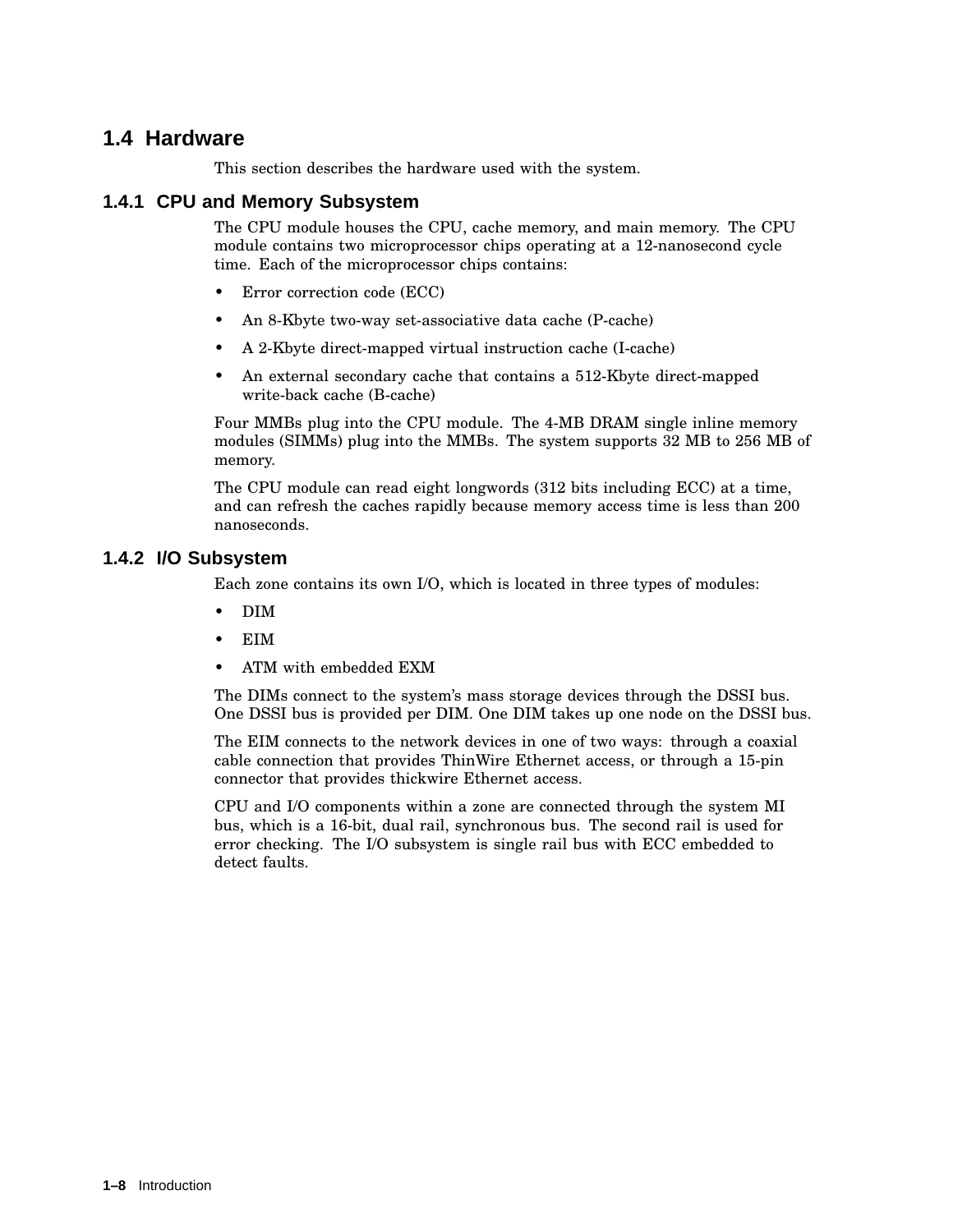#### **1.4.3 Power Subsystem**

Table 1–3 describes the function of each power subsystem component.

| <b>Component</b>                             | <b>Function</b>                                                                                                    |
|----------------------------------------------|--------------------------------------------------------------------------------------------------------------------|
| Uninterruptible power<br>supply $(UPS)^1$    | Provides emergency power to the system for 20 to 40 minutes<br>during a power disruption. The UPS is freestanding. |
| Front end unit (FEU)                         | Converts ac power to 48 Vdc.                                                                                       |
| Regulator                                    | Provides $+3.3$ Vdc at 30 A, $+12$ Vdc at 12.5 A, and bias.                                                        |
| Regulator                                    | Provides +5 Vdc at 90 A.                                                                                           |
| Power supply control<br>(PSC)                | Provides interface signals to the ATM and EXM.                                                                     |
| Control and<br>miscellaneous power<br>(CAMP) | Provides additional control signals to the PSC.                                                                    |
| Local disk converter<br>(LDC)                | Provides dc power to supported storage devices in the CPU<br>cabinet.                                              |
| <sup>1</sup> Recommended option.             |                                                                                                                    |

**Table 1–3 Power Subsystem Components**

#### **1.4.4 Packaging**

The CPU and expander cabinet dimensions are identical. Table 1–4 lists the cabinet specifications. Figure 1–4 shows the front layout of an expanded system. Table 1–5 describes the components shown in Figure 1–4. Figure 1–5 shows the rear layout of an expanded system. Table 1–6 describes the components shown in Figure 1–5.

**Table 1–4 Cabinet Specifications**

| <b>Specification</b> | Value                                                                    |  |
|----------------------|--------------------------------------------------------------------------|--|
| Height               | $170.0 \text{ cm } (67 \text{ in})$                                      |  |
| Width                | 60.0 cm $(24$ in)                                                        |  |
| Depth                | $86.0 \text{ cm}$ $(34 \text{ in})$                                      |  |
| Power                | Three-phase $120/208$ Vac, 30 A<br>Single-phase 240 Vac, 30 A            |  |
| Heat dissipation     | 300 W (13000 BTU per hour) maximum<br>2800 W (6800 BTU per hour) typical |  |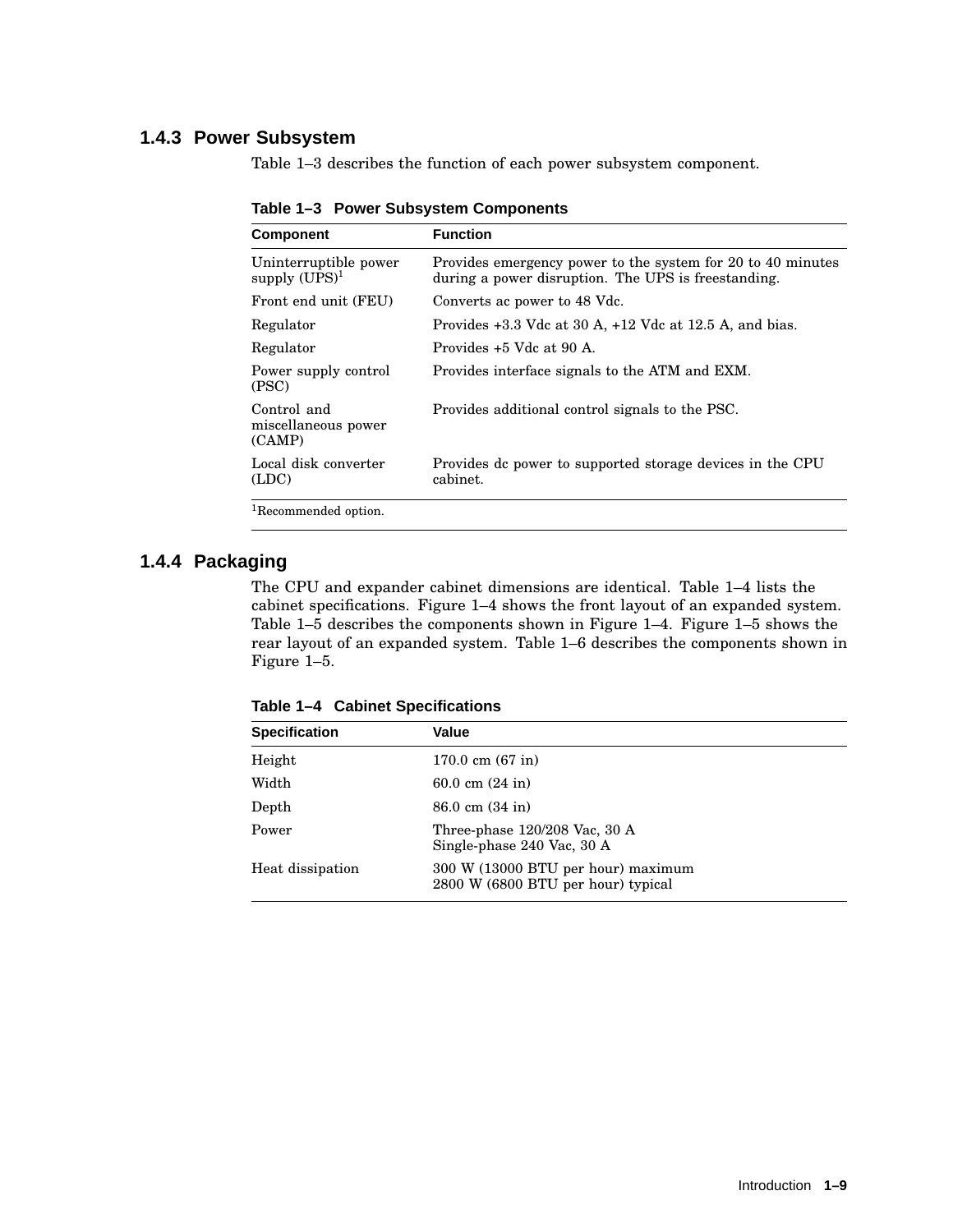**Figure 1–4 Cabinet Layout, Front View**



MR−0406−92RAGS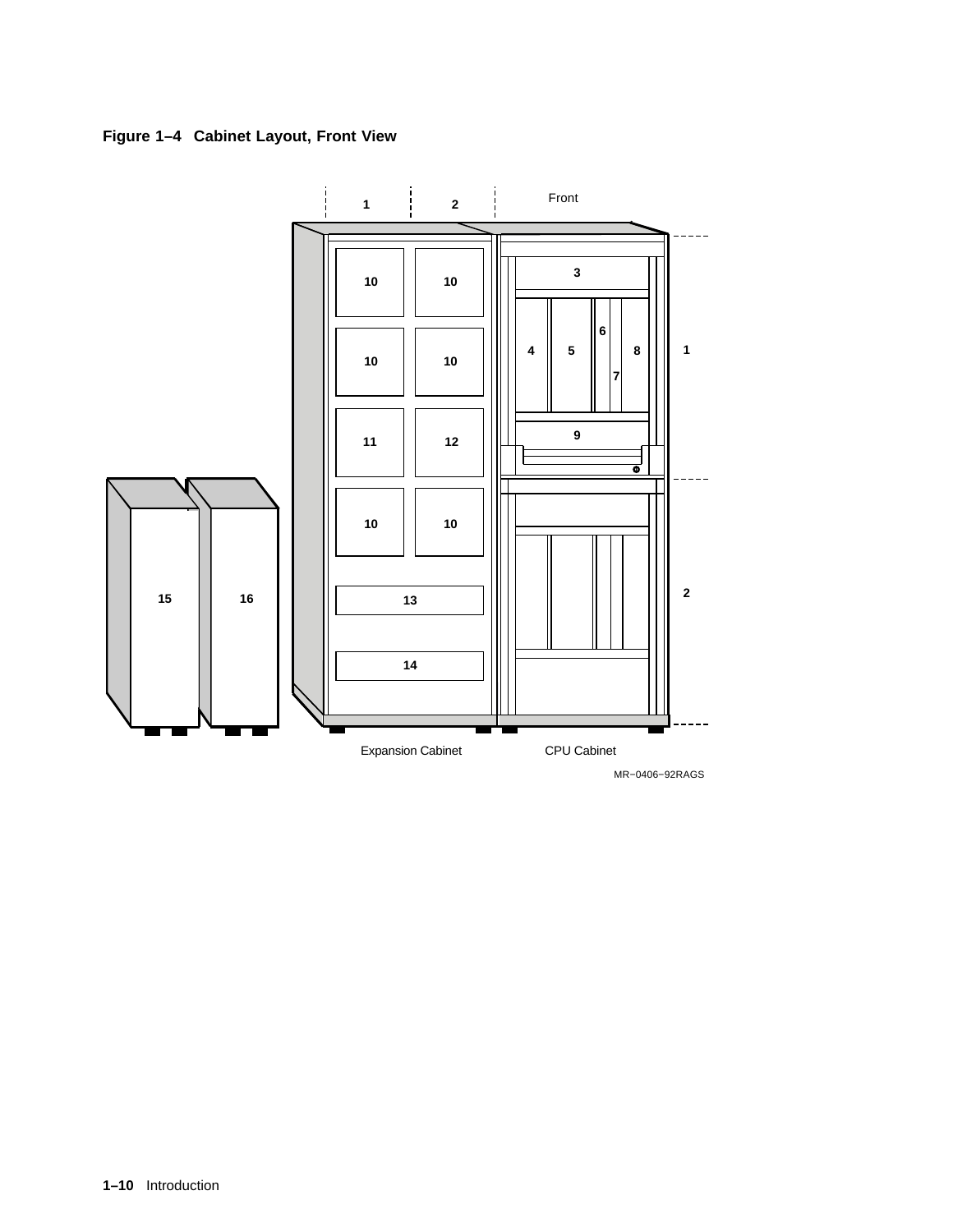| Item         | <b>Component</b>         | <b>Description</b>                                                    |
|--------------|--------------------------|-----------------------------------------------------------------------|
| 1            | Zone A                   | Complete computer with enough elements to run<br>an operating system. |
| $\mathbf{2}$ | Zone B                   | Complete computer with enough elements to run<br>an operating system. |
| 3            | Fan assembly             | Cooling device.                                                       |
| 4            | Disk drawer              | Optional SF35 disk drive(s).                                          |
| 5            | <b>CPU</b>               | Logic chips and memory.                                               |
| 6            | <b>ATM</b>               | I/O logic supporting up to eight interface<br>modules.                |
| 7            | Not used                 |                                                                       |
| 8            | Zone control panel       | Zone control panel.                                                   |
| 9            | Not used                 |                                                                       |
| 10           | Disk device              | Location for disk device.                                             |
| 11           | Disk/tape device         | Location for disk or tape device.                                     |
| 12           | Disk/tape/tape loader    | Location for disk, tape, or tape loader device.                       |
| 13           | Power distribution box A | AC power source for Zone A.                                           |
| 14           | Power distribution box B | AC power source for Zone B.                                           |
| 15           | UPS A                    | Uninterruptible power source for Zone A.                              |
| 16           | <b>UPS B</b>             | Uninterruptible power source for Zone B.                              |

**Table 1–5 Key to Figure 1–4, Cabinet Layout, Front View**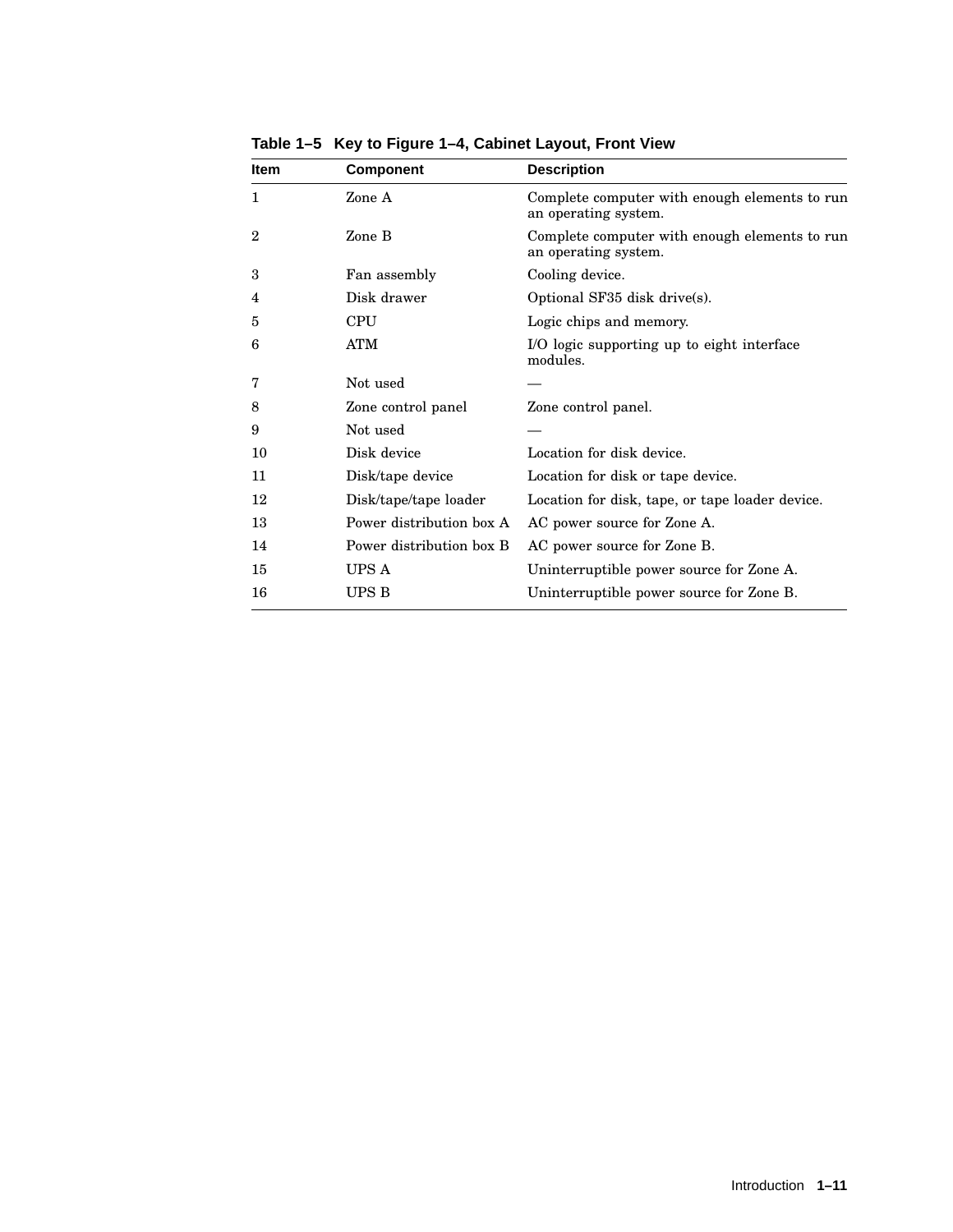

**Figure 1–5 Cabinet Layout, Rear View**

MR−0451−92RAGS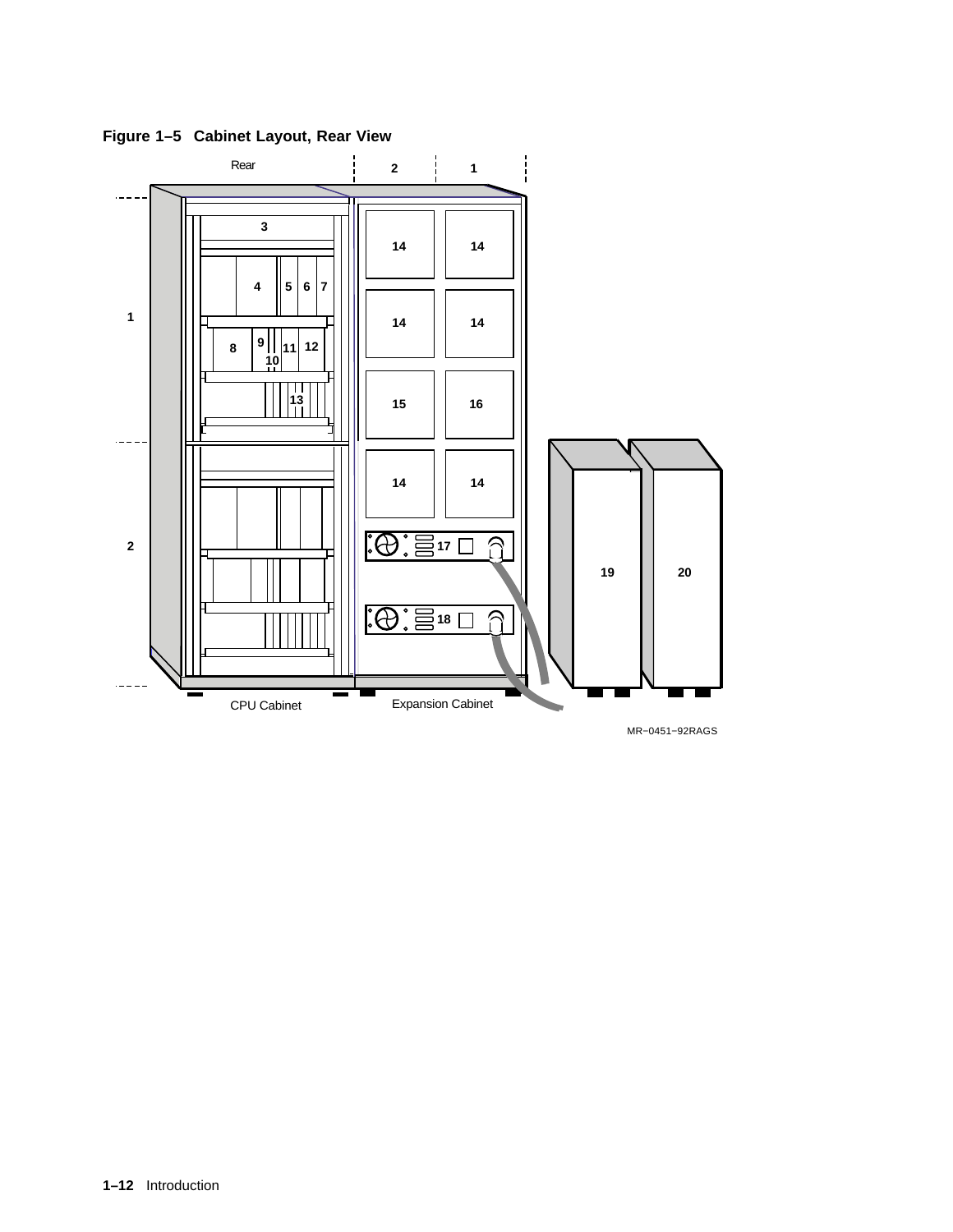| <b>Item</b>    | Component                | <b>Description</b>                                                    |
|----------------|--------------------------|-----------------------------------------------------------------------|
| 1              | Zone A                   | Complete computer with enough elements to run<br>an operating system. |
| $\overline{2}$ | Zone B                   | Complete computer with enough elements to run<br>an operating system. |
| 3              | Fan assembly             | Cooling device.                                                       |
| 4              | FEU                      | Converts ac power to 48 Vdc.                                          |
| 5              | Regulator                | Provides $+3.3$ Vdc at 30 A, $+12$ Vdc at 12.5 A,<br>and bias.        |
| 6              | Regulator                | Provides +5 Vdc at 90 A.                                              |
| 7              | <b>PSC</b>               | Provides interface signals to the ATM and EXM.                        |
| 8              | Cross-link modules       | Connect Zone A and Zone B.                                            |
| 9              | Console                  | Module with console port.                                             |
| 10             |                          | Slot for optional diagnostic testing.                                 |
| 11             | Disk in/Disk out         | Permits zone interconnections to access all<br>configured disks.      |
| 12             | <b>CAMP</b>              | Provides additional control signals to the PSC.                       |
| 13             |                          | Slots for optional DIMs and EIMs.                                     |
| 14             | Disk device              | Location for disk device.                                             |
| 15             | Disk/tape device         | Location for disk or tape device.                                     |
| 16             | Disk/tape/tape loader    | Location for disk, tape, or tape loader device.                       |
| 17             | Power distribution box A | AC power source for Zone A.                                           |
| 18             | Power distribution box B | AC power source for Zone B.                                           |
| 19             | UPS A                    | Uninterruptible power source for Zone A.                              |
| 20             | <b>UPS B</b>             | Uninterruptible power source for Zone B.                              |

**Table 1–6 Key to Figure 1–5, Cabinet Layout, Rear View**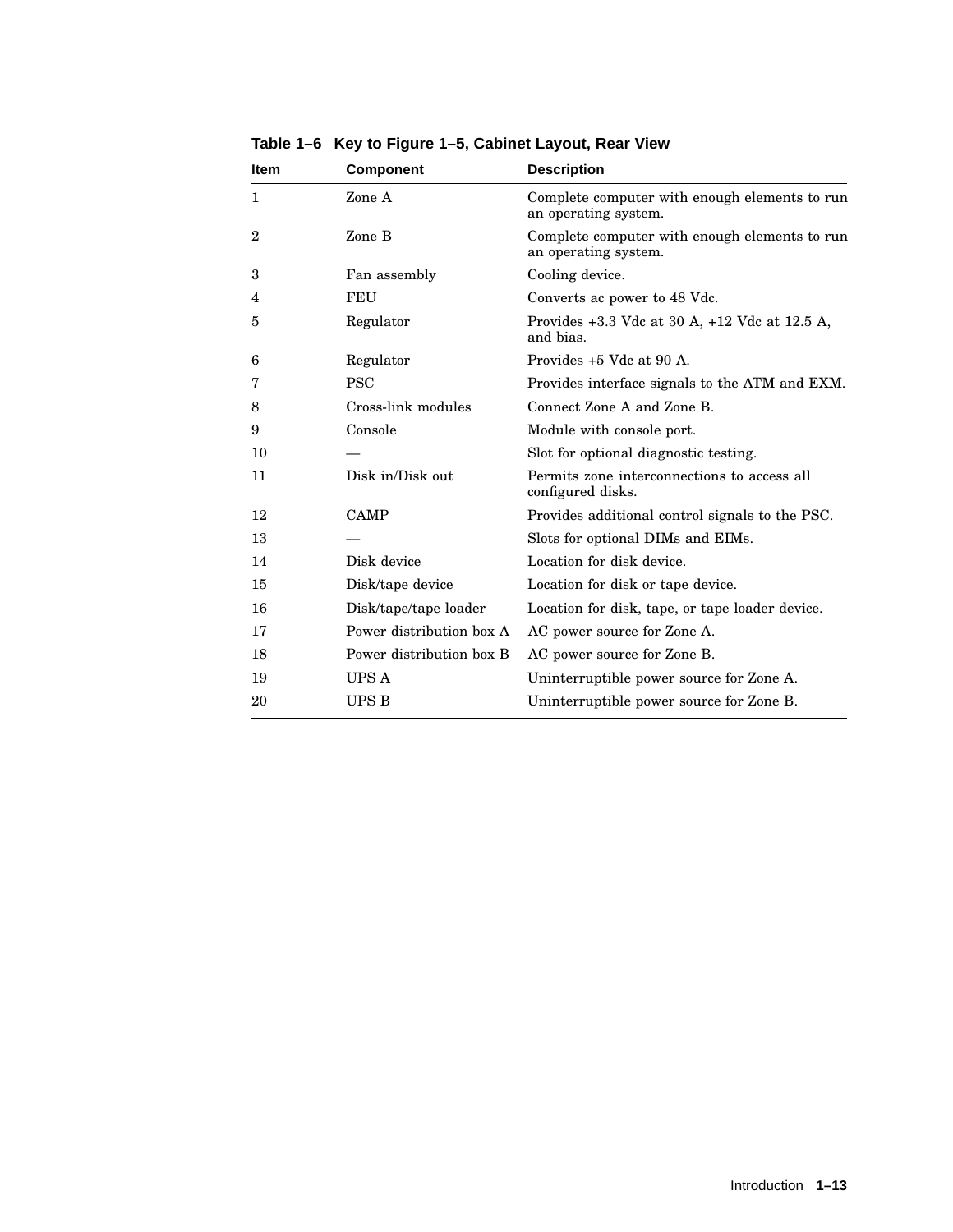#### **1.4.5 Storage Devices**

The system supports DSSI storage devices. To prevent a single point of failure, the system is configured for dual access with shadowing to each storage device. The DSSI cables are routed from one zone, to the storage devices, then to the other zone. Each disk connects to both zones. Each zone connects to all disks.

The disks are available even when power to the logic modules is turned off. The disks are not available when power to the zone is turned off or fails. Each disk can be powered down individually.

A CPU module can access disks in the other zone through the DSSI connections in its own zone or through the cross-link cable to the DSSI interface in the other zone.

The system cabinet provides limited storage space — up to six optional RF35-HA disks in each zone. The expander cabinet provides more storage space. Table 1–7 describes the storage devices supported by the expander cabinet.

| Device Type                    | <b>Storage</b><br>Capacity | Disks or<br><b>Cartridges</b><br>per Device | <b>Comment</b>                                                                      |
|--------------------------------|----------------------------|---------------------------------------------|-------------------------------------------------------------------------------------|
| SF35-BK/HK/JK<br>storage array | $1.7/5.1/10.2$ GB          | $2/6/12$ disks                              | One per zone included. Maximum<br>of 36 RF35 disks.                                 |
| SF73-HK/JK<br>storage array    | $4/8$ GB                   | $2/4$ disks                                 | Optional. Maximum of 28 RF73<br>disks.                                              |
| TF85C-BA tape<br>cartridge     | 2.6 GB                     | 1 cartridge                                 | Optional. Maximum of two<br>TF85C-BAs or one TF85C-BA<br>and one TF857-AA per zone. |
| TF857-AA tape<br>subsystem     | 18.2 GB                    | 7 cartridges                                | Optional. Maximum of two<br>TF857-AAs or one TF857-AA and<br>one TF85C-BA per zone. |

#### **Table 1–7 Expander Cabinet Storage Devices**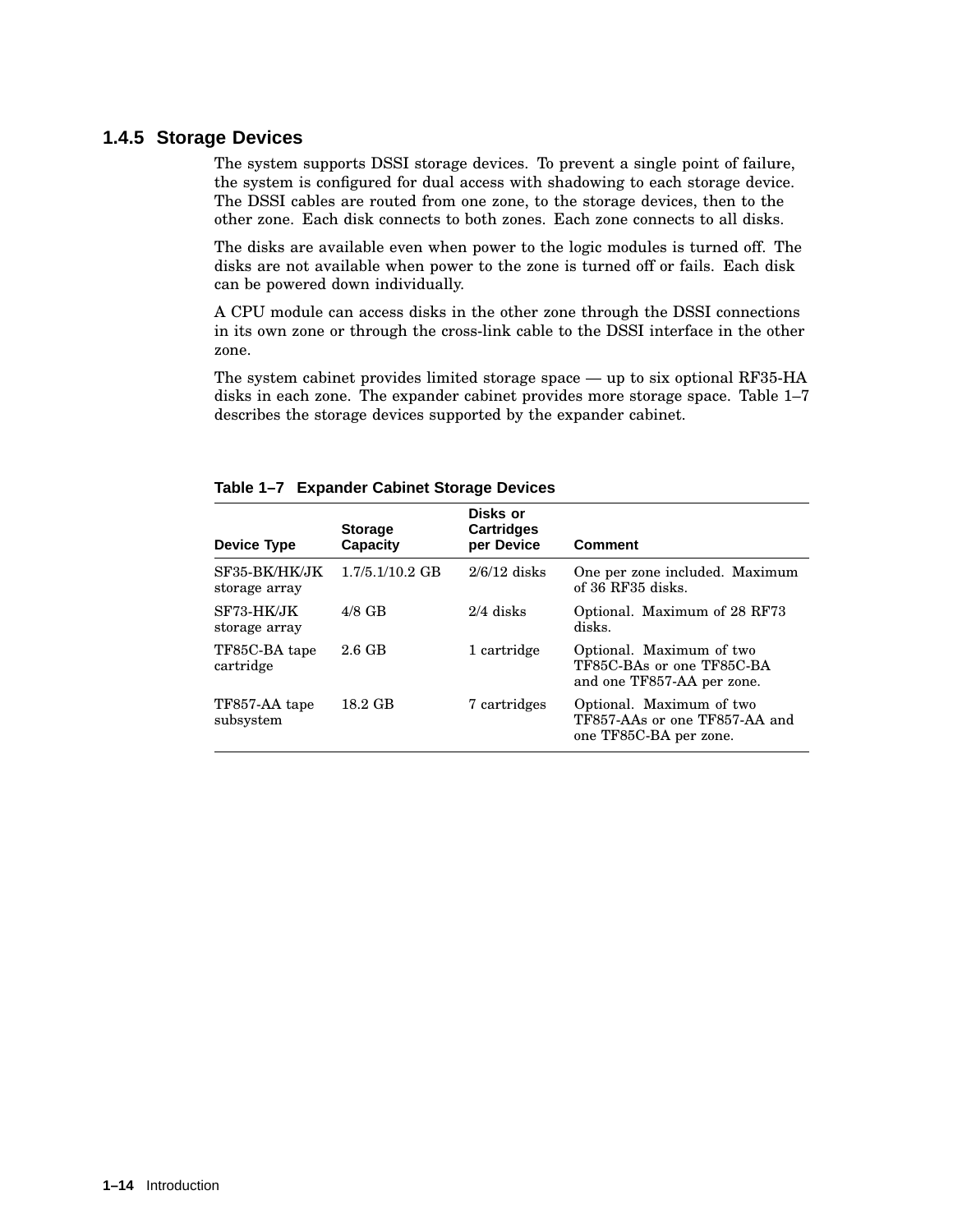# **1.5 Software**

The system software consists of:

- OpenVMS software
- Fault Tolerant System Services (FTSS)
- Volume shadowing

The VAXft Model 810 system runs with the OpenVMS VAX operating system, Version 5.5-2HF.

FTSS provides the error handling required by fault tolerance. FTSS operation is transparent to system users, layered OpenVMS software, and applications. FTSS functions include:

- Zone and device failover
- Zone management
- Event reporting and analysis
- Zone synchronization
- System service support routines

Volume shadowing is a layered software product that ensures uninterrupted operation upon disk failures. It is essential to fault tolerant operation.

# **1.6 System Configurations**

The VAXft Model 810 system configurations include entry system, single cabinet package, expanded system, and advantage server. The following sections describe the components in each of these configurations.

#### **1.6.1 Entry System**

Table 1–8 describes the components in each zone of an entry system.

| <b>Component</b> | <b>Description</b>         | <b>Quantity Per Zone</b> |  |
|------------------|----------------------------|--------------------------|--|
| <b>KA560-AA</b>  | <b>CPU</b>                 | 1                        |  |
| KD560-AA         | ATM                        |                          |  |
| <b>MS560-AA</b>  | 8 MB MMB<br>$\overline{4}$ |                          |  |
| KDXDA-AA         | <b>DIM</b><br>$\mathbf 2$  |                          |  |
| KDXRA-AA         | EIM<br>1                   |                          |  |
| $QL-005A2-6Z$    | OpenVMS Base License       |                          |  |
| QL-YEAAA-6Z      | VAXft System Services      |                          |  |
| QL-AB2A2-AA      | OpenVMS Volume Shadowing   |                          |  |

**Table 1–8 Entry System**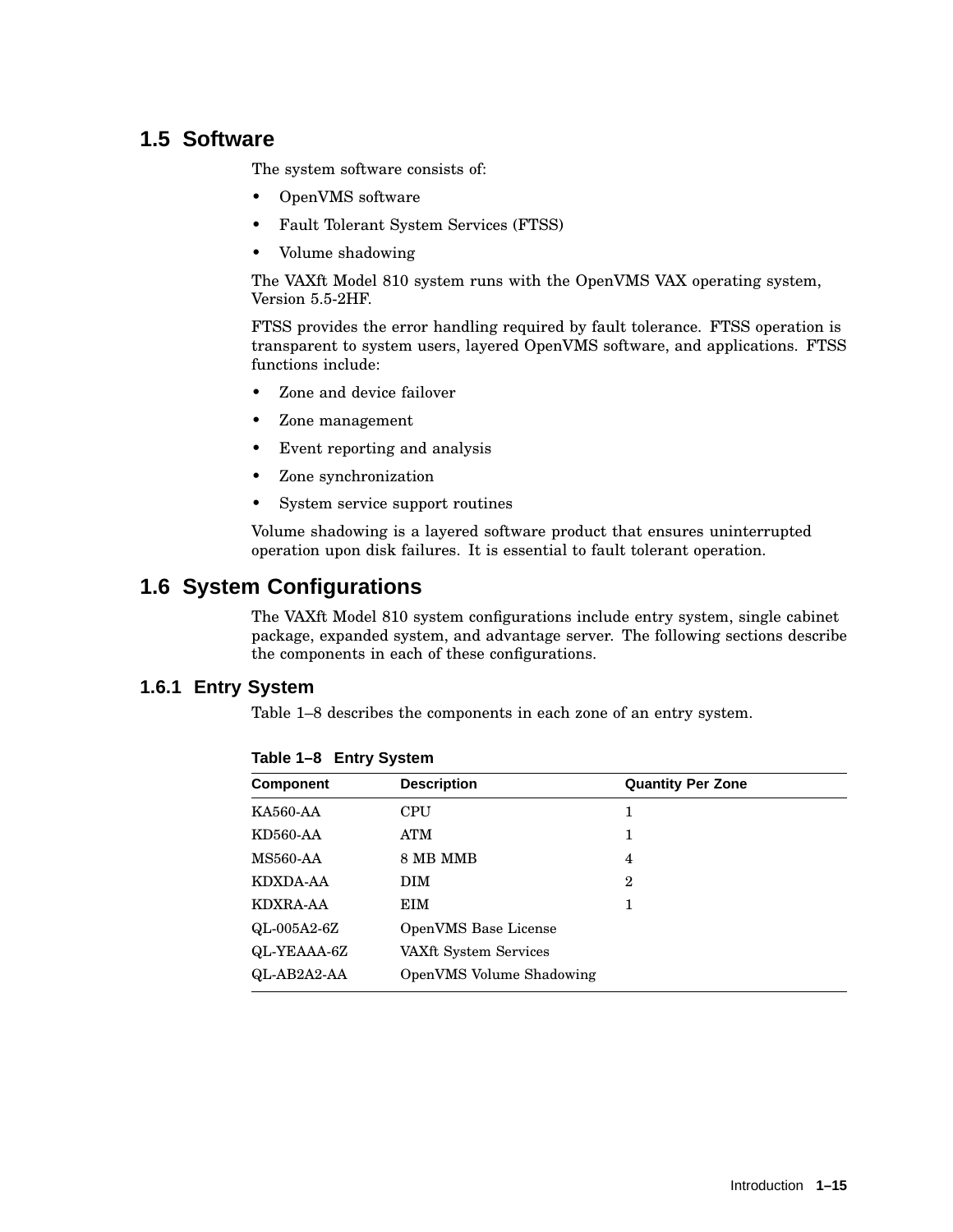#### **1.6.2 Single Cabinet Package**

Table 1–9 describes the components in each zone of a single cabinet package.

| Component   | <b>Description</b>            | <b>Quantity Per Zone</b> |  |
|-------------|-------------------------------|--------------------------|--|
| KA560-AA    | <b>CPU</b>                    | 1                        |  |
| KD560-AA    | <b>ATM</b>                    | 1                        |  |
| MS560-BA    | 16 MB MMB                     | 4                        |  |
| KDXDA-AA    | <b>DIM</b><br>$\mathbf 2$     |                          |  |
| KDXRA-AA    | <b>EIM</b><br>1               |                          |  |
| RF35-HA     | 850 MB disk drive<br>1        |                          |  |
| CK-KDXDA-BA | Cabinet kit for in-zone disks |                          |  |
| QL-005A2-6Z | OpenVMS Base License          |                          |  |
| QL-YEAAA-6Z | VAXft System Services         |                          |  |
| QL-AB2A2-AA | OpenVMS Volume Shadowing      |                          |  |

**Table 1–9 Single Cabinet Package**

### **1.6.3 Expanded System**

Table 1–10 describes the components in each zone of an expanded system. Table 1–7 describes the storage devices available for the expander cabinet.

| Table 1-10 Expanded System |  |  |  |  |
|----------------------------|--|--|--|--|
|----------------------------|--|--|--|--|

| <b>Description</b><br><b>Component</b>  |                                                                | <b>Quantity Per Zone</b> |  |
|-----------------------------------------|----------------------------------------------------------------|--------------------------|--|
| <b>System Cabinet</b>                   |                                                                |                          |  |
| KA560-AA                                | CPU<br>1                                                       |                          |  |
| KD560-AA                                | ATM                                                            | 1                        |  |
| <b>MS560-BA</b>                         | 16 MB MMB                                                      | 4                        |  |
| KDXDA-AA                                | <b>DIM</b>                                                     | $\mathbf{2}$             |  |
| <b>KDXRA-AA</b><br>EIM                  |                                                                | $\overline{2}$           |  |
| <b>Expander Cabinet</b>                 |                                                                |                          |  |
| SF35-HBK<br>1.75 GB disk drive          |                                                                | 1                        |  |
| H7247-AA<br>CK-KDXDA-BA                 | 3.6 kVA freestanding UPS<br>1<br>Cabinet kit for in-zone disks |                          |  |
| $QL-005A2-6Z$                           | OpenVMS Base License                                           |                          |  |
| QL-YEAAA-6Z                             | VAXft System Services                                          |                          |  |
| QL-AB2A2-AA<br>OpenVMS Volume Shadowing |                                                                |                          |  |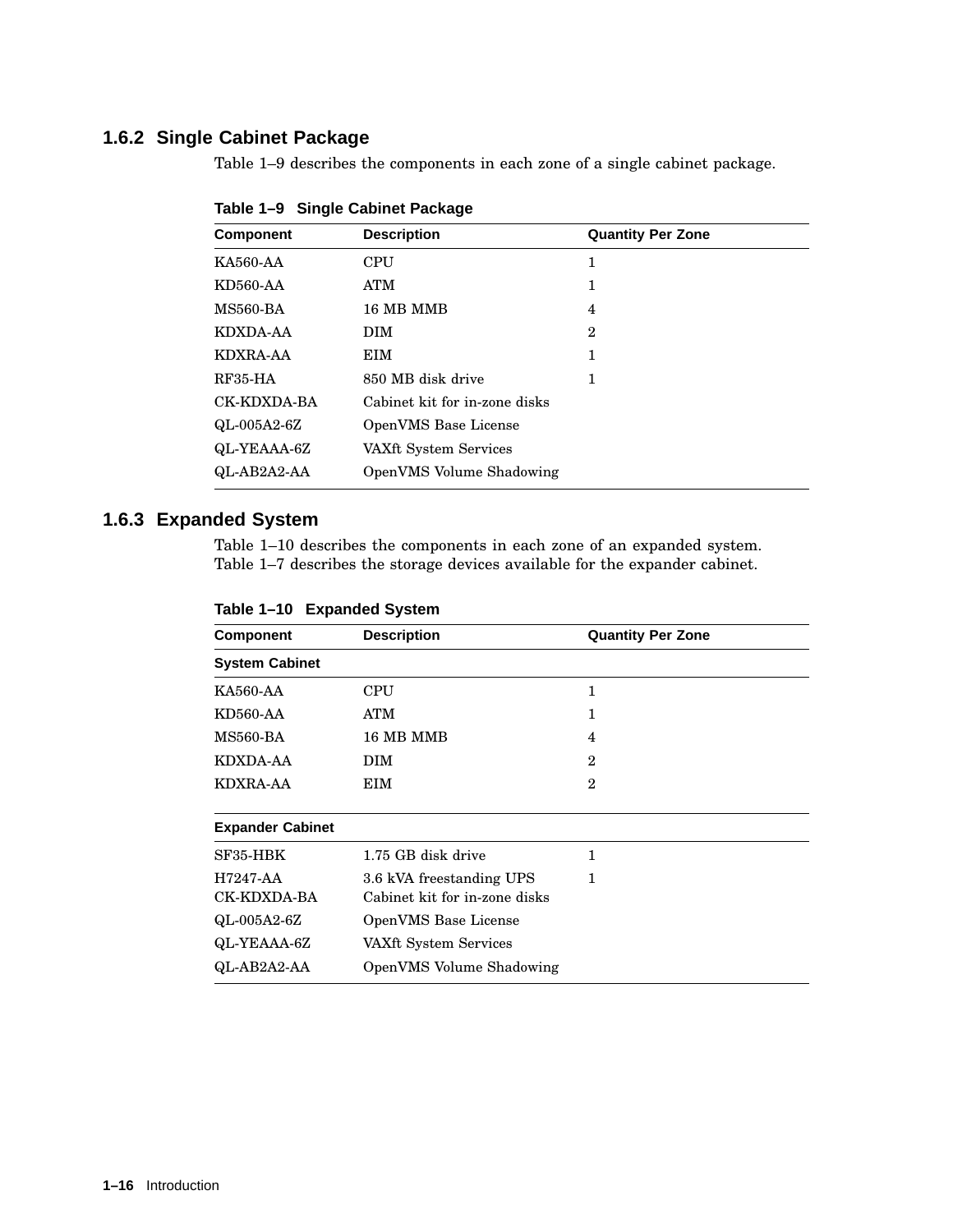#### **1.6.4 Advantage Server**

Table 1–11 describes the components in each zone of an advantage server. Table 1–7 describes the storage options available for the expander cabinet.

| Component                       | <b>Description</b>                                                        | <b>Quantity Per Zone</b> |  |
|---------------------------------|---------------------------------------------------------------------------|--------------------------|--|
| <b>System Cabinet</b>           |                                                                           |                          |  |
| KA560-AA                        | CPU<br>1                                                                  |                          |  |
| KD560-AA                        | ATM                                                                       | 1                        |  |
| MS560-BA                        | 16 MB MMB                                                                 | $\overline{4}$           |  |
| <b>KDXDA-AA</b>                 | <b>DIM</b>                                                                | $\mathbf{2}$             |  |
| KDXRA-AA<br>EIM                 |                                                                           | $\overline{2}$           |  |
| <b>Expander Cabinet</b>         |                                                                           |                          |  |
| SF35-BK                         | 1<br>1.75 GB disk drive                                                   |                          |  |
| TF85C-BA                        | 2.6 GB tape cartridge                                                     | 1                        |  |
| H7247-AA<br>CK-KDXDA-BA         | 3.6 kVA freestanding UPS<br>$\mathbf{1}$<br>Cabinet kit for in-zone disks |                          |  |
| QL-005A2-6Z                     | OpenVMS Base License                                                      |                          |  |
| QL-YEAAA-6Z                     | VAXft System Services                                                     |                          |  |
| QL-MC5A2-AA<br>NAS 400 Software |                                                                           |                          |  |

**Table 1–11 Advantage Server**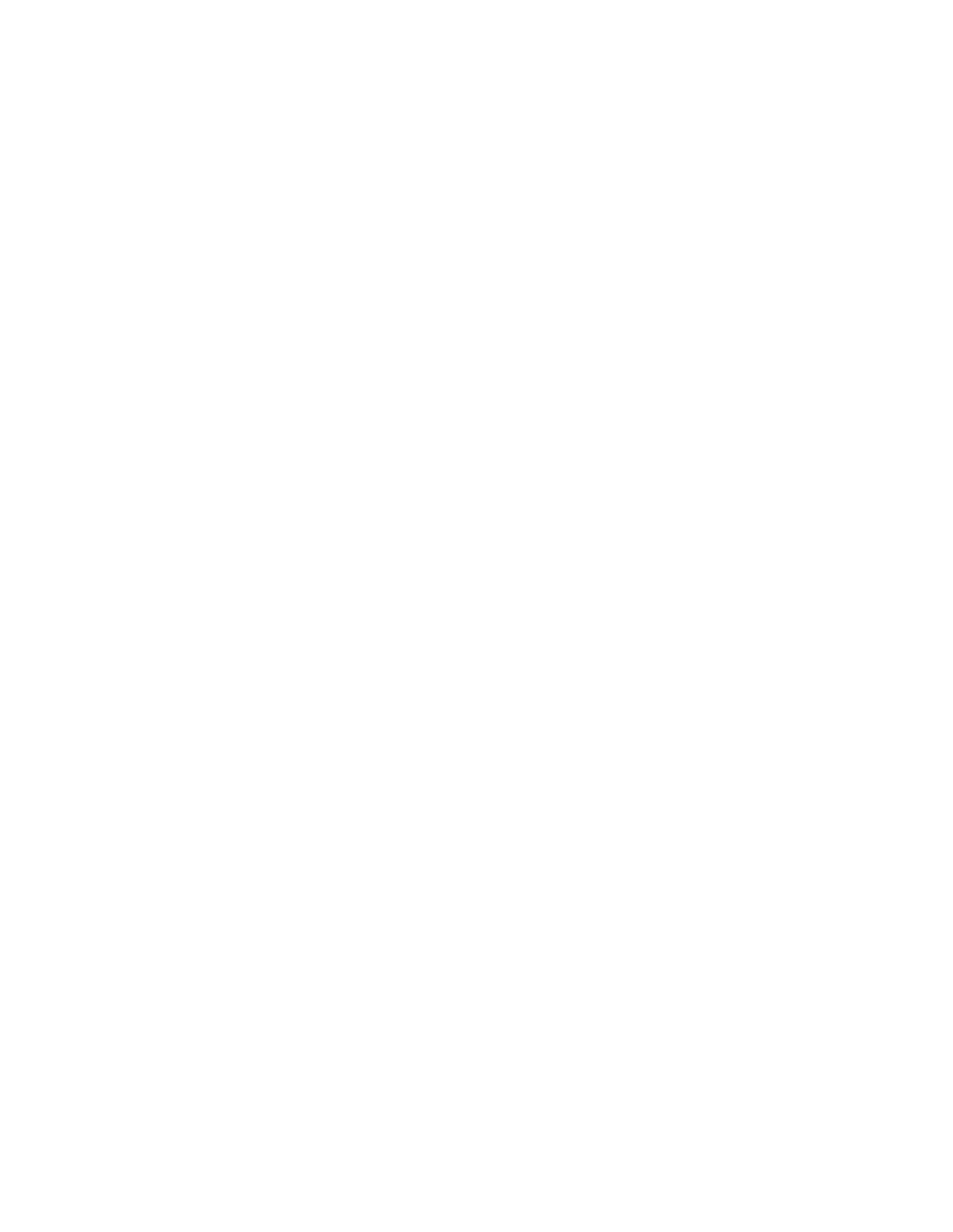# **Controls and Indicators**

# **2.1 In This Chapter**

This chapter explains the use of the controls and indicators for the:

- Section 2.2, Zone Control Panel
- Section 2.3, Logic Modules
- Section 2.4, Power Modules
- Section 2.5, RF35-HA Disk Drawer
- Section 2.6, SF35-BK/HK/JK Storage Array
- Section 2.7, SF73-HK/JK Storage Array
- Section 2.8, TF85C-BA Cartridge Tape Drive
- Section 2.9, CompacTape III Cartridge
- Section 2.10, TF857-AA Tape Loader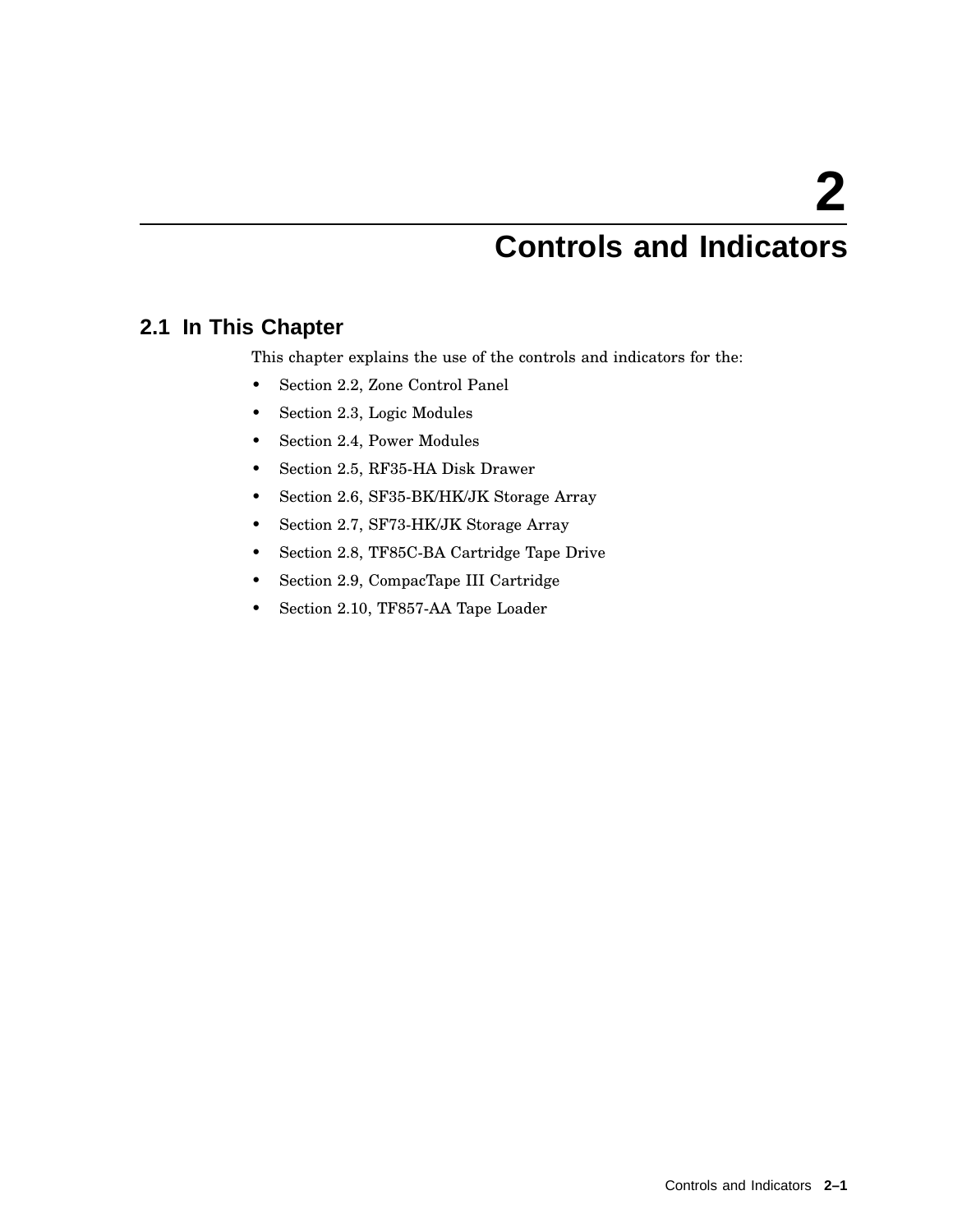# **2.2 Zone Control Panel**

Figure 2–1 shows the layout of the zone control panel. Table 2–1 describes the functions of the zone control panel controls and indicators.





MR−0026−93RAGS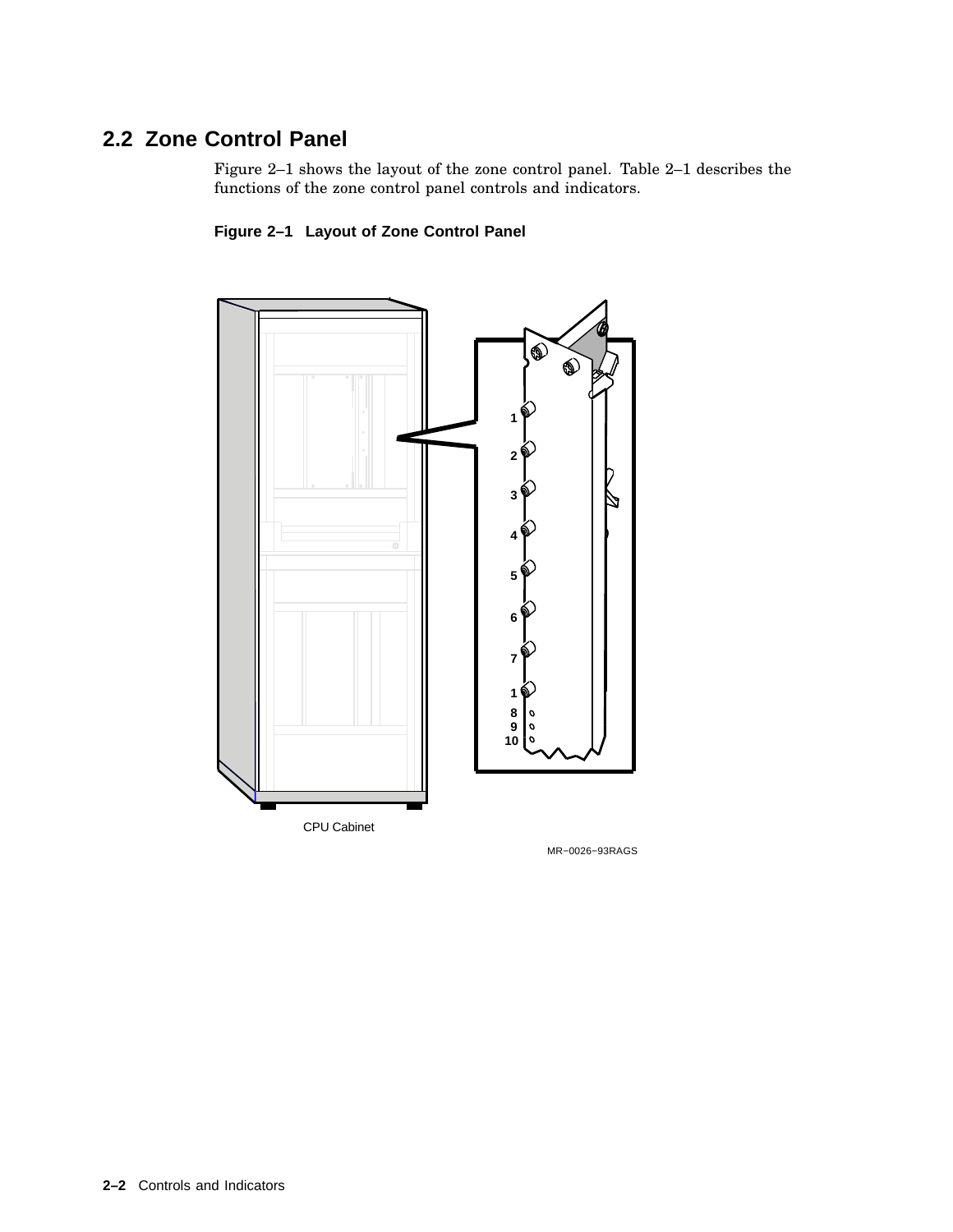| <b>Item</b>    | <b>Control/Indicator</b> | <b>Function</b>                                                                                                                                                                                                                                                                               |  |
|----------------|--------------------------|-----------------------------------------------------------------------------------------------------------------------------------------------------------------------------------------------------------------------------------------------------------------------------------------------|--|
| $\mathbf{1}$   | Logic Power - OFF        | Two switches with amber indicators. Pressing the<br>two switches removes 48 V power and disables<br>the zone. Pressing one switch has no effect on the<br>operation of the zone. (CPU cabinet disk power<br>is not affected when logic power is removed by<br>pressing these switches.)       |  |
| $\overline{2}$ | Logic Power - ON         | One switch with a green indicator. Pressing this<br>switch applies 48 V power to the zone. (CPU<br>cabinet disk power is not affected when logic<br>power is applied by pressing this switch.)                                                                                                |  |
| 3              | Local Console            | One switch with a green indicator. Pressing this<br>switch connects the system to the console local<br>port for communication.                                                                                                                                                                |  |
| 4              | Remote Console           | One switch with a green indicator. Pressing this<br>switch connects the system to the remote port for<br>communication.                                                                                                                                                                       |  |
| 5              | Secure                   | One switch with a green indicator. Pressing this<br>switch disables the console <b>Break</b> key function.<br>The normal switch position is on. The switch<br>setting must be identical on both zone control<br>panels. (You cannot use the console Break key to<br>halt the zone or system.) |  |
| 6              | Zone Halt Enable         | One switch with a green indicator. Pressing this<br>switch enables the console Break key function.<br>(You can use the console Break key to halt the<br>zone.)                                                                                                                                |  |
| 7              | System Halt Enable       | One switch with a green indicator. Pressing this<br>switch enables the console Break key function.<br>(You can use the console Break key to halt both<br>zones.)                                                                                                                              |  |
| 8              | System OK                | Green indicator. On when the system power is on<br>and the system is operational.                                                                                                                                                                                                             |  |
| 9              | System Fault             | Amber indicator. On when the system is not<br>operational.                                                                                                                                                                                                                                    |  |
| 10             | OS Running               | Green indicator. On when the system is<br>operational and running a customer or diagnostic<br>application.                                                                                                                                                                                    |  |

**Table 2–1 Key to Figure 2–1, Layout of Zone Control Panel**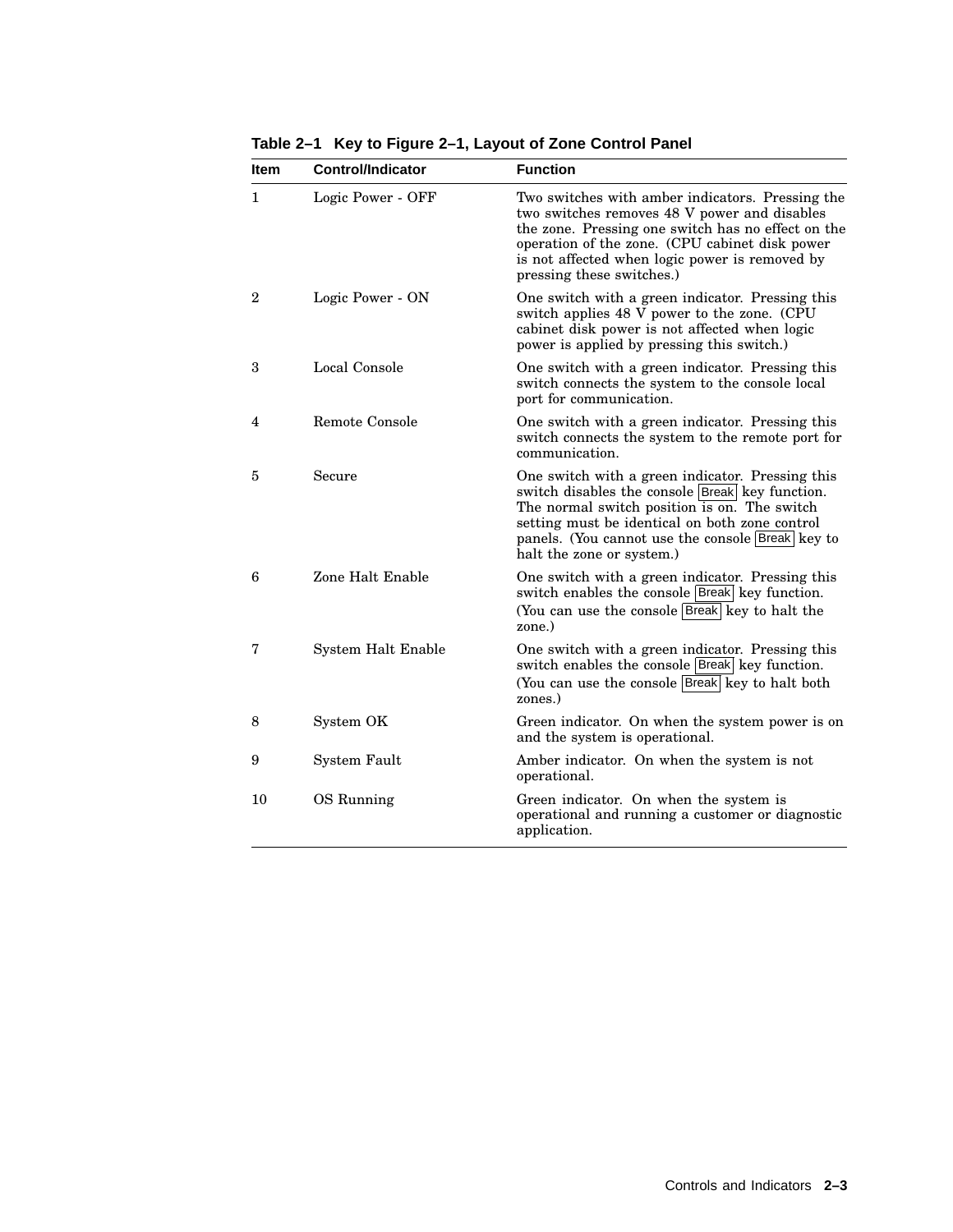# **2.3 Logic Modules**

The following logic modules each have one fault LED:

- CPU
- ATM
- DIM
- EIM

When on, a fault has been detected on the module and that module is marked bad. Figure 2–2 shows the location of the logic module LEDs.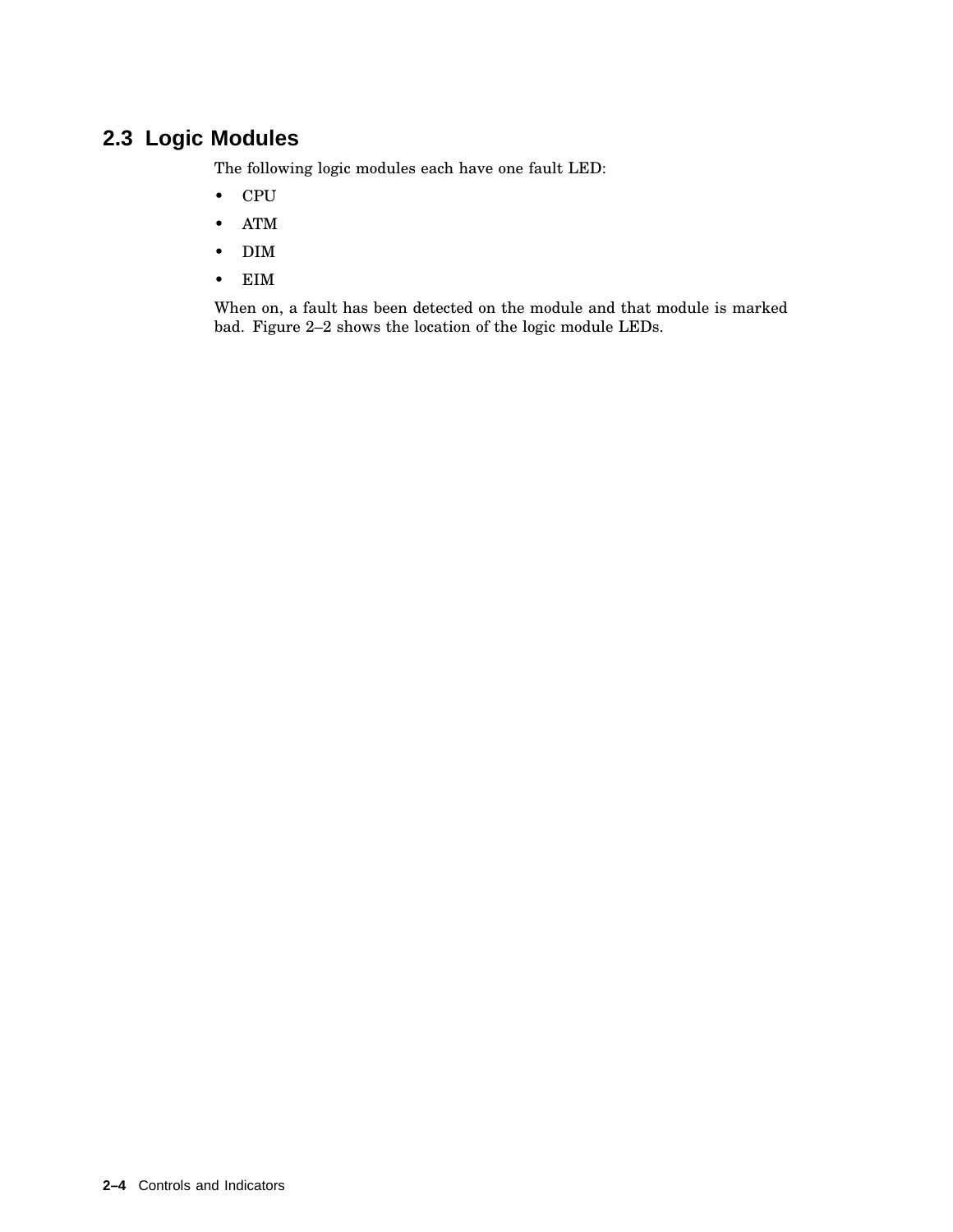**Figure 2–2 Logic Module Fault LEDs**



MR−0027−93RAGS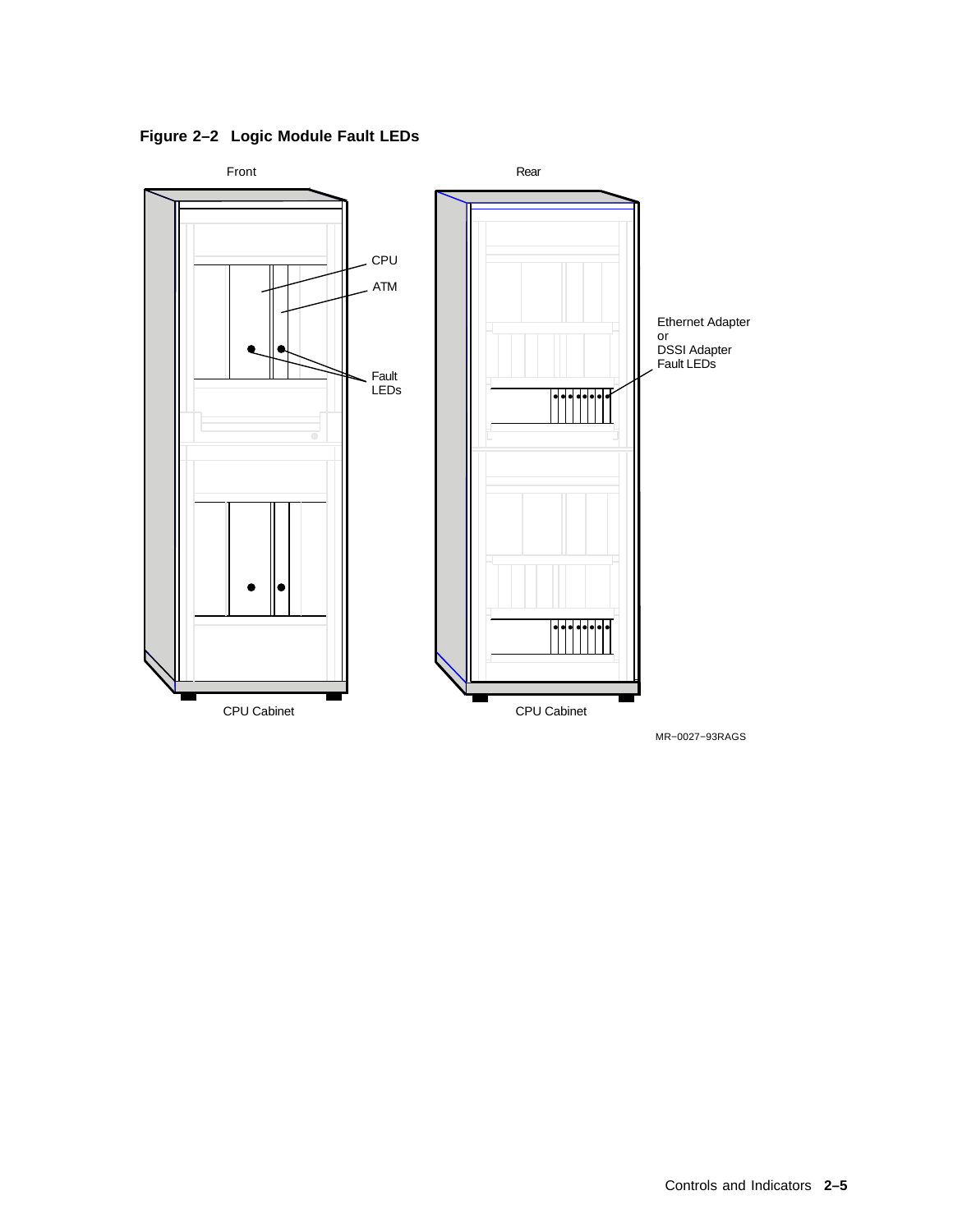# **2.4 Power Modules**

Figure 2–3 shows the location of the power module controls and indicators. Table 2–2 describes their functions.



#### **Figure 2–3 Power Module Controls and Indicators**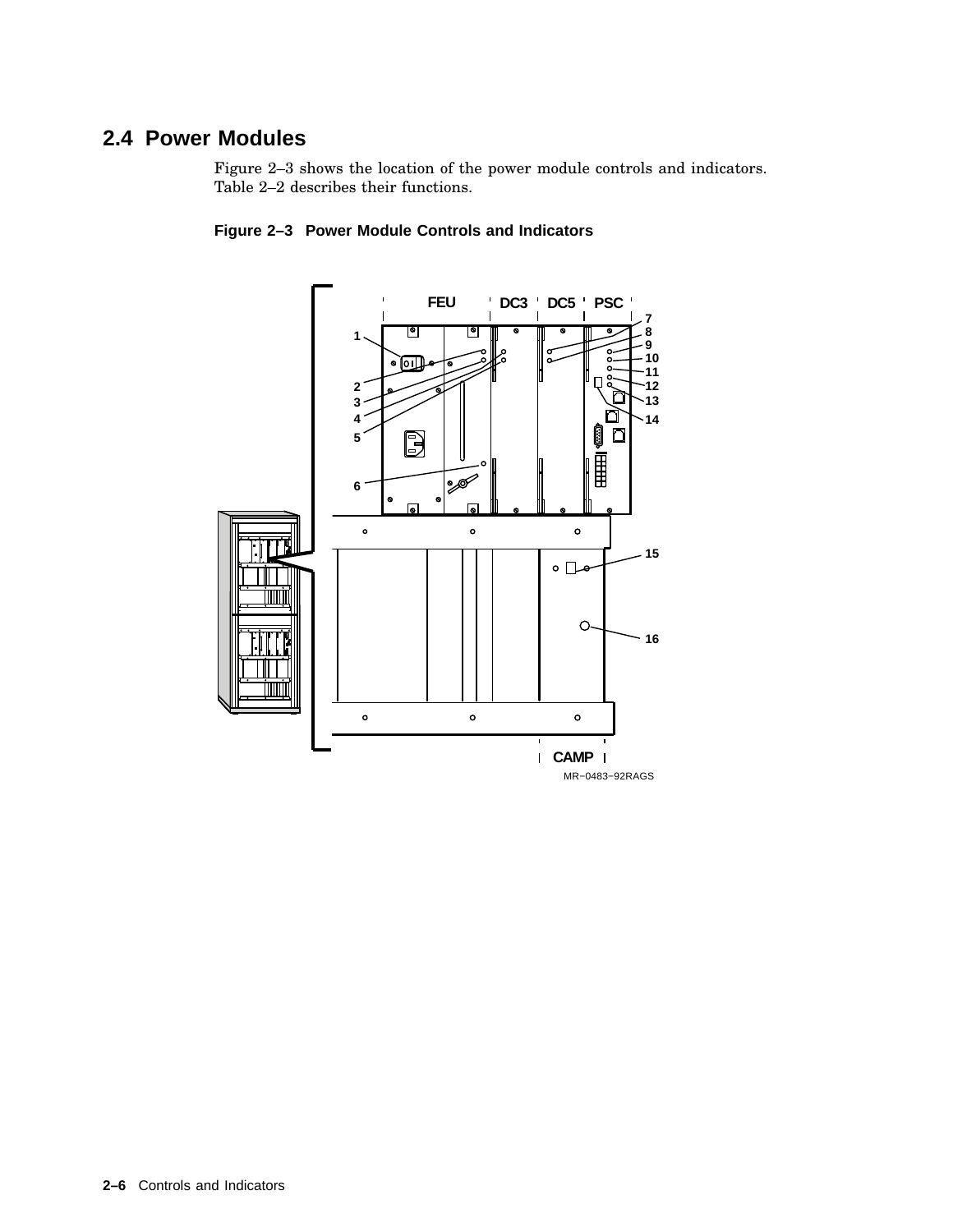**Table 2–2 Key to Figure 2–3, Power Module Controls and Indicators**

| <b>Item</b> | <b>Control/Indicator</b>            | <b>Function</b>                                                                                                                                                        |
|-------------|-------------------------------------|------------------------------------------------------------------------------------------------------------------------------------------------------------------------|
| 1           | <b>AC</b> Circuit<br><b>Breaker</b> |                                                                                                                                                                        |
| 2           | <b>FEU Failure</b>                  | When on, indicates the dc output voltages for the FEU are<br>below the specified minimum.                                                                              |
| 3           | FEU OK                              | When on, indicates the dc output voltages for the FEU are<br>above the specified minimum.                                                                              |
| 4           | DC3 Failure                         | When on, indicates that one of the $+3$ Vdc output voltages<br>is not within the specified tolerances.                                                                 |
| 5           | DC3 OK                              | When on, indicates that the $+3$ Vdc output voltages are<br>within the specified tolerances.                                                                           |
| 6           | AC Present                          | When on, indicates ac power is present at the ac input<br>connector, regardless of the position of the circuit breaker.                                                |
| 7           | DC5 Failure                         | When on, indicates that one of the $+5$ Vdc output voltages<br>is not within the specified tolerances.                                                                 |
| 8           | DC <sub>5</sub> OK                  | When on, indicates that the $+5$ Vdc output voltages are<br>within the specified tolerances.                                                                           |
| 9           | <b>PSC Failure</b>                  | When on, indicates a PSC fault.                                                                                                                                        |
| 10          | <b>PSC OK</b>                       | When blinking, indicates the PSC is performing power-on<br>self-tests.                                                                                                 |
| 10          |                                     | When on, indicates the PSC is functioning.                                                                                                                             |
| 11          | Over Temperature<br>Shutdown        | When on, indicates that the PSC shut down the system<br>because of an internal overtemperature condition.                                                              |
| 12          | Fan Failure                         | When on, indicates a fan failure. Use the hexadecimal<br>number in the Fault ID Display to isolate the fan.                                                            |
| 13          | Disk Drive Power<br>Failure         | When on, indicates a disk drive power failure. Use the<br>hexadecimal number in the Fault ID Display to isolate the<br>storage compartment that houses the disk drive. |
| 14          | Fault ID Display                    | Displays power subsystem fault codes.                                                                                                                                  |
| 15          | <b>PSC Reset Button</b>             | When out, indicates a PSC fault condition. Press in to<br>reset.                                                                                                       |
| 16          | <b>CAMP</b> Fan Fault               | When on, indicates that a fan fault caused all disk drives<br>and tape drives to shut down.                                                                            |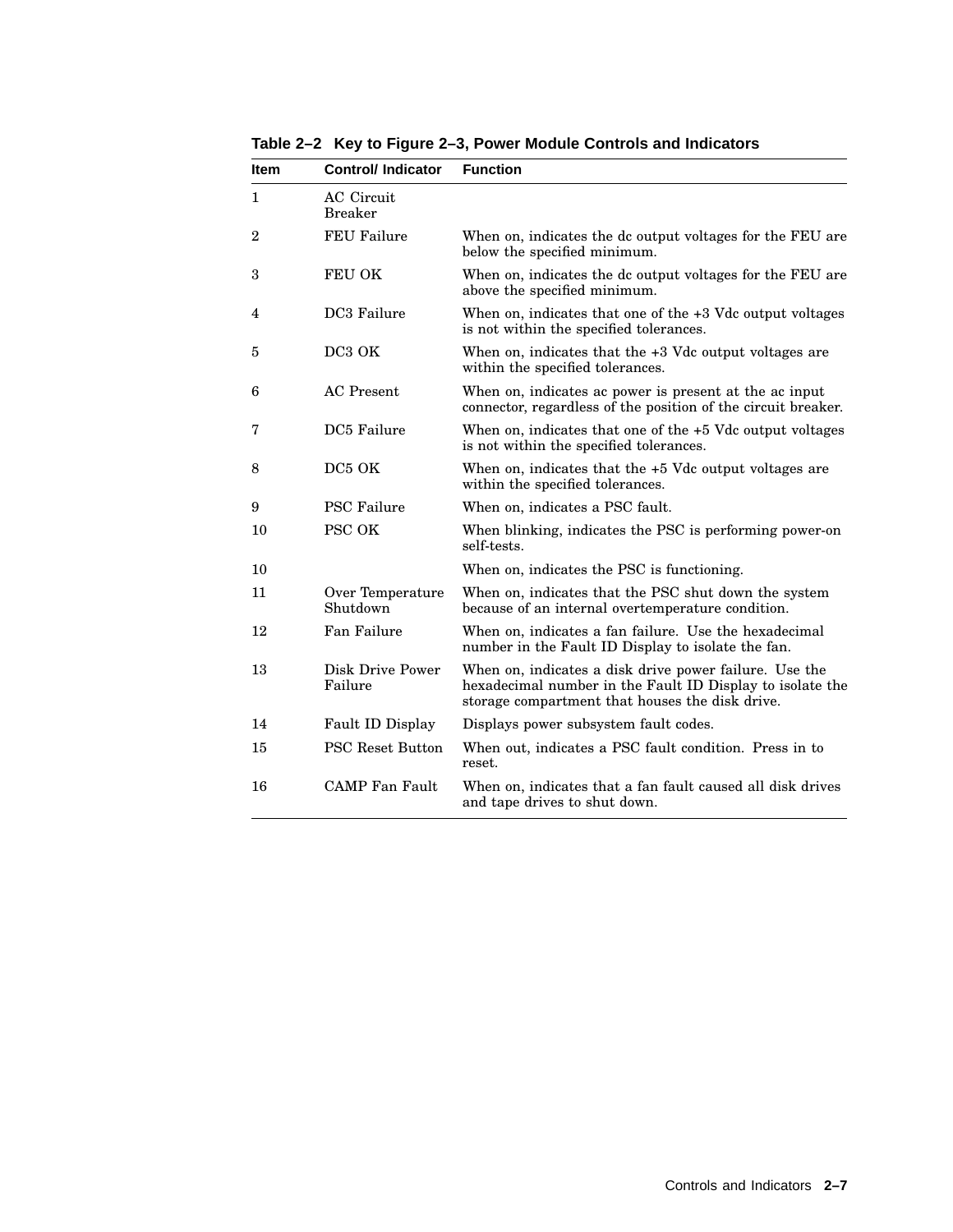# **2.5 RF35-HA Disk Drawer**

Figure 2–4 shows the layout of the RF35-HA disk drawer. Table 2–3 describes the functions of the RF35-HA controls and indicators.

#### **Figure 2–4 RF35 Disk Drawer Controls and Indicators**



MR−0436−92RAGS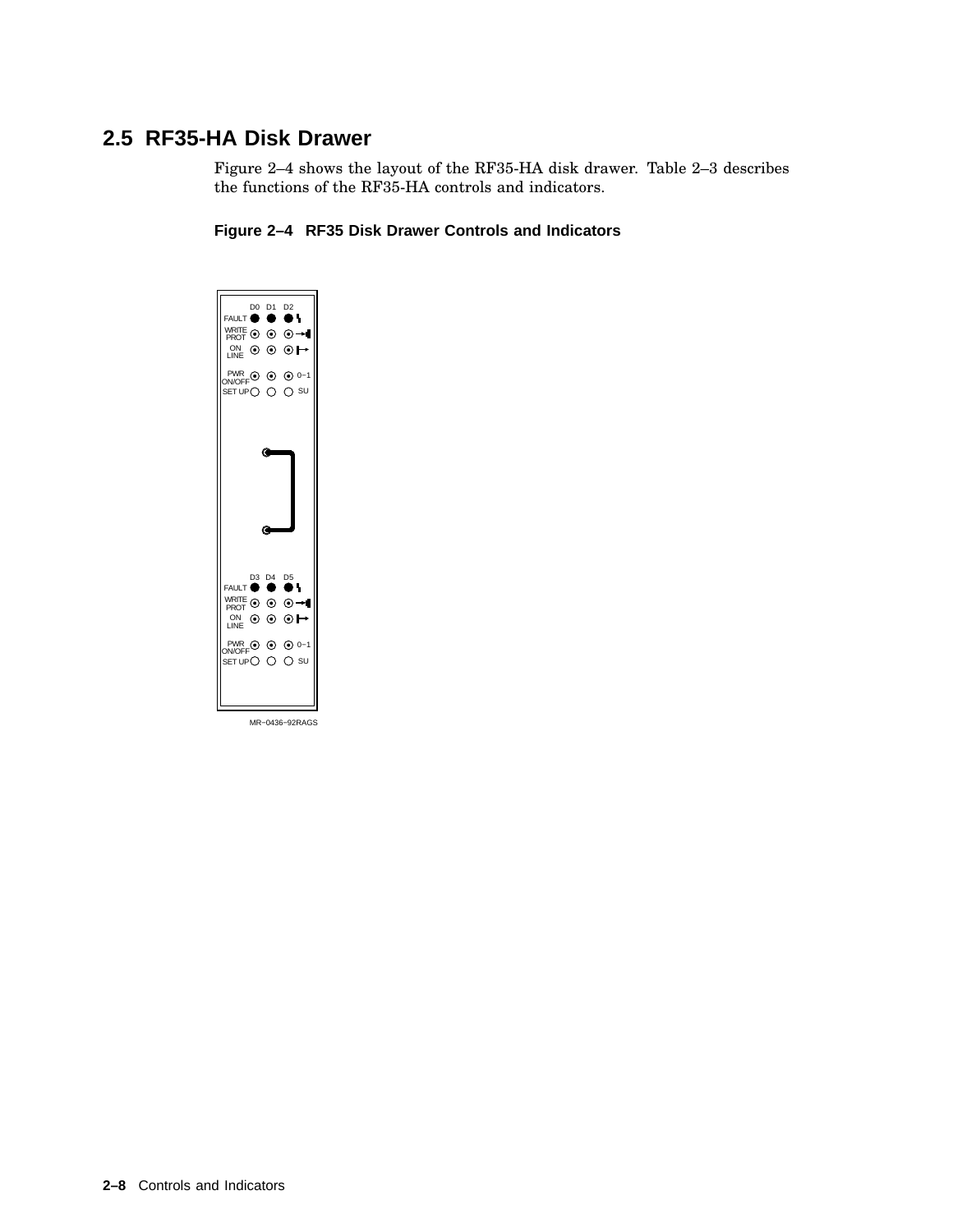| <b>Control/Indicator</b> | Color | <b>State</b> | <b>Operating Condition</b>                                                                                                                                                                                                                                                                            |
|--------------------------|-------|--------------|-------------------------------------------------------------------------------------------------------------------------------------------------------------------------------------------------------------------------------------------------------------------------------------------------------|
| Fault                    | Red   | On.          | Drive is faulty.                                                                                                                                                                                                                                                                                      |
|                          |       | Off          | Drive is functioning correctly.                                                                                                                                                                                                                                                                       |
| Write Protect            | Amber | Out, off     | System can read from the disk and write to<br>the disk.                                                                                                                                                                                                                                               |
|                          |       | In, on       | System cannot write to the disk, but can<br>read from the disk.                                                                                                                                                                                                                                       |
| On Line                  | Green | Out, off     | Drive is disabled.                                                                                                                                                                                                                                                                                    |
|                          |       | In, on       | Drive is enabled.                                                                                                                                                                                                                                                                                     |
| Power On/Off             | Green | In, on       | Power is on.                                                                                                                                                                                                                                                                                          |
|                          |       | Out, off     | Power is off.                                                                                                                                                                                                                                                                                         |
| Set Up Switch            |       | In           | Prevents the drive from joining the DSSI<br>cluster. Also allows you to set the DSSI<br>parameters for a new drive or a drive you<br>replace in the system after repair. (If you<br>want to set the DSSI parameters, you press<br>the Set Up switch and the Power On/Off<br>switch at the same time.) |
|                          |       | Out          | Has no effect on the drive.                                                                                                                                                                                                                                                                           |

**Table 2–3 RF35 Disk Drawer Controls and Indicators**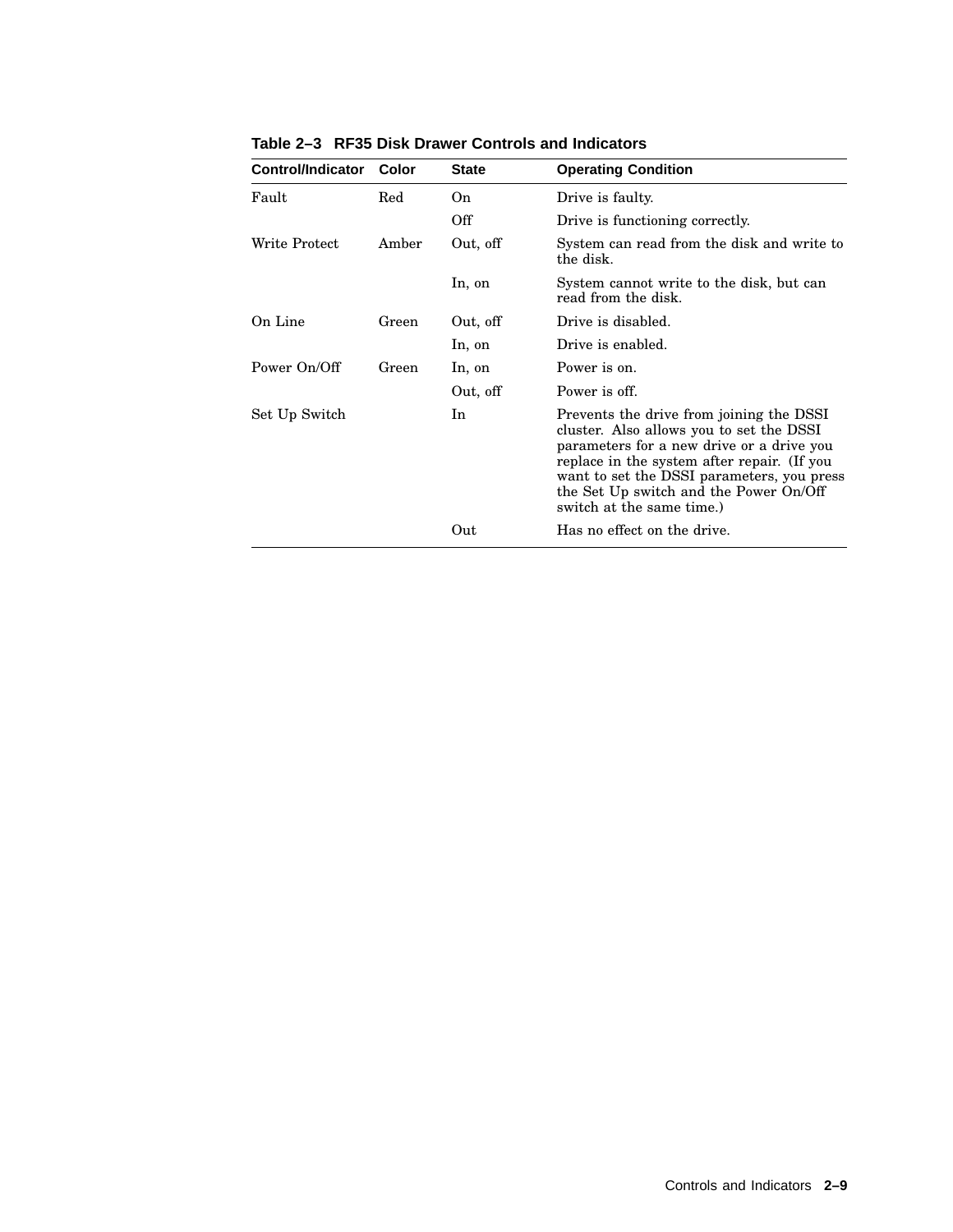# **2.6 SF35-BK/HK/JK Storage Array**

Figure 2–5 shows the front of the storage array. Table 2–4 describes the functions of the controls and indicators located on the front of the storage array. Figure 2–6 shows the rear of the storage array. Table 2–5 describes the functions of the controls and indicators located at the rear of the storage array.



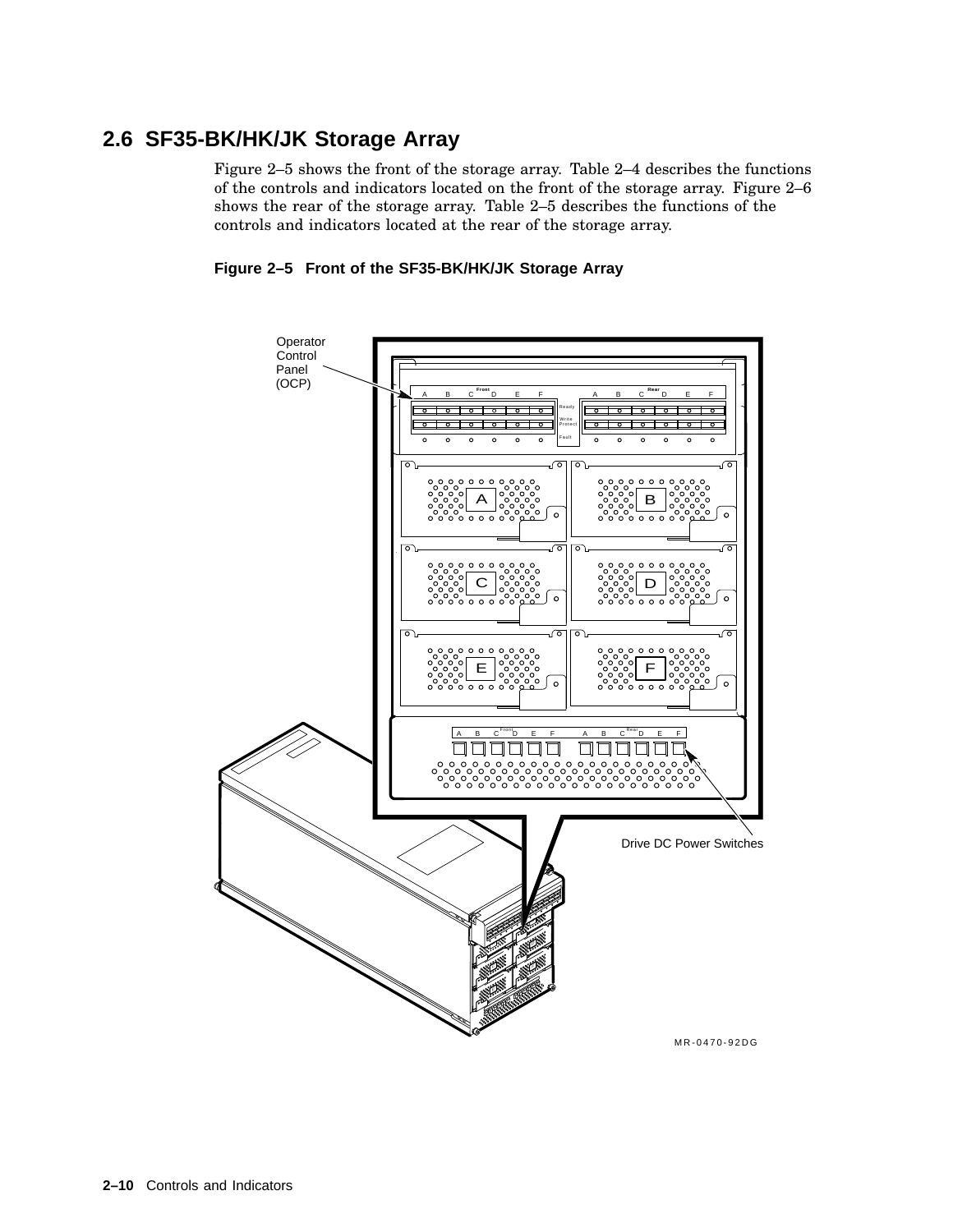**Table 2–4 SF35-BK/HK/JK Front Panel Controls and Indicators**

| Control/Indicator          | <b>Function</b>                                                                                                                                                                                                                                                       |
|----------------------------|-----------------------------------------------------------------------------------------------------------------------------------------------------------------------------------------------------------------------------------------------------------------------|
| Ready                      | Push-to-set switch with green indicator. Brings the integrated storage<br>element (ISE) on-line in about 10 seconds. The indicator remains on<br>while the ISE is on-line.                                                                                            |
| Write Protect              | Push-to-set switch with amber indicator. Write protects the data on<br>the ISE. The data cannot be overwritten, nor can new data be written<br>to the ISE.                                                                                                            |
| Fault                      | Recessed switch with multicolor indicator. Controls the MSCP.<br>This switch is equivalent to the SU switch. The colors indicate the<br>following conditions:                                                                                                         |
|                            | Green $(in) = MSCP$ is disabled.<br>Green $(out)$ = MSCP is enabled.<br>$Amber = Fault$ is detected while the MSCP is disabled.<br>$Red = ISE$ fault.<br>Off = Normal MSCP operation.                                                                                 |
| Drive DC Power<br>Switches | One switch/indicator for each ISE. Each switch applies power to an<br>ISE. Each ISE spins up and runs a self-test. The indicator shows<br>that nominal power is being applied to the ISE. (If you want to bring<br>the ISE on-line, you press the Ready switch next.) |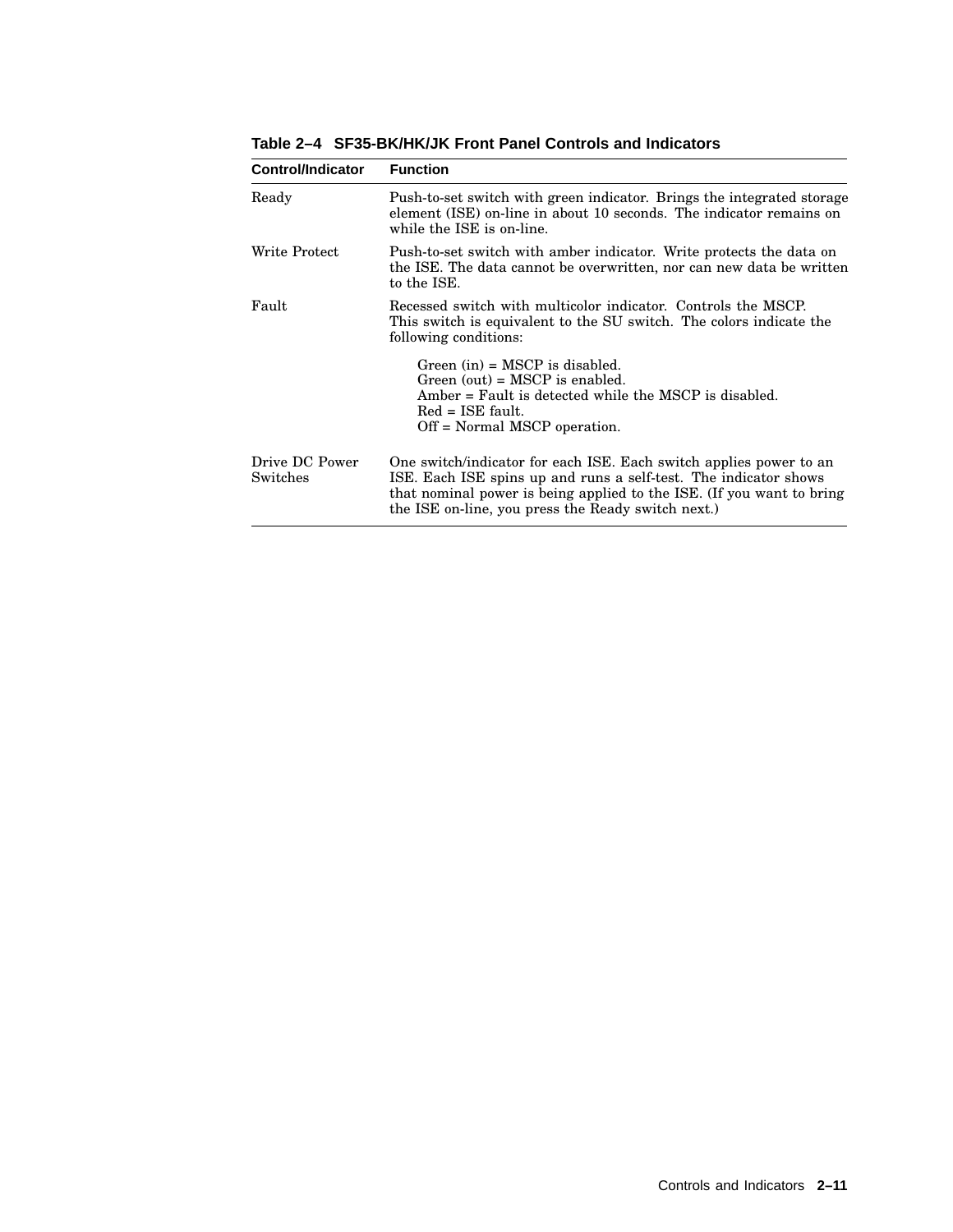



MR-0421-92DG

**Table 2–5 SF35-BK/HK/JK and SF73 Rear Panel Controls and Indicators**

| <b>Function</b>                                          |
|----------------------------------------------------------|
| Applies power to the ac power supply.                    |
| Selects 120 Vac (60 Hz) or 240 Vac (50 Hz) line voltage. |
| When on, indicates an overtemperature condition.         |
|                                                          |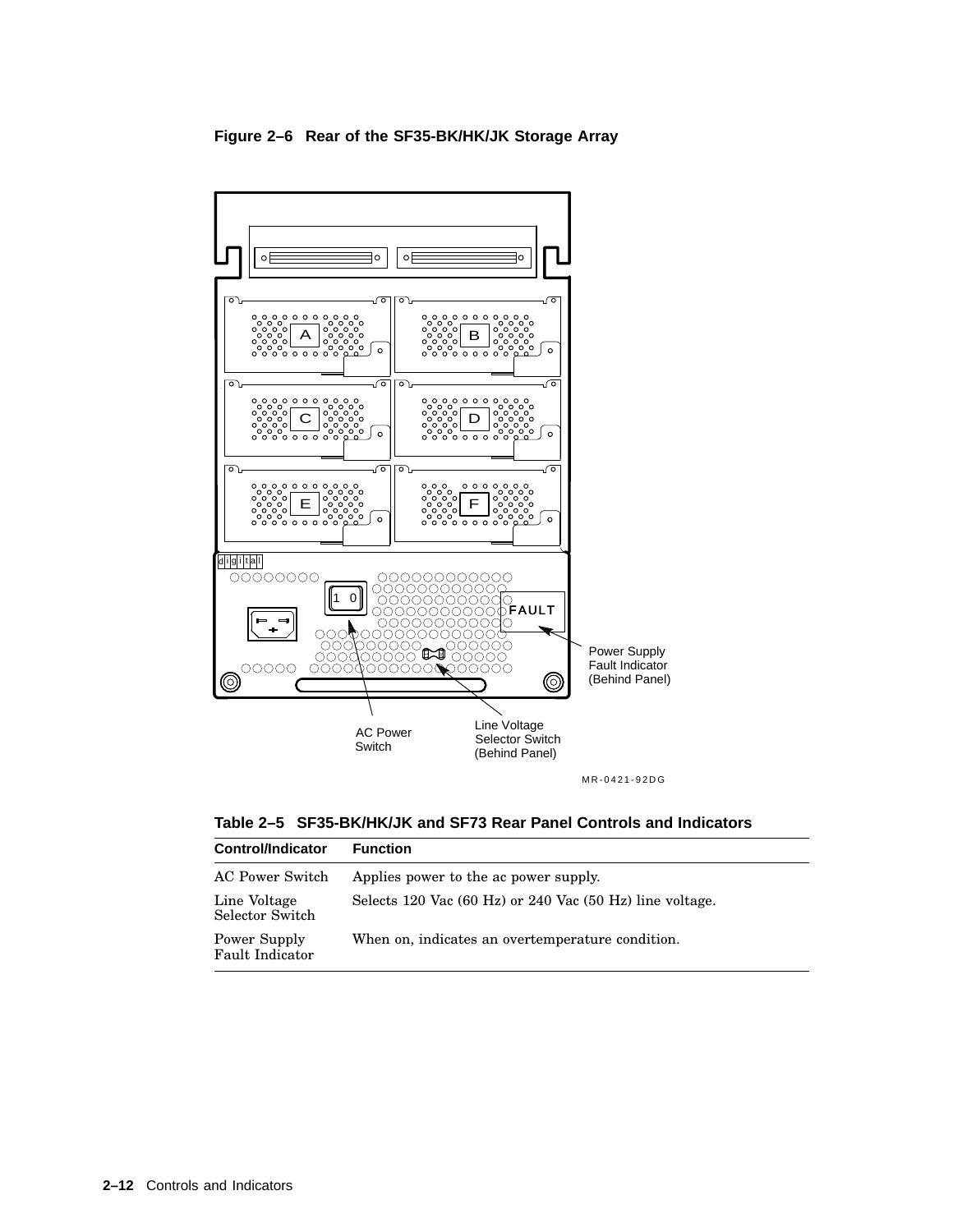# **2.7 SF73-HK/JK Storage Array**

Figure 2–7 shows the front of the storage array. Figure 2–8 shows the location of the TERM PWR LED, the SPLIT LEDs, and the four switchpacks. Table 2–6 describes the functions of the controls and indicators shown in Figure 2–7 and Figure 2–8. Figure 2–9 shows the rear of the storage array. Table 2–5 describes the functions of the controls and indicators shown in Figure 2–9.

**Figure 2–7 Front of the SF73-HK/JK Storage Array**

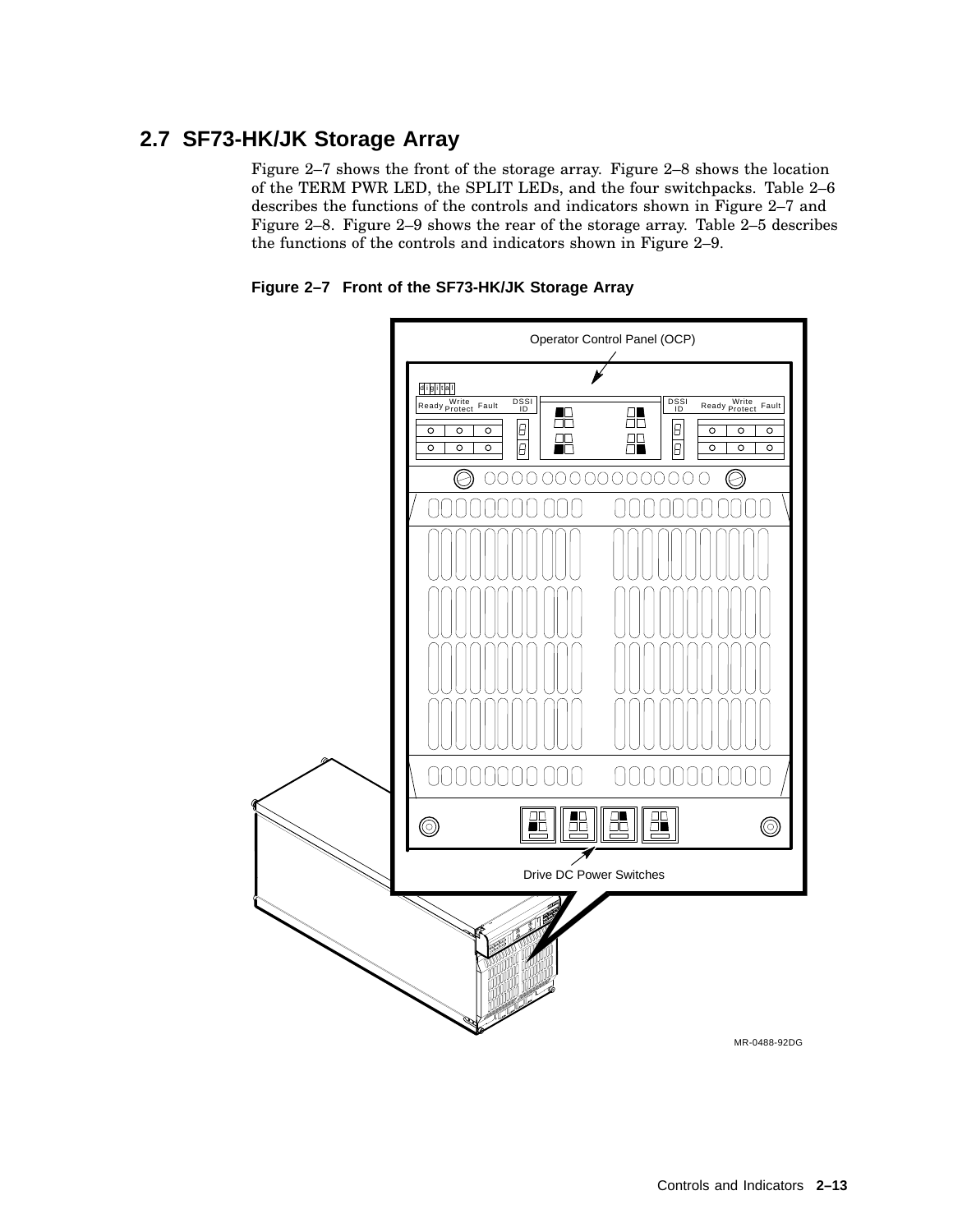#### **Figure 2–8 Location of SF73-HK/JK Storage Array LEDs and Switchpacks**



MR-0423-92DG

|  |  |  |  | Table 2–6 SF73-HK/JK Front Panel Controls and Indicators |
|--|--|--|--|----------------------------------------------------------|
|--|--|--|--|----------------------------------------------------------|

| <b>Control/Indicator</b>   | <b>Function</b>                                                                                                                                                                                                                                                                                        |
|----------------------------|--------------------------------------------------------------------------------------------------------------------------------------------------------------------------------------------------------------------------------------------------------------------------------------------------------|
| Ready                      | Push-to-set switch with green indicator. Brings the integrated storage<br>element (ISE) on-line in about 10 seconds. The indicator remains on<br>while the ISE is on-line.                                                                                                                             |
| Write Protect              | Push-to-set switch with amber indicator. Write protects the data on<br>the ISE. The data cannot be overwritten, nor can new data be written<br>to the ISE.                                                                                                                                             |
| Fault                      | Switch with red indicator. When the indicator is on, the ISE failed.<br>Press the switch to display the fault codes and clear the ISE fault.<br>The indicator is off during normal operation.                                                                                                          |
| TERM PWR LED               | When on, indicates that the correct termination power is being<br>supplied.                                                                                                                                                                                                                            |
| SPLIT LED <sub>s</sub> (2) | When on, indicates that the storage array is operating in split-bus<br>mode.                                                                                                                                                                                                                           |
| Switchpacks (4)            | One for each of the drives in the storage array. Each switchpack is<br>used to set the DSSI ID number. The icon on the front of the door<br>indicates the location of the drive. The three rightmost switches of<br>each switchpack are the DSSI ID switches. The leftmost switch is the<br>SU switch. |
| Drive DC Power<br>Switches | One switch/indicator for each ISE. Each switch applies power to an<br>ISE. Each ISE spins up and runs a self-test. The indicator shows<br>that nominal power is being applied to the ISE. (If you want to bring<br>the ISE on-line, you press the Ready switch next.)                                  |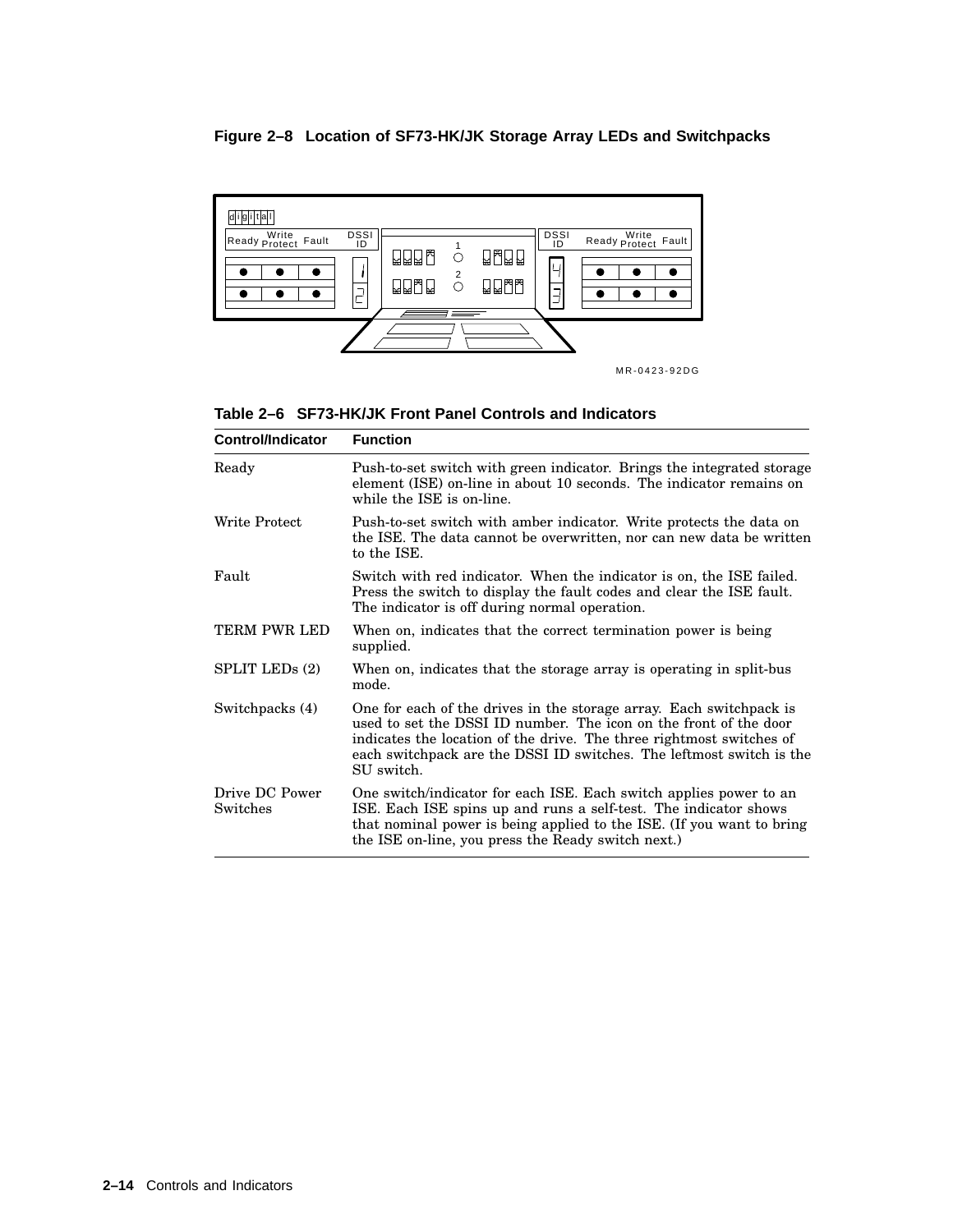

**Figure 2–9 Rear of the SF73-HK/JK Storage Array**

# **2.8 TF85C-BA Cartridge Tape Drive**

The TF85C-BA cartridge tape drive serves as a system software load device. It is housed in an enclosure, and comes with a DSSI controller module and an interface module. The drive is a TK85 streaming tape drive that can store up to 2.6 GB of data on a CompacTape III cartridge. The drive can read data from a tape written by a TK70 or TK50 drive, but cannot overwrite a tape originally written by a TK50.

The TF85C-BA cartridge tape drive accepts a TK cartridge that has a single-feed reel. When a cartridge is inserted, the drive hooks the end of the tape and threads it onto a takeup reel inside the drive. The tape must be completely rewound and unloaded before the cartridge can be removed from the drive. Rewinding and unloading may take up to 90 seconds.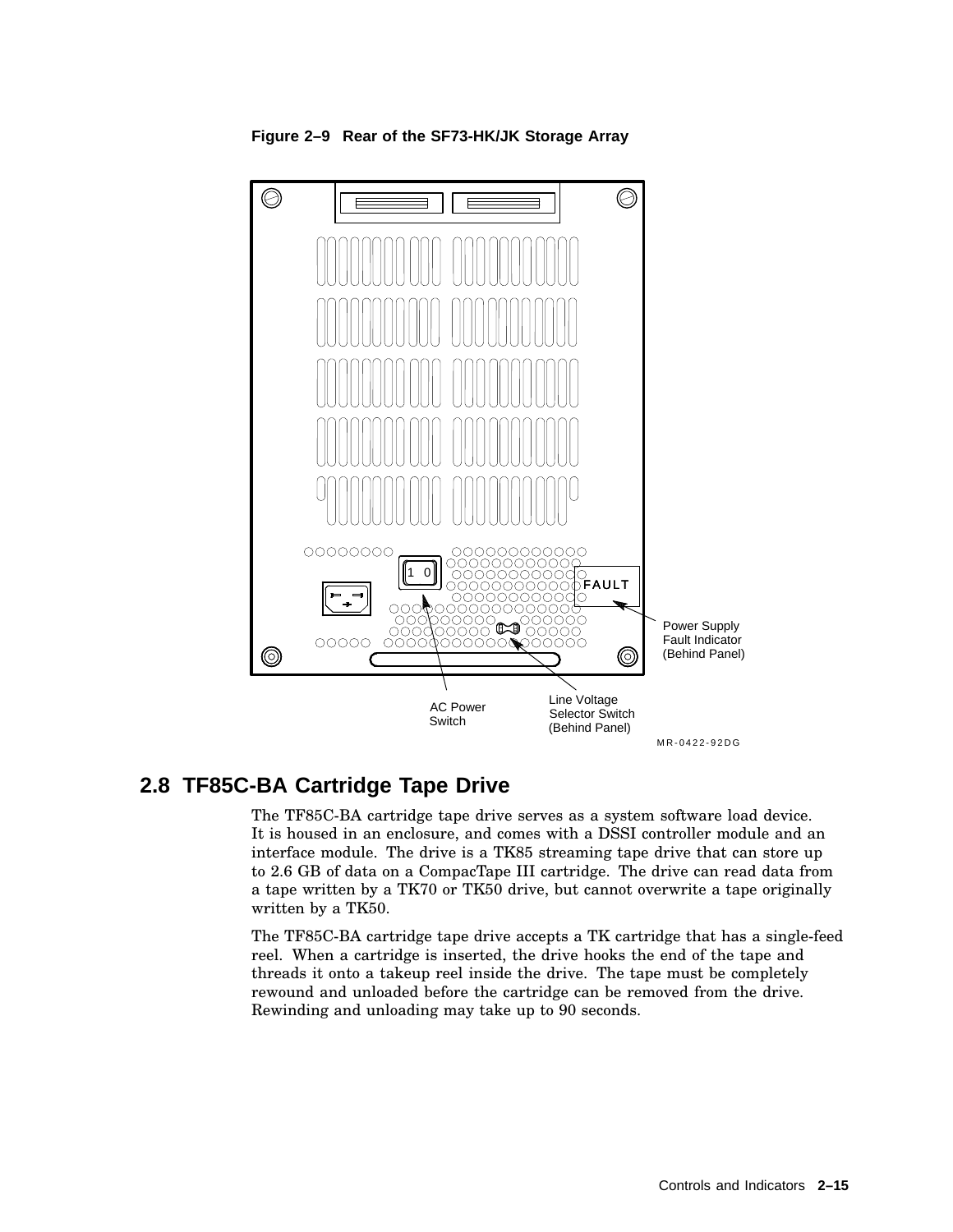Figure 2–10 shows the front of the TF85C-BA cartridge tape drive. Table 2–7 summarizes the TF85C-BA cartridge tape drive controls and Table 2–8 describes the indicators shown in Figure 2–10.



**Figure 2–10 TF85C-BA Cartridge Tape Drive**

MR-0471-92DG

**Table 2–7 TK85C-BA Cartridge Tape Drive Controls**

| <b>Control</b>          | <b>Position</b>             | <b>Function</b>                                                                       |
|-------------------------|-----------------------------|---------------------------------------------------------------------------------------|
| Insert/Remove<br>handle | Open                        | Lets you insert or remove a tape after rewind<br>and unload operations are completed. |
|                         | Closed                      | Locks tape in operating position and begins load<br>sequence.                         |
| Unload button           | Momentary<br>contact switch | Rewinds and unloads the tape.                                                         |
| Beeper                  |                             | Sounds when you can operate the Insert/Remove<br>handle.                              |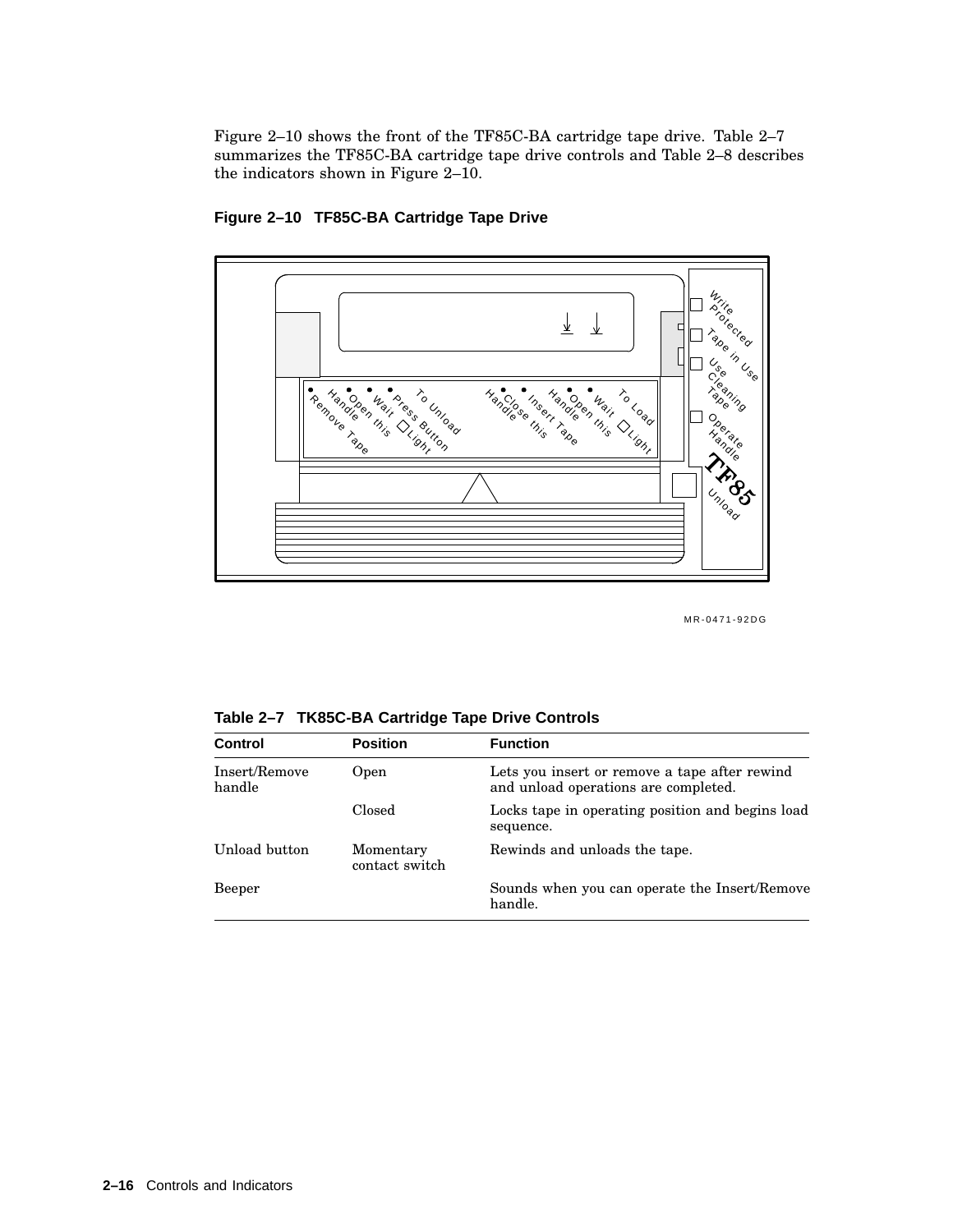| <b>Indicator</b>       | Color  | <b>State</b>                                                                       | <b>Operating Condition</b>                                                                                                                                                                                                                                                                                                                                                                                                            |
|------------------------|--------|------------------------------------------------------------------------------------|---------------------------------------------------------------------------------------------------------------------------------------------------------------------------------------------------------------------------------------------------------------------------------------------------------------------------------------------------------------------------------------------------------------------------------------|
| Write Protected        | Orange | On                                                                                 | Tape is write-protected.                                                                                                                                                                                                                                                                                                                                                                                                              |
|                        |        | Off                                                                                | Tape is write-enabled.                                                                                                                                                                                                                                                                                                                                                                                                                |
| Tape in Use            | Yellow | Blinking                                                                           | Tape is moving.                                                                                                                                                                                                                                                                                                                                                                                                                       |
|                        |        | On                                                                                 | Tape is loaded; ready for use.                                                                                                                                                                                                                                                                                                                                                                                                        |
| Use Cleaning<br>Tape   | Orange | On                                                                                 | Drive head needs cleaning or<br>tape is bad.                                                                                                                                                                                                                                                                                                                                                                                          |
|                        |        | If it remains on after<br>you unload the cleaning<br>$\text{tape} \dots$           | Then the cleaning was not<br>completed because the tape<br>ended.                                                                                                                                                                                                                                                                                                                                                                     |
|                        |        | If, after cleaning, it<br>turns on again when<br>the data cartridge is<br>reloaded | Then a data cartridge problem<br>occurred. Try another cartridge.                                                                                                                                                                                                                                                                                                                                                                     |
| Operate Handle         | Green  | On                                                                                 | Okay to operate the<br>Insert/Remove handle.                                                                                                                                                                                                                                                                                                                                                                                          |
|                        |        | Off                                                                                | Do not operate the<br>Insert/Remove handle.                                                                                                                                                                                                                                                                                                                                                                                           |
| All four<br>indicators |        | 0 <sub>n</sub>                                                                     | Power-on self-test is in progress.                                                                                                                                                                                                                                                                                                                                                                                                    |
|                        |        | Blinking                                                                           | A fault is occurring. Press the<br>Unload button to unload the<br>cartridge. If the fault is cleared,<br>the yellow indicator blinks while<br>the tape rewinds. When the<br>green indicator turns on, you<br>can move the Insert/Remove<br>handle to remove the cartridge.<br>If the fault is not cleared, all<br>four indicators continue to blink.<br>Do not attempt to remove the<br>cartridge. Call Digital Customer<br>Services. |

**Table 2–8 TK85C-BA Cartridge Tape Drive Indicators**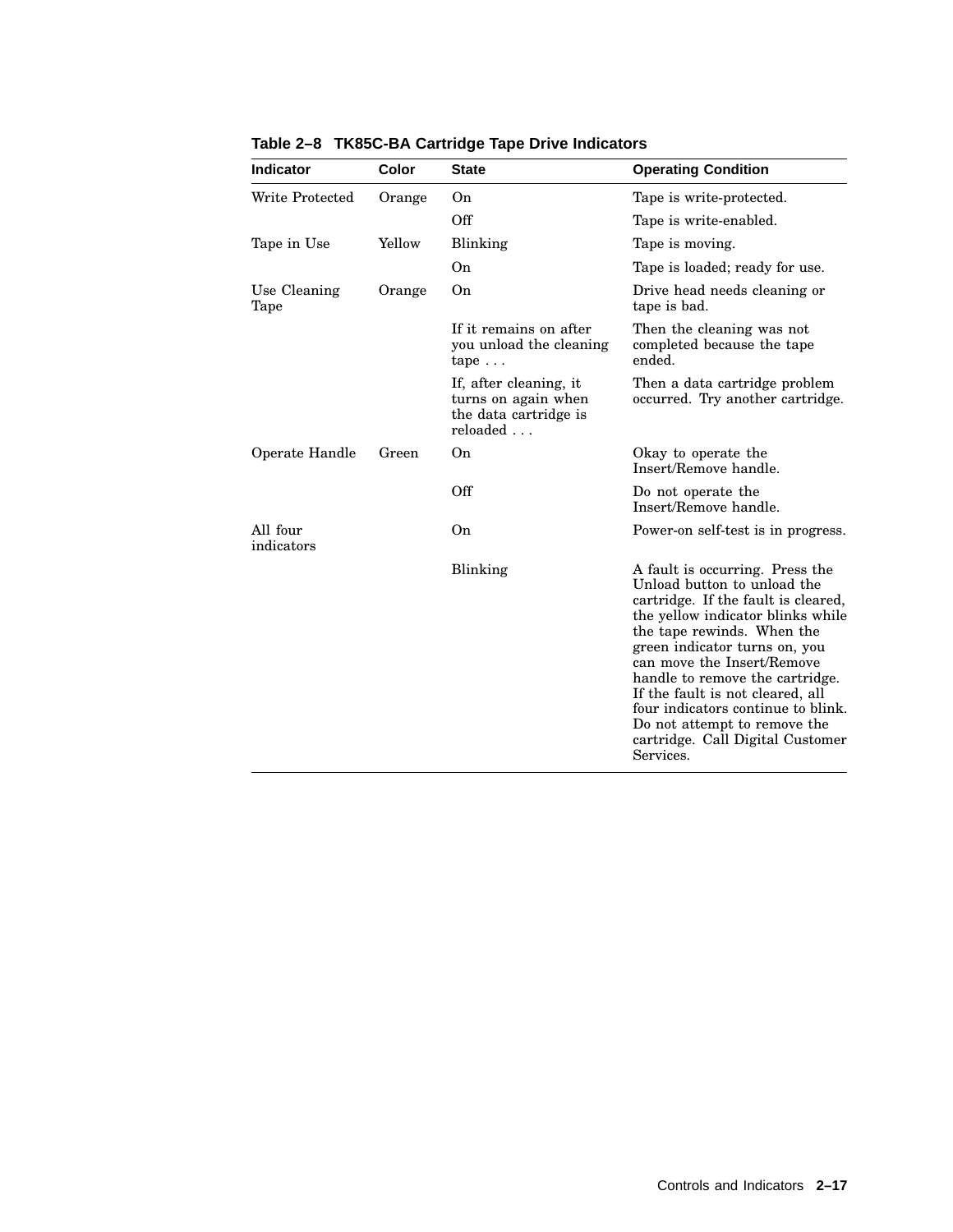### **2.8.1 Problems**

The following may help you to define and/or correct a TF85C-BA cartridge tape drive problem:

#### **Correctable Failure During Operation**

If the TF85C-BA drive fails during operation, you may be able to reset the drive, then rewind, unload, and remove the cartridge.

If all four indicators are blinking, press the Unload button. If the failure is correctable, the tape begins to rewind and the yellow indicator blinks. When the tape is unloaded, the green indicator turns on and the beeper sounds. Then pull the Insert/Remove handle to open the drive and remove the cartridge.

#### **Noncorrectable Failure During Tape Motion**

If the tape does not rewind when you push the Unload button and all the indicators continue to blink, the failure is not correctable. The drive must be replaced or serviced.

#### **Failure During Cartridge Insertion**

A cartridge failure occurs if a cartridge is damaged or if internal portions of the drive that handle the cartridge are not working. Suspect a cartridge failure if the green indicator blinks, but the tape does not move (the yellow indicator does not blink). Remove the cartridge and try another one, or inspect the tape leader and drive takeup leader.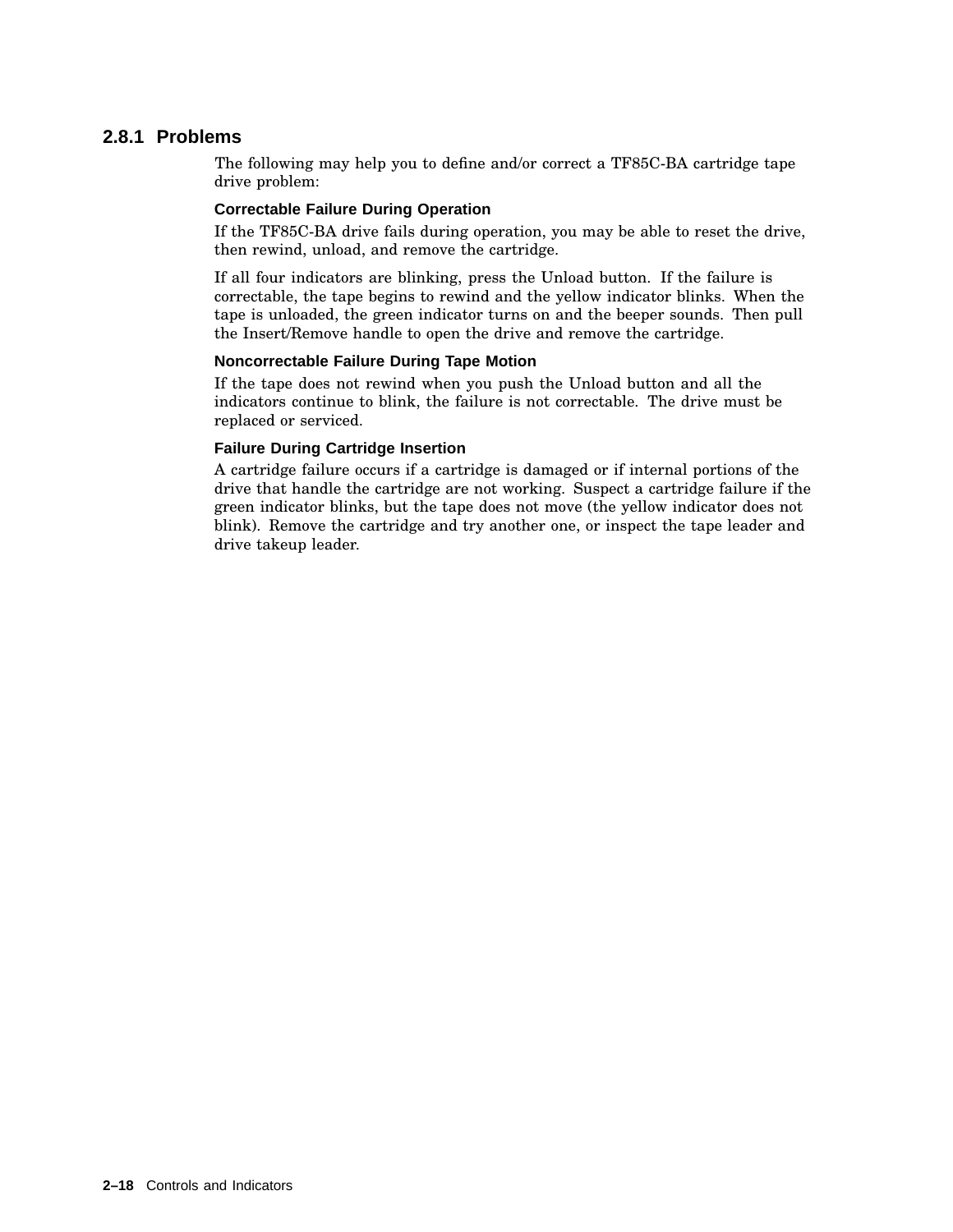# **2.9 CompacTape III Cartridge**

Figure 2–11 shows the CompacTape III cartridge recommended for use in TF85C-BA drives.



#### **Figure 2–11 CompacTape III Cartridge**

The cartridge write protect switch slides to the left or right. When the orange indicator is visible, the tape is write protected. When the indicator is not visible, the tape is write enabled.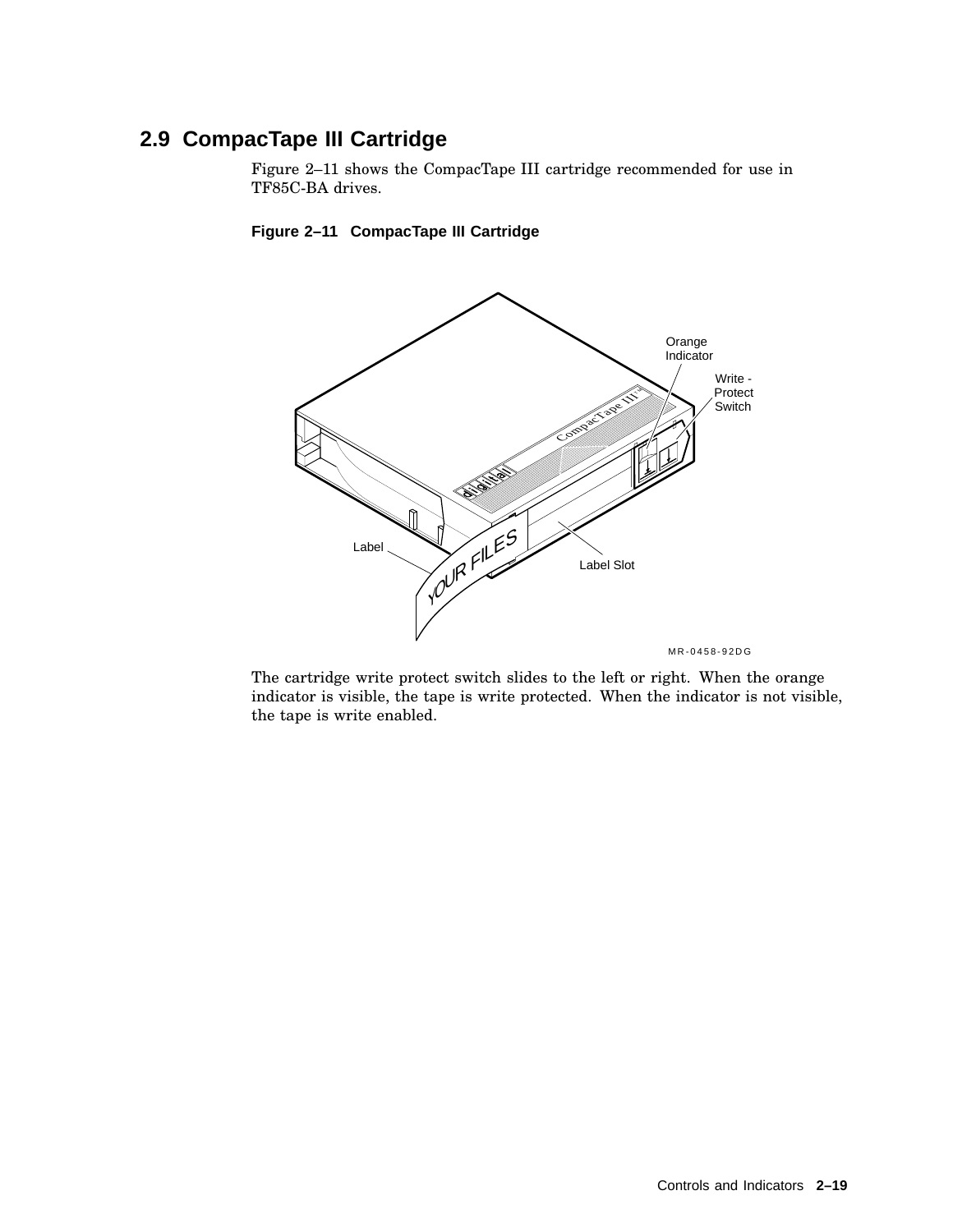### **2.9.1 Loading a Cartridge**

Figure 2–12 shows how to load a CompacTape III cartridge in the TF85C-BA drive. Follow the steps in Table 2–9.





**Table 2–9 Loading a Cartridge**

| <b>Step</b> | <b>Action</b>                                                                          |
|-------------|----------------------------------------------------------------------------------------|
| 1.          | When the green indicator is on, pull the Insert/Remove handle to the open<br>position. |
| 2.          | Insert the cartridge.                                                                  |
| 3.          | Push the cartridge in until it is completely seated in the drive.                      |
| 4.          | Return the Insert/Remove handle to the closed position.                                |

The yellow indicator blinks while the tape is loading. When it stays on steadily, the drive is ready for use.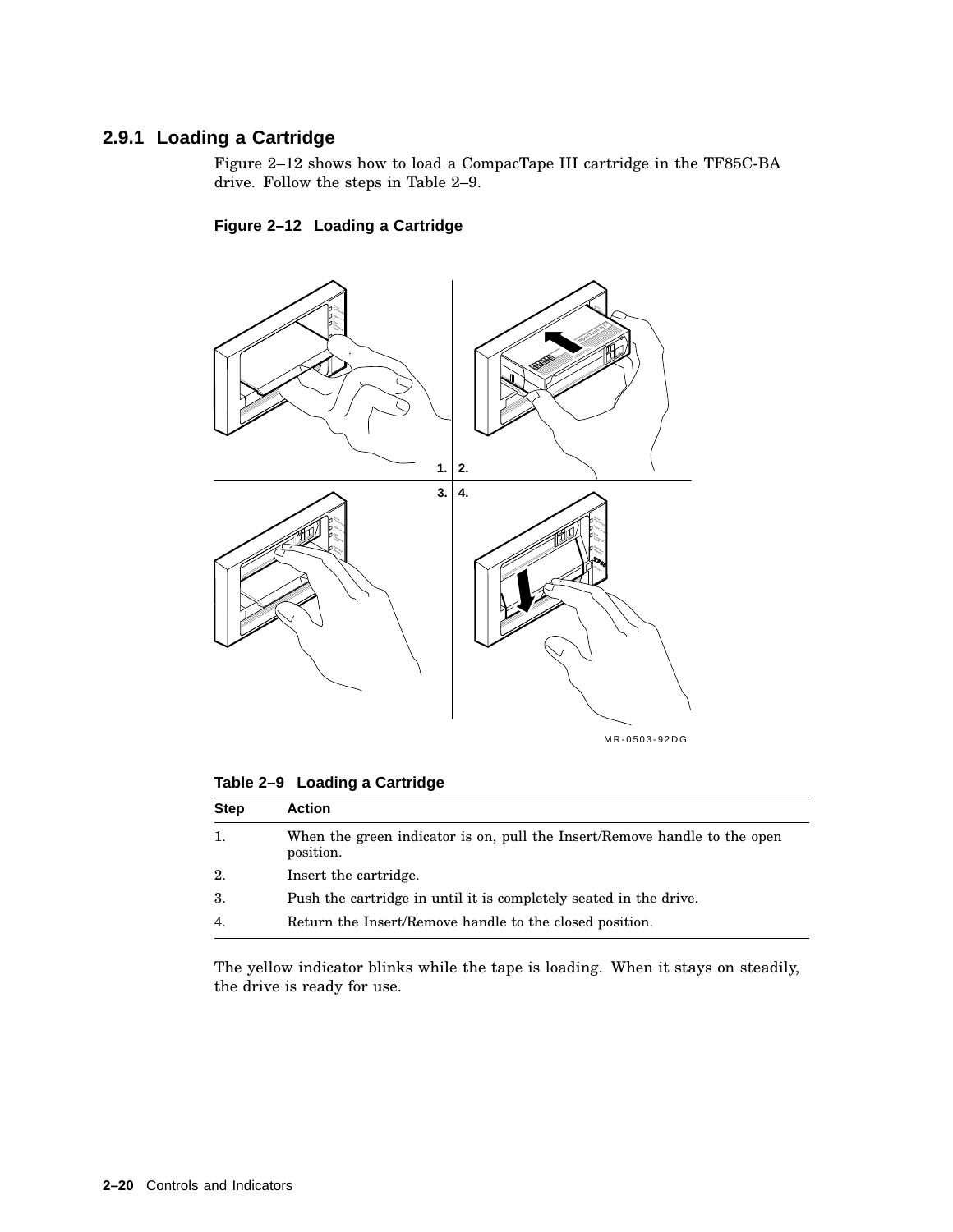## **2.9.2 Unloading a Cartridge**

Figure 2–13 shows how to unload a CompacTape III cartridge from the TF85C-BA drive. Follow the steps in Table 2–10.

### **Figure 2–13 Unloading a Cartridge**



**Table 2–10 Unloading a Cartridge**

| <b>Step</b>      | <b>Action</b>                                                                                                         |
|------------------|-----------------------------------------------------------------------------------------------------------------------|
| 1.               | Push the Unload button.                                                                                               |
| 2.               | When the beeper sounds and the green indicator turns on, pull the<br>Insert/Remove handle out to eject the cartridge. |
| 3.               | Remove the cartridge and store it.                                                                                    |
| $\overline{4}$ . | Return the Insert/Remove handle to the closed position.                                                               |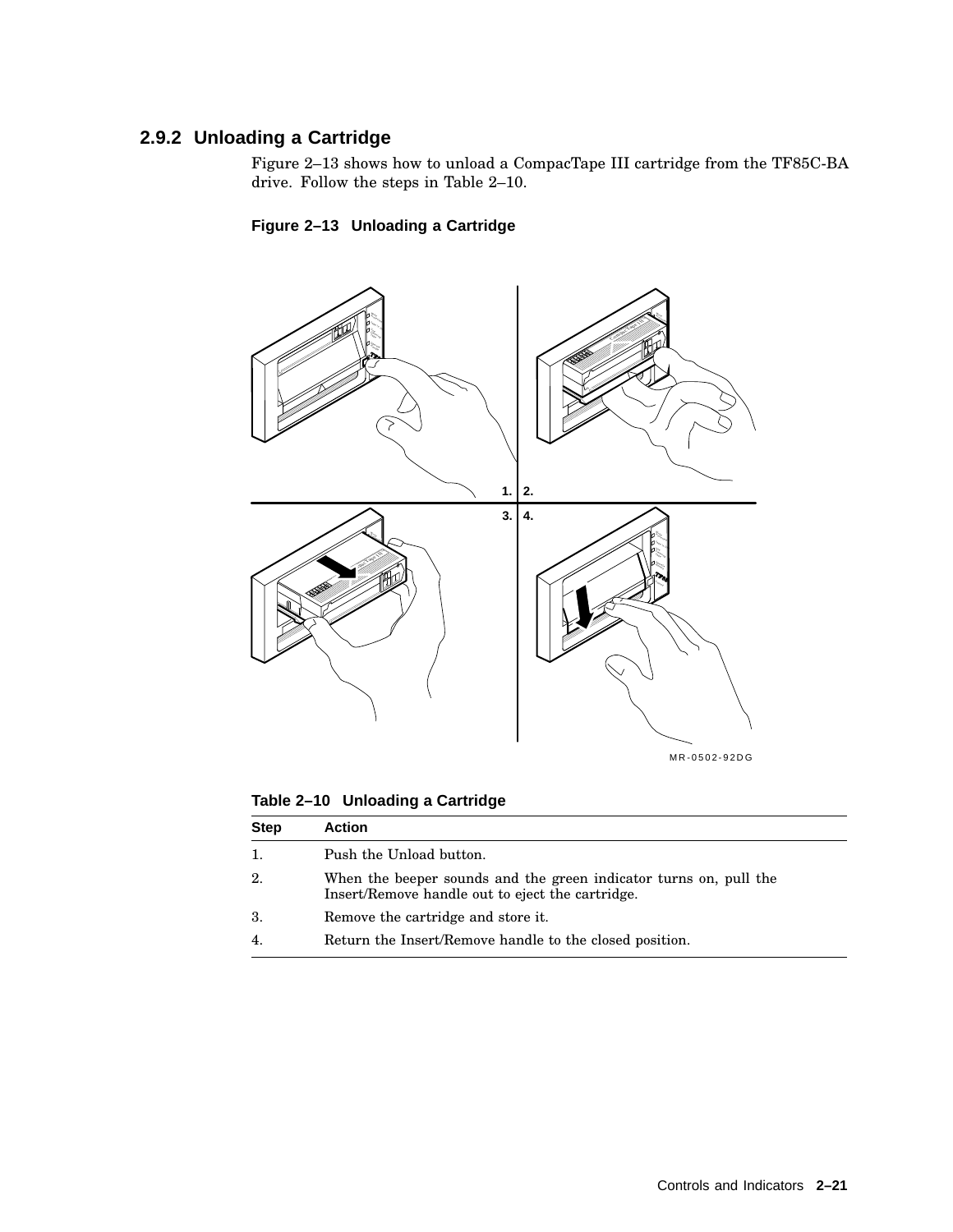### **2.9.3 Handling and Storing Cartridges**

Observe the following precautions when handling and storing cartridges:

- Do not drop or bang the cartridge. If the tape leader is displaced, the cartridge is unusable and may cause damage to the drive.
- Keep cartridges out of direct sunlight and away from heaters and other sources of heat.
- Store cartridges in a dust-free environment where the temperature is between 10°C and 38°C (50°F and 100°F) and the relative humidity is between 20% and 80%.
- If a cartridge has been exposed to extreme heat or cold, allow it to stabilize at room temperature for the same amount of time it was exposed (up to 24 hours).
- Do not place cartridges near sources of electromagnetic interference (terminals, motors, video or X-ray equipment). Data on the tape may be erased.
- Place a label on a cartridge only in the label slot shown in Figure 2–11.

#### **2.9.4 Inspecting the Tape Leader**

If you have trouble loading a cartridge, inspect the tape leader and the drive takeup leader.

**Caution**

Do not touch exposed portions of the magnetic tape. If the tape leader is not in the correct position, do not try to use the cartridge. Use a new cartridge instead.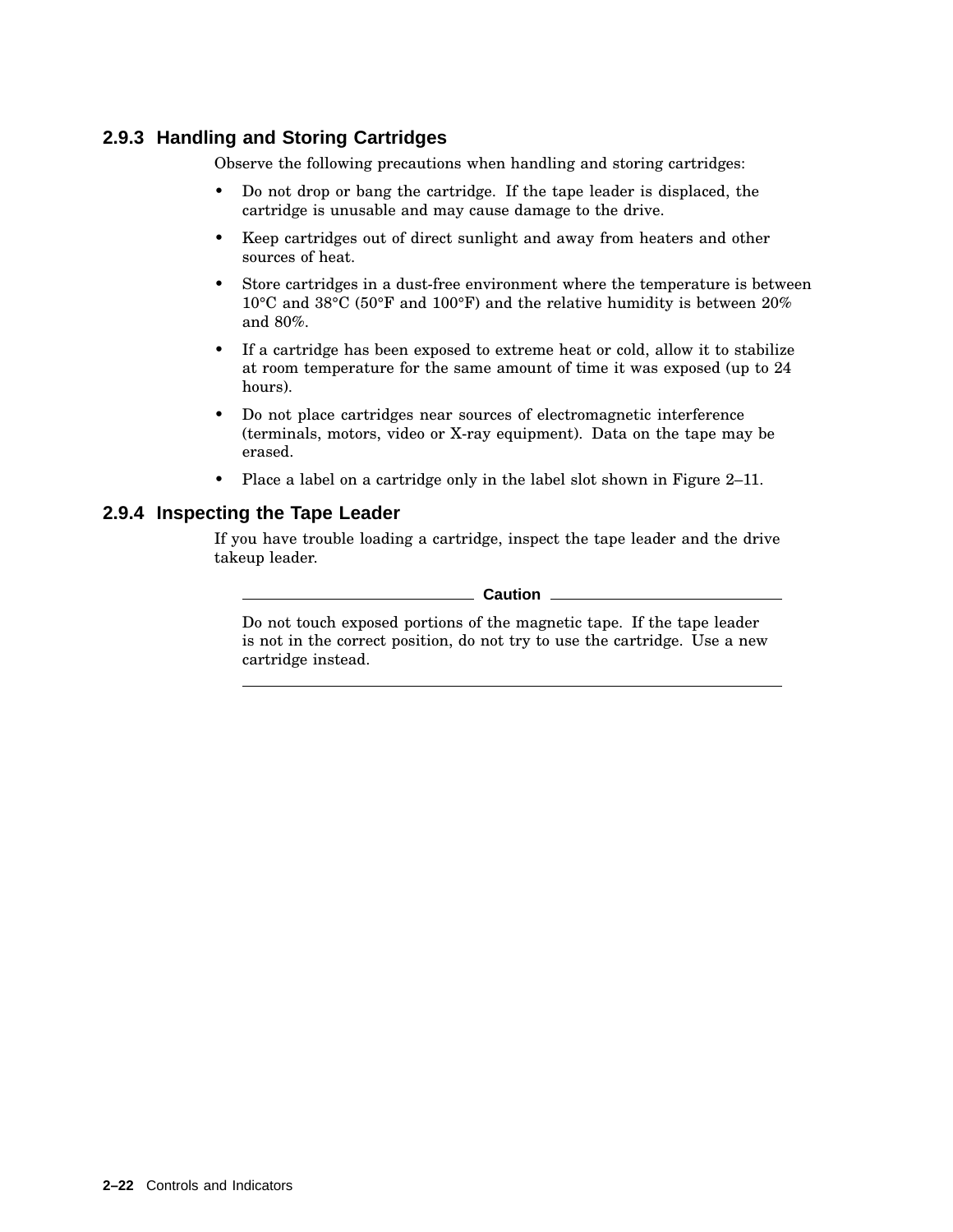Figure 2–14 shows the correct position of the tape leader inside the cartridge. Follow the steps in Table 2–11.



**Figure 2–14 Inspecting the Tape Leader**

**Table 2–11 Inspecting the Tape Leader**

| <b>Step</b> | <b>Action</b>                                                          |
|-------------|------------------------------------------------------------------------|
|             | To release the door lock, lift the catch with your thumb.              |
| 2.          | Open the access door to expose the tape leader.                        |
| -3.         | Make sure the tape leader is in the correct position (Figure $2-14$ ). |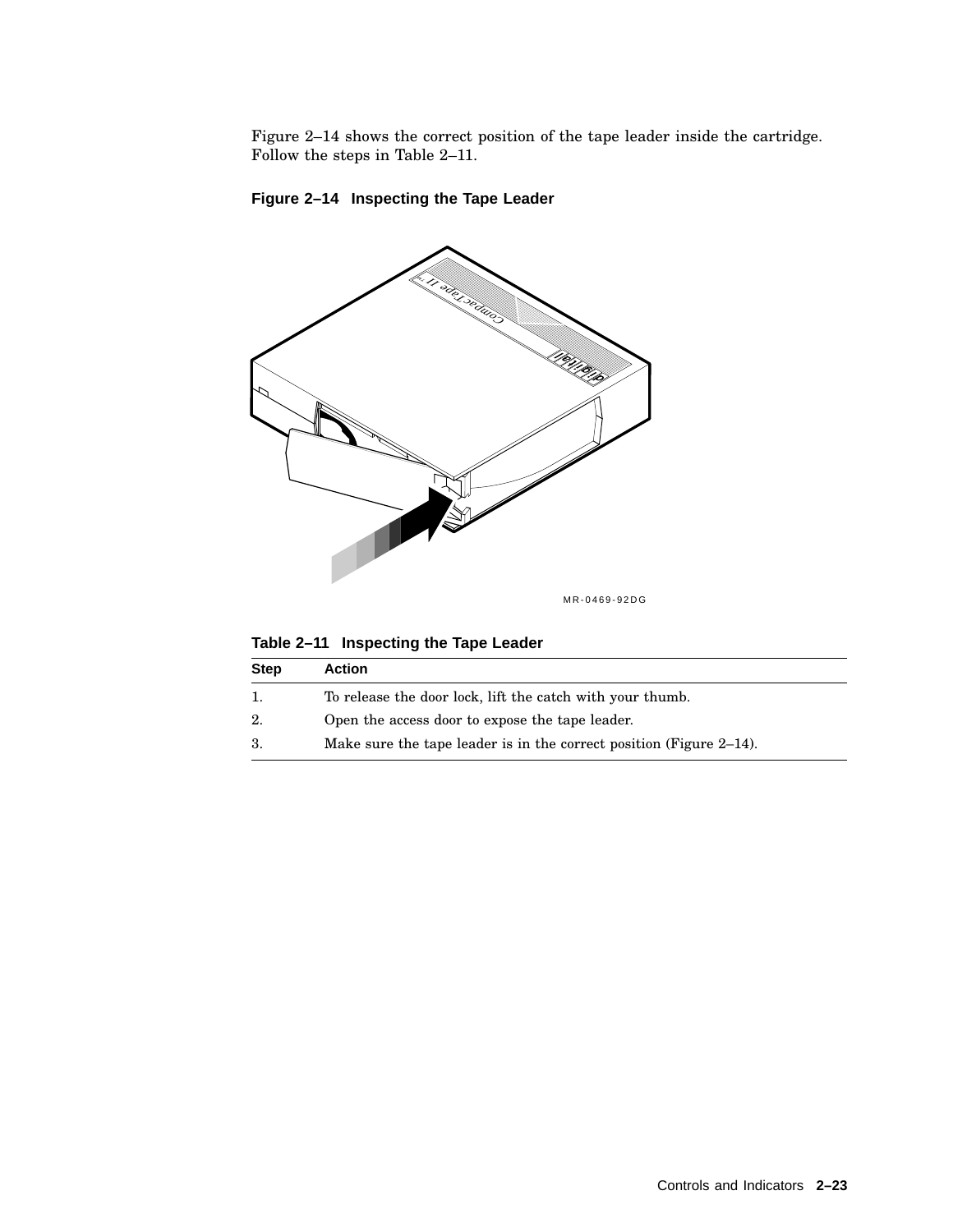### **2.9.5 Inspecting the Drive Takeup Leader**

If you have trouble loading a cartridge, inspect the drive takeup leader and the tape leader.

Figures 2–15 and 2–16 show the correct position of the drive takeup leader inside the cartridge. If the drive takeup leader is unhooked, displaced, or damaged, call a qualified service person. Do not try to repair it.

**Figure 2–15 Inspecting the Drive Takeup Leader**



Cartridge Insert/Release Handle (Down)

MR-0501-92DG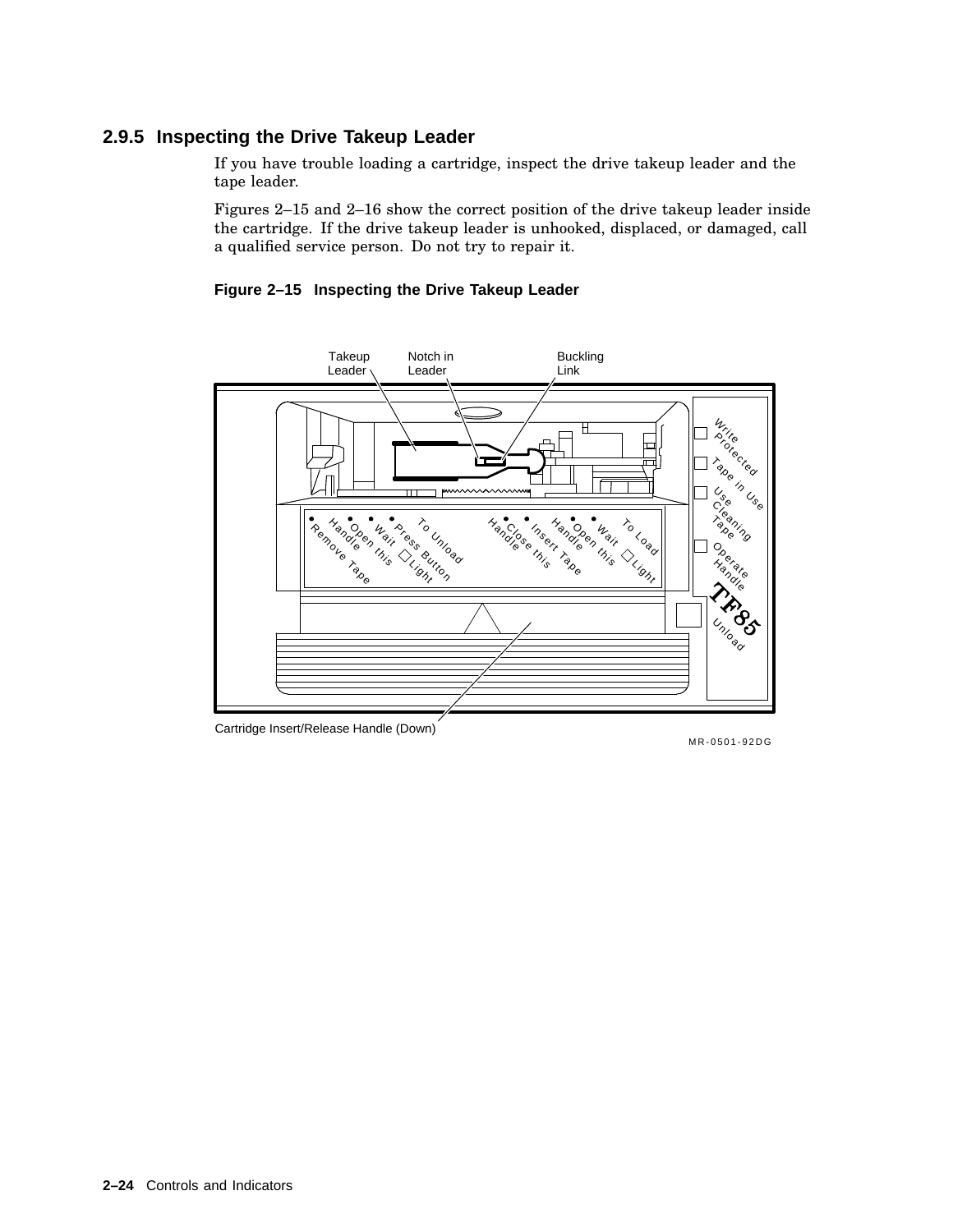

**Figure 2–16 Drive Takeup Leader Components**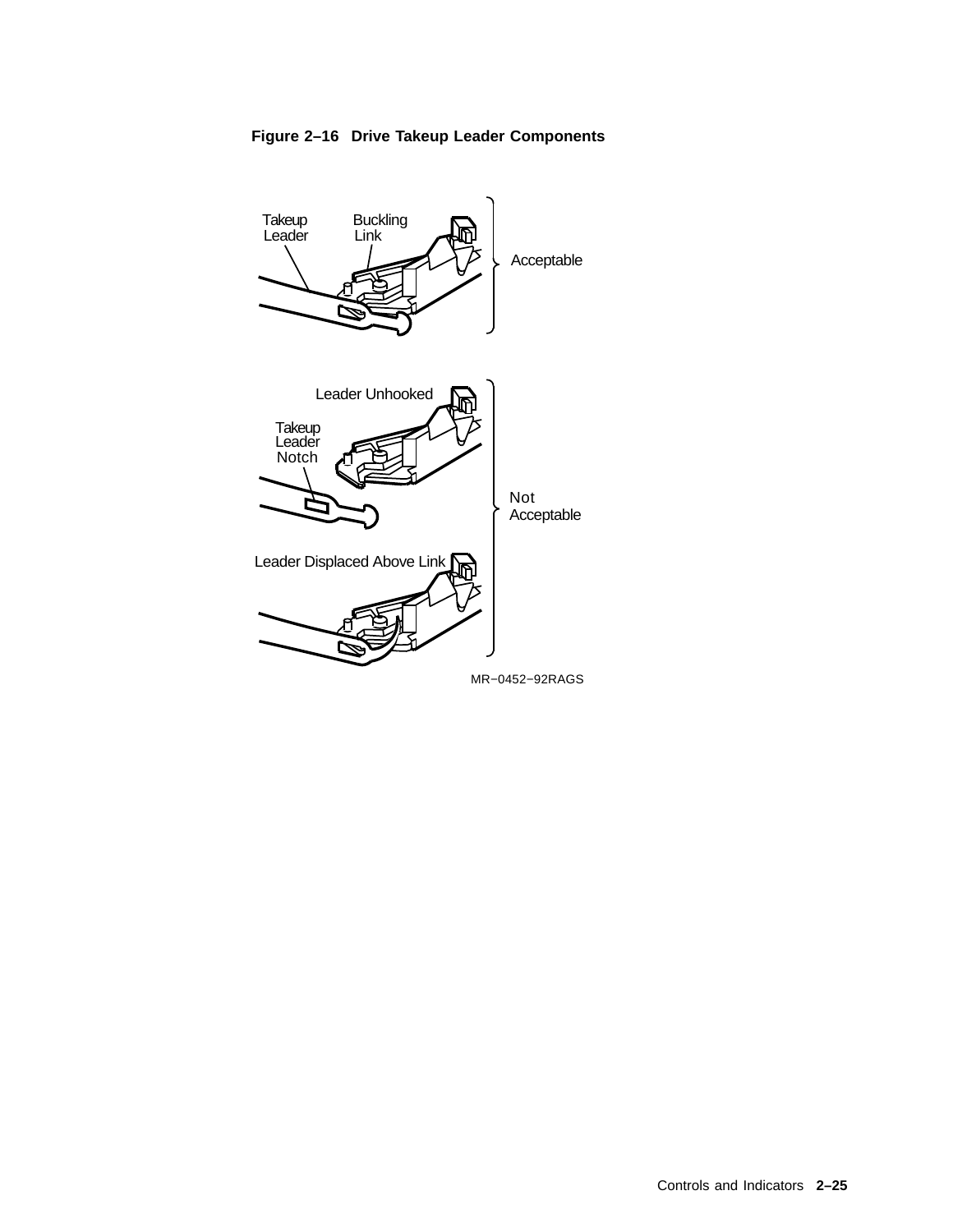# **2.10 TF857-AA Tape Loader**

This section describes:

- Power-on process
- Mode Select key
- Operator control panel (OCP) indicators
- Slot Select, Load/Unload, and Eject buttons
- Magazine

#### **2.10.1 Power-On Process**

When the TF857-AA tape loader powers on, all of the indicators on the operator control panel (OCP) turn on within 15 seconds. The power-on self-test, or POST, is initializing the subsystem. When POST completes successfully, all OCP indicators, including the Magazine Fault and Loader Fault indicators, turn off — except for Power On. Then the elevator scans the magazine to find slots that contain cartridges.

**Note**

If the Magazine Fault or Loader Fault indicator remains on, POST has detected an error. See the *TF857 Magazine Tape Subsystem Owner's Manual* for information on error conditions.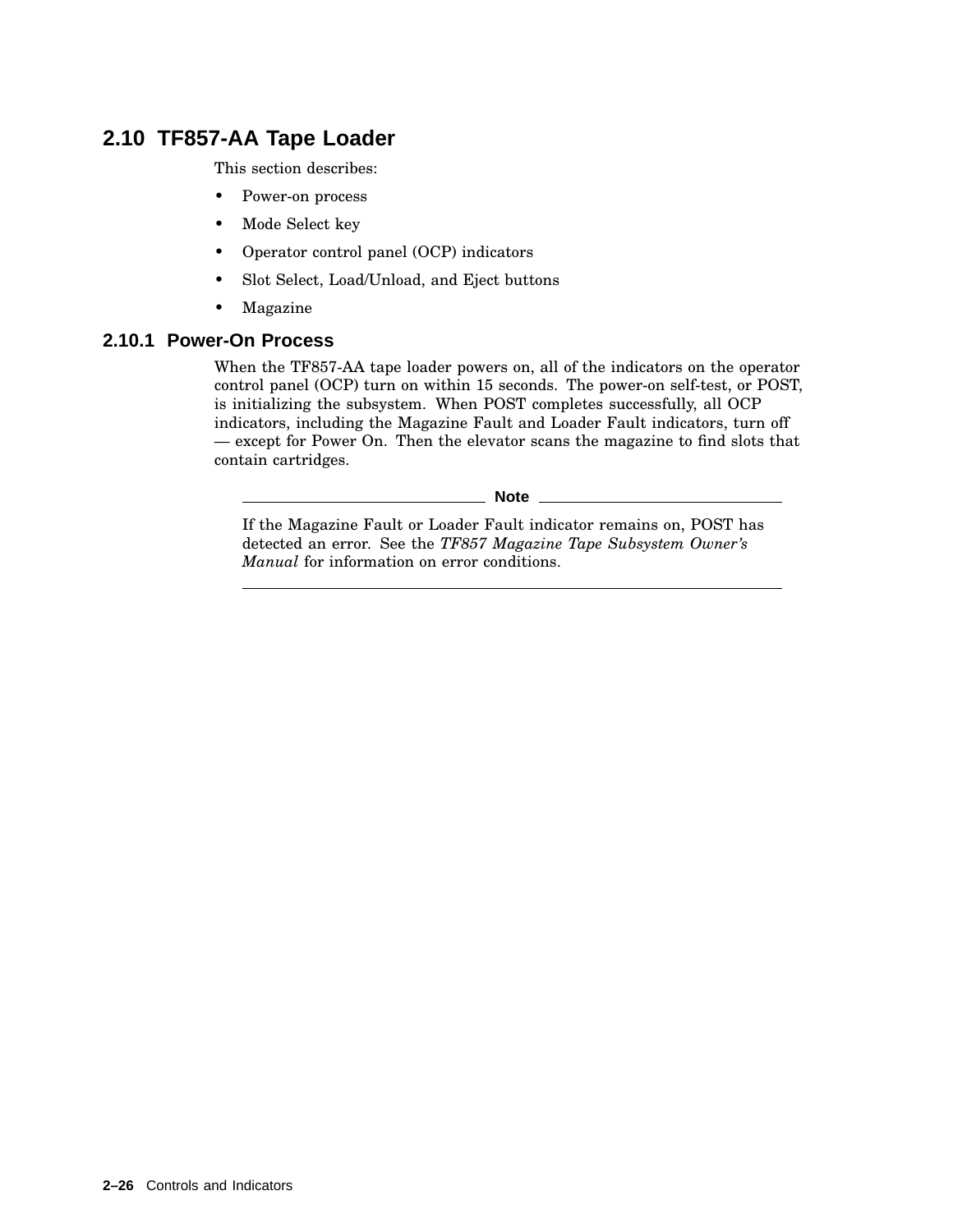#### **2.10.2 Mode Select Key**

The Mode Select key can lock the tape loader transfer assembly in the enclosure, and lock the receiver in the closed position. It has four modes: OCP Disabled, Automatic, Manual, and Service. The OCP Disabled, Automatic, and Manual modes are for operational use; the Service mode is for head cleaning and service procedures. Table 2–12 describes the operating and service modes. Figure 2–17 shows the location of the Mode Select Key on the TF857-AA tape loader operator control panel.

| Mode                     | Use                                                                                                                                                                                                                    |
|--------------------------|------------------------------------------------------------------------------------------------------------------------------------------------------------------------------------------------------------------------|
| <b>OCP</b> Disabled      | Locks the TF857-AA tape loader in the enclosure and locks the<br>receiver. The OCP pushbuttons are disabled.                                                                                                           |
| Automatic Mode           | Locks the TF857-AA tape loader in the enclosure, but leaves<br>the receiver unlocked. The receiver can be opened. The OCP<br>pushbuttons are enabled.                                                                  |
|                          | Automatic loading and unloading of cartridges occurs in this<br>mode. This is the default mode of the TF857-AA tape loader.                                                                                            |
| Manual Mode <sup>1</sup> | Locks the TF857-AA tape loader in the enclosure. The receiver<br>can be opened. The OCP pushbuttons are enabled.                                                                                                       |
|                          | Automatic loading and unloading of cartridges does not occur in<br>this mode. You must press the Load/Unload button to move each<br>cartridge. This mode is most useful for copying specific files to<br>or from tape. |
| Service Mode             | Unlocks the TF857-AA tape loader so that it can be removed<br>from the enclosure. The receiver can be opened.                                                                                                          |
|                          | You load the Cleaning Tape III manually and perform the service<br>procedures. See the TF857 Magazine Tape Subsystem Owner's<br><i>Manual</i> for information on head cleaning.                                        |

**Table 2–12 Mode Select Key Modes**

<sup>1</sup>In Manual Mode, the cartridge returns to the magazine, but the tape loader does not advance to the next available cartridge.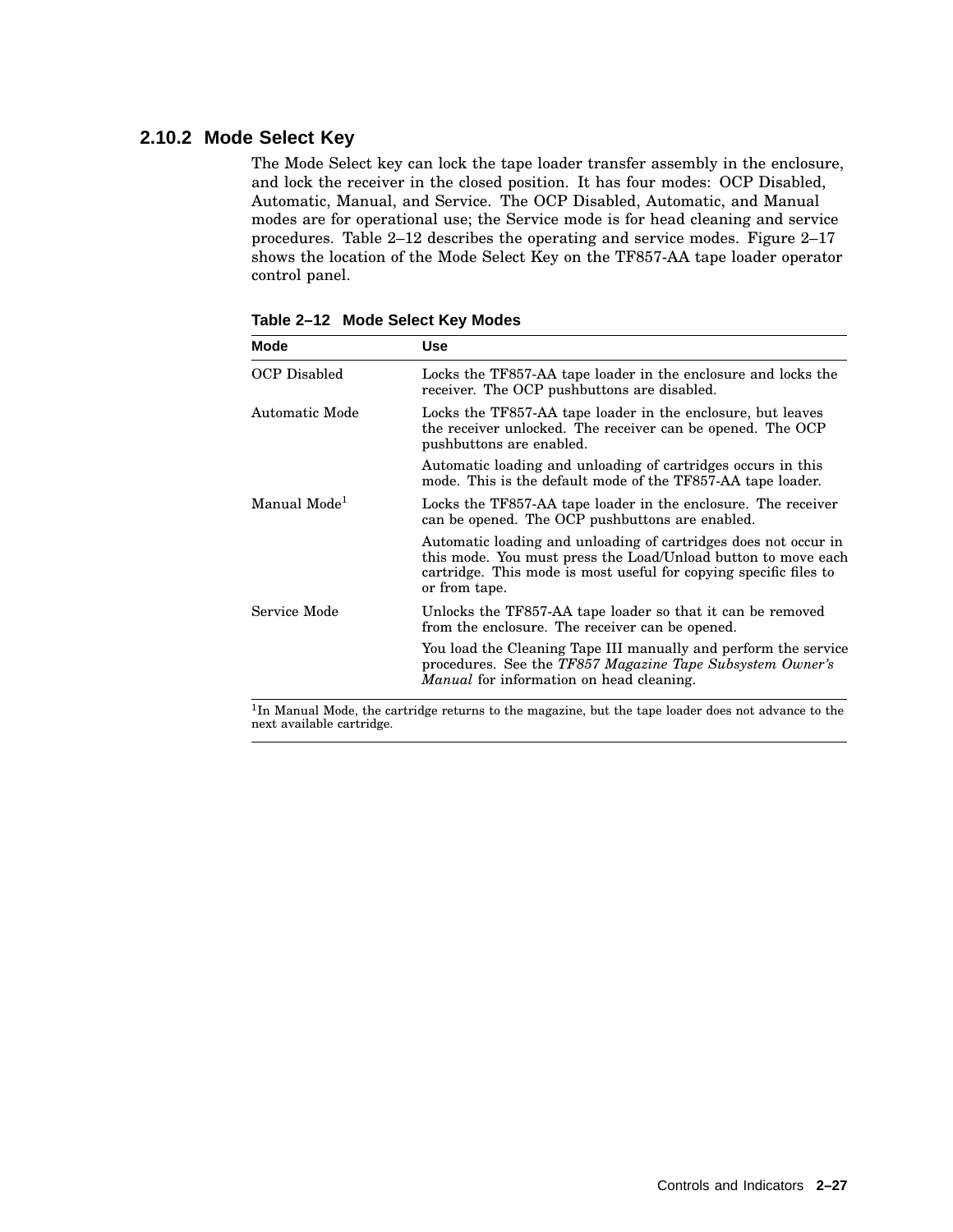



### **2.10.3 Operator Control Panel Controls and Indicators**

The TF857-AA operator control panel (OCP) has 3 pushbuttons and 16 indicators. Table 2–13 describes these controls and indicators. See Section 2.10.2 for information on the Mode Select key and its functions. See Section 2.10.4 for more details on button and indicator operations.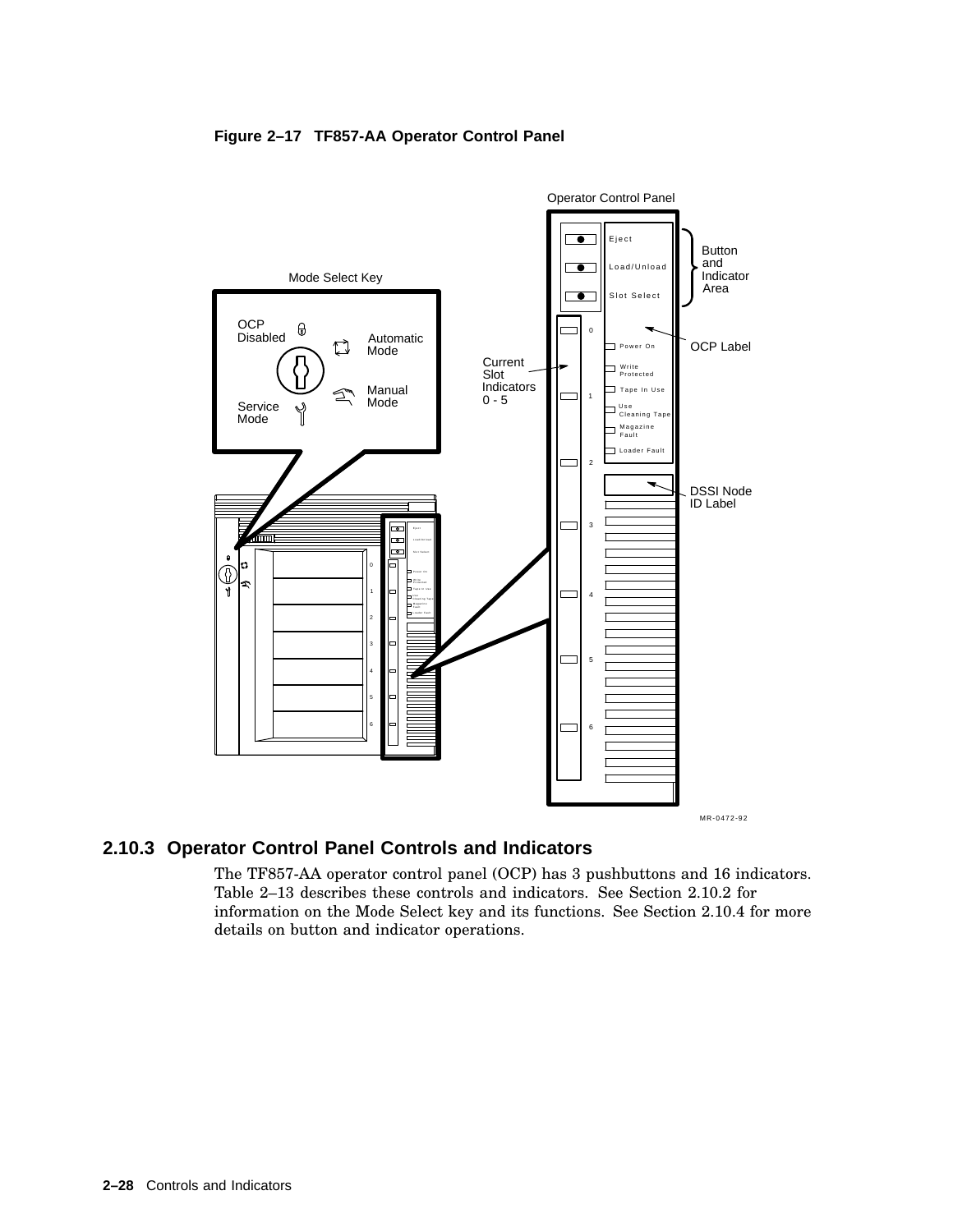| <b>Control/Indicator</b>    | Color  | <b>Function</b>                                                                                                                                                                                                                                                |
|-----------------------------|--------|----------------------------------------------------------------------------------------------------------------------------------------------------------------------------------------------------------------------------------------------------------------|
| Eject button                |        | Opens the receiver, allowing access to the<br>magazine for removal and insertion of<br>cartridges. Also can be used to unload the<br>tape from the drive to the magazine.                                                                                      |
| Eject indicator             | Green  | Indicates that pressing the Eject button opens<br>the receiver. If a cartridge is in the drive, the<br>cartridge unloads to the magazine and the<br>receiver opens. If no cartridge is in the drive,<br>the receiver opens.                                    |
| Load/Unload button          |        | Loads the currently selected cartridge into the<br>drive, or unloads the cartridge from the drive<br>to the magazine.                                                                                                                                          |
|                             |        | If the Loader Fault or Magazine Fault<br>indicators are on, can also be used to reset<br>the subsystem.                                                                                                                                                        |
| Load/Unload indicator       | Green  | Indicates you can press the Load/Unload<br>button.                                                                                                                                                                                                             |
| Slot Select button          |        | When pressed, increments the current slot<br>indicator to the next slot.                                                                                                                                                                                       |
| Slot Select indicator       | Green  | Indicates the Slot Select button can be used.<br>Pressing the button increments the current<br>slot indicator to the next slot.                                                                                                                                |
| Power On indicator          | Green  | When on, indicates the TF857-AA tape loader<br>power is good (ac and dc voltages are within<br>tolerance). When off, indicates the tape loader<br>power is not good.                                                                                           |
| Write Protected indicator   | Orange | When on, indicates the cartridge in the drive<br>is write protected. When off, indicates the<br>cartridge in the drive is write enabled.                                                                                                                       |
| Tape in Use indicator       | Yellow | Indicates tape drive activity as follows:                                                                                                                                                                                                                      |
|                             |        | Slow blinking indicates tape is rewinding;<br>$\bullet$<br>rapid blinking indicates tape is reading or<br>writing.                                                                                                                                             |
|                             |        | When on steadily, indicates a cartridge is<br>in the drive and the tape is not moving.                                                                                                                                                                         |
|                             |        | When off, indicates no cartridge is in the<br>drive.                                                                                                                                                                                                           |
| Magazine Fault indicator    | Red    | Indicates a magazine failure.                                                                                                                                                                                                                                  |
| Use Cleaning Tape indicator | Orange | Indicates the read/write head needs cleaning.                                                                                                                                                                                                                  |
| Loader Fault indicator      | Red    | Indicates a TF857-AA tape loader transfer<br>assembly error or drive error.                                                                                                                                                                                    |
| Current slot indicators 0–6 | Green  | Identify the current slot (see Slot Select)<br>button). Each current slot indicator blinks<br>when its corresponding cartridge moves to or<br>from the drive. Also used with the Magazine<br>Fault or Loader Fault indicator to indicate the<br>type of fault. |

**Table 2–13 TF857-AA OCP Controls and Indicators**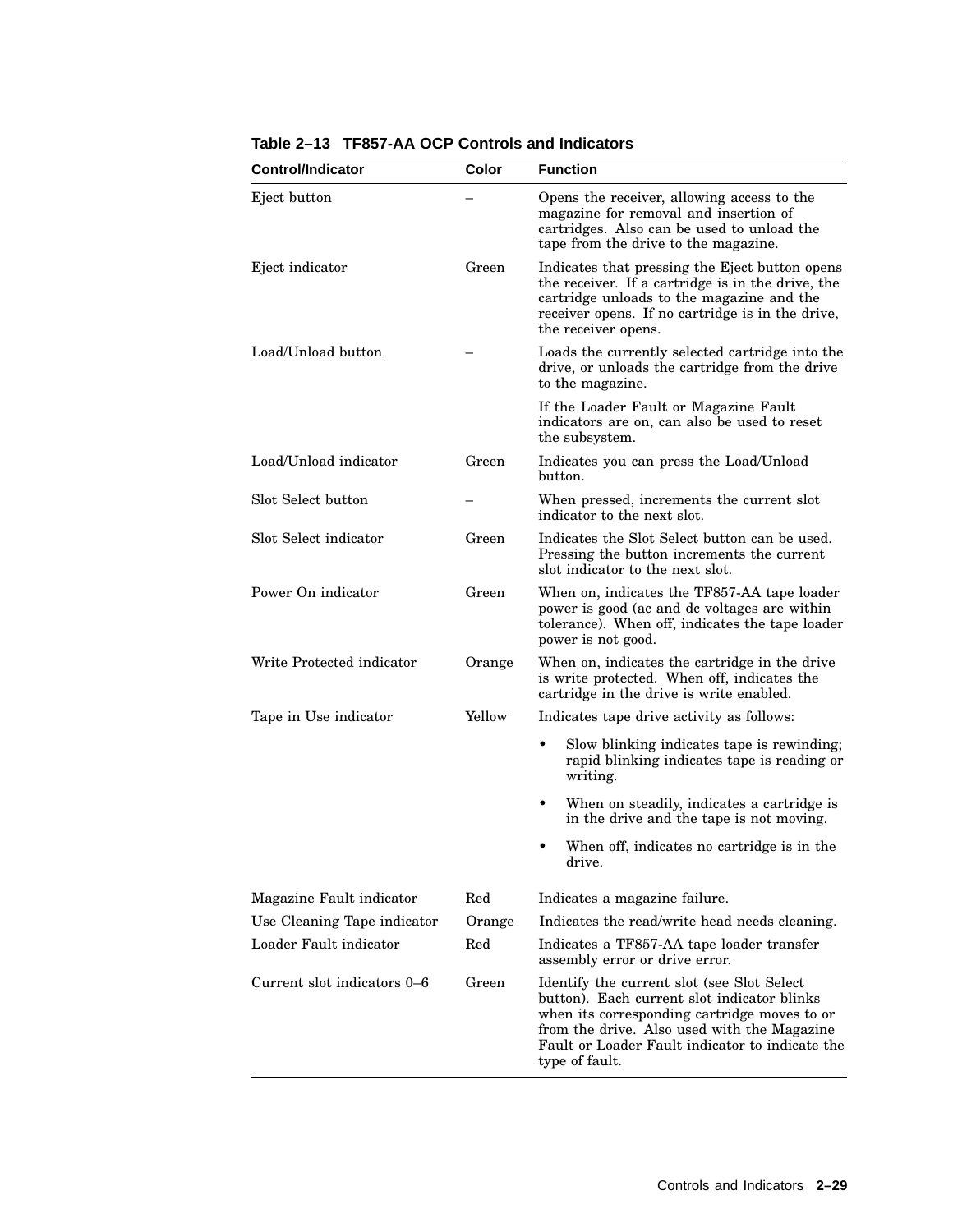### **2.10.4 Slot Select, Load/Unload, and Eject Button Functions**

The Slot Select, Load/Unload and Eject buttons are OCP pushbuttons. They contain a green indicator and are operable only when their corresponding indicators are on.

**Note**

The Load/Unload button has three functions: *load*, *unload*, and *reset*. If the Loader Fault indicator is on, press the Load/Unload button to reset the tape loader.

#### **2.10.4.1 Selecting a Cartridge**

Press the Slot Select button to select a cartridge. The current slot indicator increments to the next available slot. After a successful initialization, the TF857-AA tape loader automatically selects slot 0 and the Slot Select button is enabled. The Load/Unload and Eject indicators remain on during the slot selection.

#### **2.10.4.2 Loading the Cartridge**

Press the Load/Unload button to load the cartridge into the drive. The Select Slot, Load/Unload, and Eject indicators turn off, and the elevator moves to the selected slot. Then the cartridge is removed from the magazine and placed in the elevator. The elevator moves to the drive position and inserts the cartridge in the drive. The indicators remain off until the tape has loaded to the beginning of the tape (BOT). After the cartridge is loaded into the drive, the Eject and Load/Unload indicators turn on, and the corresponding buttons are enabled. The Slot Select indicator remains off.

#### **2.10.4.3 Unloading the Cartridge**

**Caution**

Do not press the Load/Unload button until backup or other tape operations are stopped at the terminal. Doing so can result in operation failure and drive unavailability.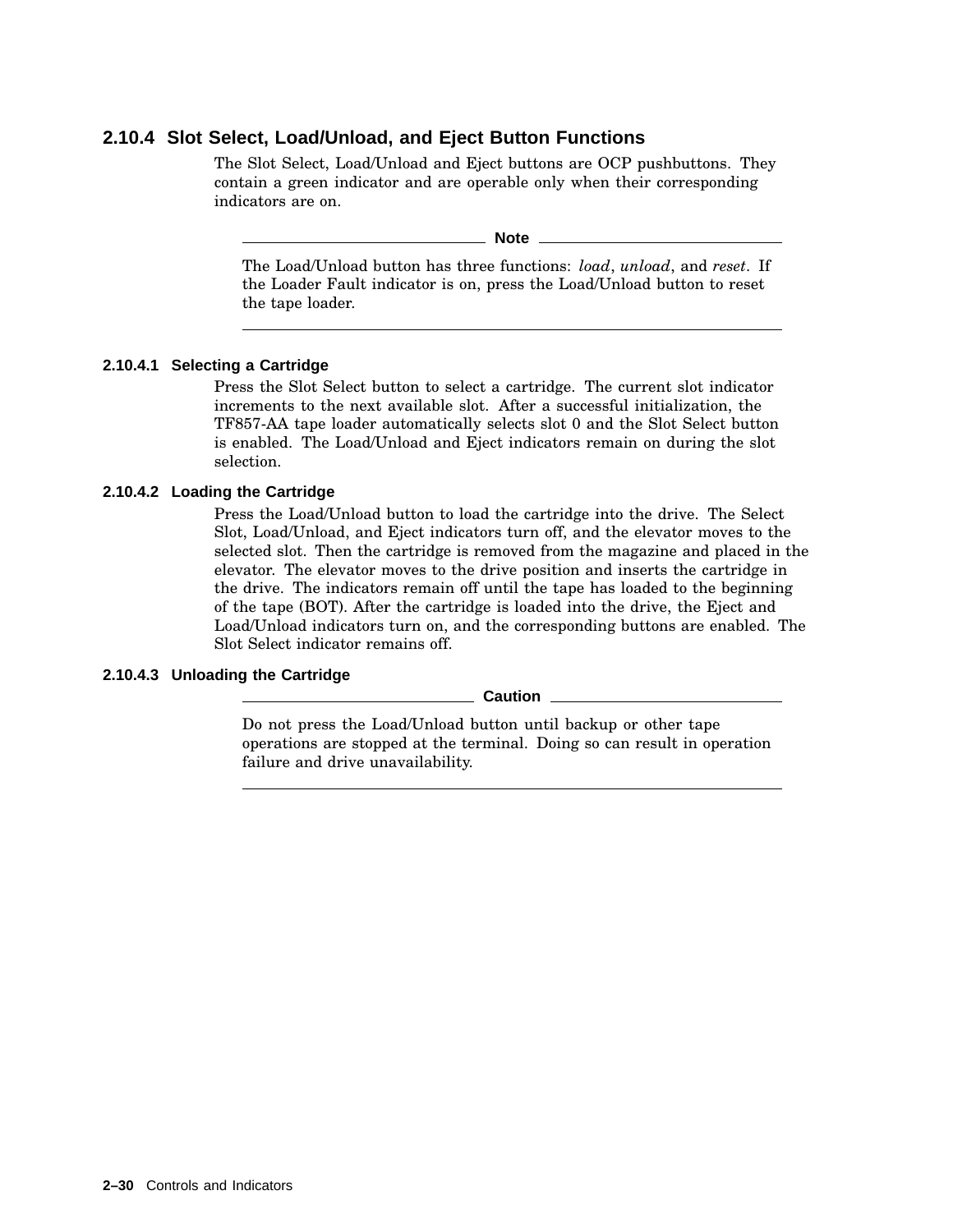When you press the Load/Unload button, the Select Slot, Load/Unload, and Eject indicators turn off, and the cartridge unloads from the drive into the magazine. Now automatic operation stops; the tape loader does not advance to the next available cartridge. The indicators turn on when the cartridge is returned to the magazine.

#### **2.10.4.4 Opening the Receiver**

Press the Eject button to open the receiver for insertion or removal of the magazine. The Eject button is disabled when the Mode Select Key is in the OCP Disabled position. The Eject button can also be used to *unload* a tape from the drive.

**Note**

When a cartridge is not in the drive, the Slot Select, Load/Unload, and Eject indicators are on before any operation begins. Pressing the Eject button causes all indicators to turn off. The elevator then returns to its home position and the receiver opens.

When a cartridge is in the drive, the Eject and Load/Unload indicators are on before the operation begins. When you press the Eject button, both indicators turn off and the cartridge unloads from the drive and moves back into the magazine. The receiver then opens to allow access to the magazine.

In both situations, once the receiver is closed again, a magazine scan begins, and the indicators turn on when the scan is complete.

#### **2.10.5 Magazine**

The front of the magazine has numbers, 0 through 6, that indicate the number of the slot.

**Note**

Insert and remove all cartridges from the *front* of the magazine.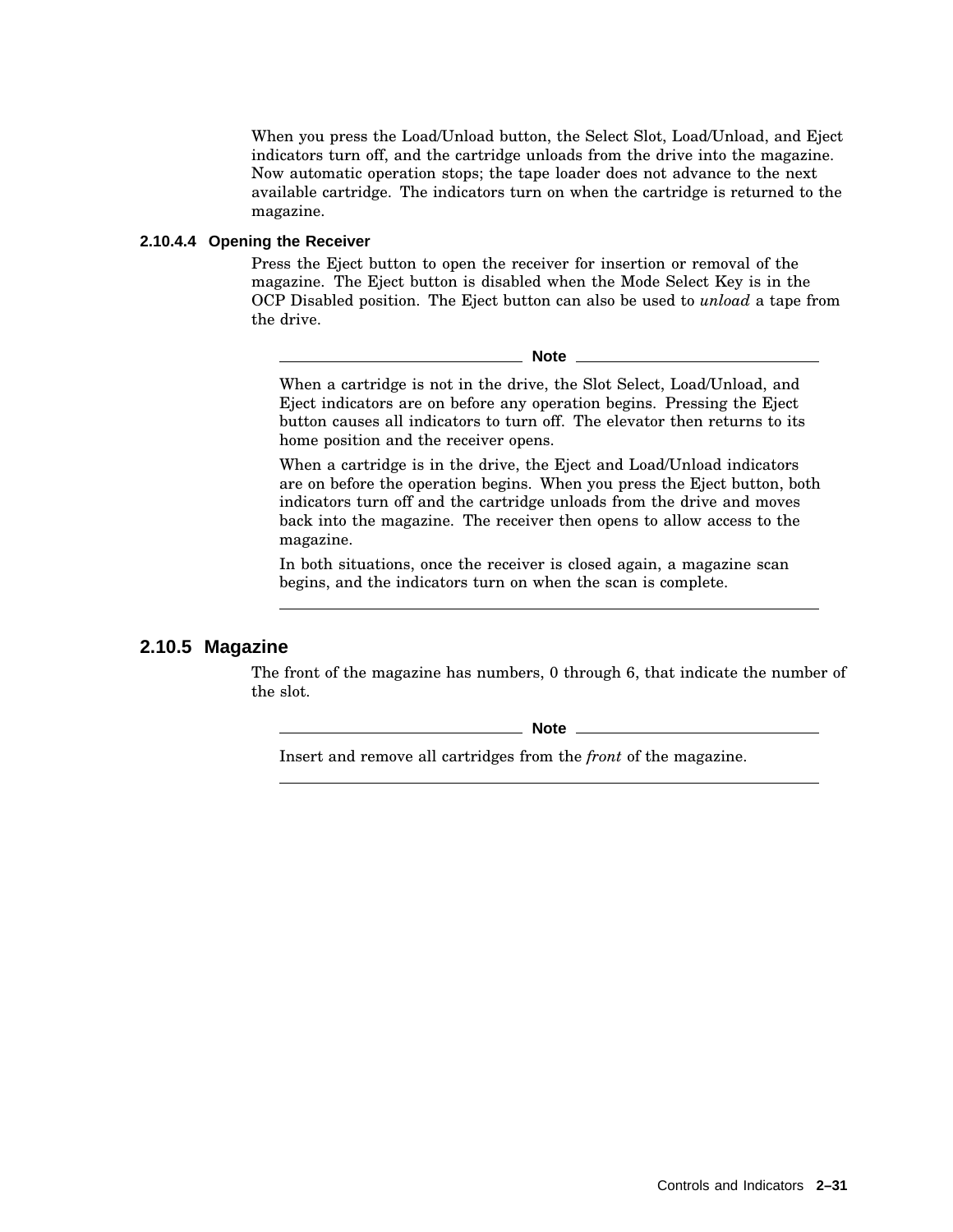#### **2.10.5.1 Inserting a Cartridge**

First, set the write-protect switch (Figure 2–18). If you want to write on the tape, slide the switch to the right (orange indicator is not visible). If you want to write-protect the tape, slide the switch to the left (orange indicator is visible). Then follow the steps in Table 2–14.





**Table 2–14 Inserting a Cartridge**

| <b>Step</b>    | <b>Action</b>                                                                                           |
|----------------|---------------------------------------------------------------------------------------------------------|
|                | Hold the cartridge with the CompacTape III label facing up and the write-<br>protect switch facing you. |
| $\overline{2}$ | Insert the cartridge by pushing it into the slot until you hear a click.                                |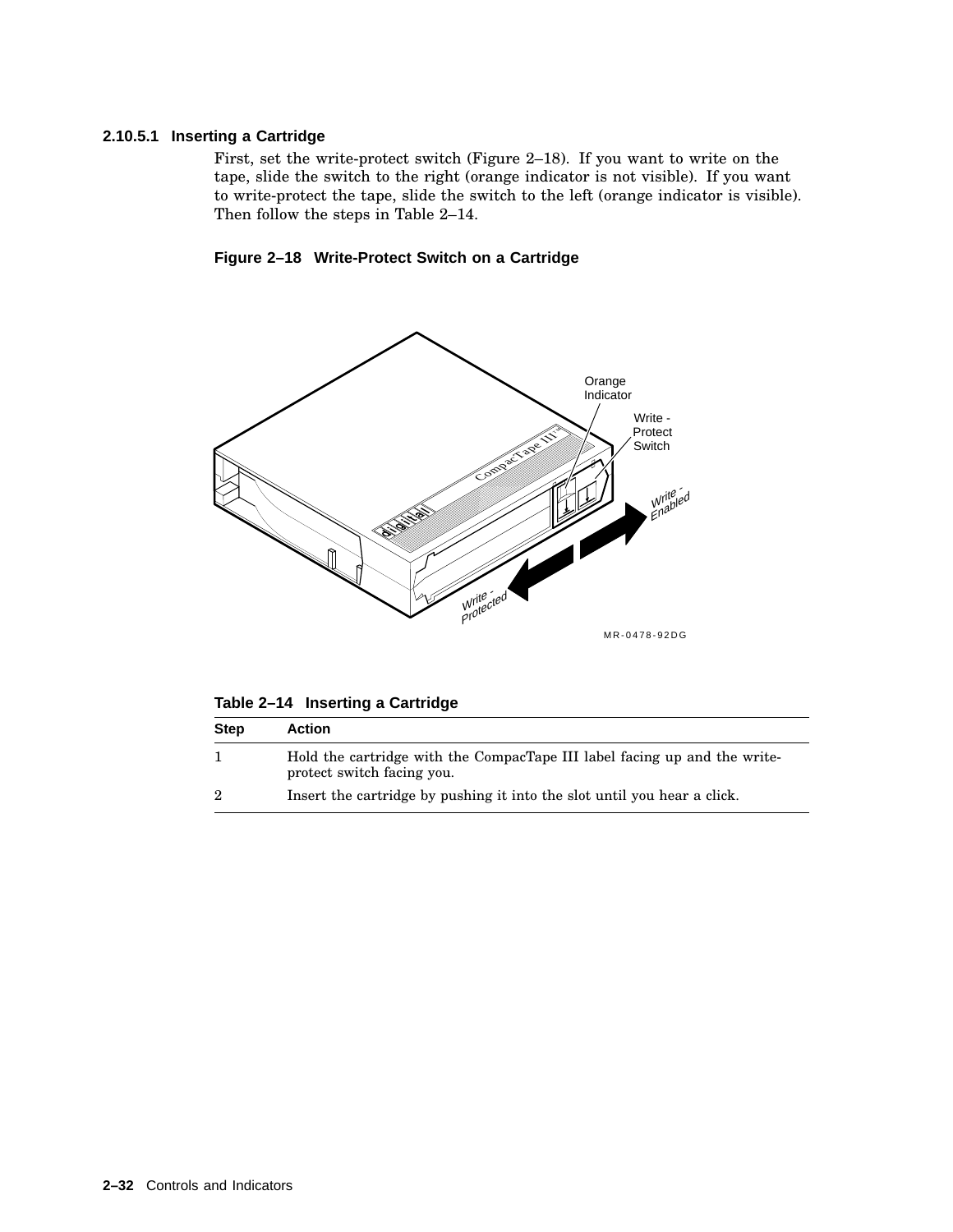#### **2.10.5.2 Removing a Cartridge**

The slot uses a spring-release action. When you press the cartridge in all the way, it pops out. Refer to Table 2–15.

**Table 2–15 Removing a Cartridge**

| <b>Step</b> | <b>Action</b>                                                                                 |  |
|-------------|-----------------------------------------------------------------------------------------------|--|
|             | From the front of the magazine, press the cartridge until you hear a click;<br>then, release. |  |
|             | <b>Note</b>                                                                                   |  |

Never apply labels to the top or bottom of cartridges. Doing so can cause cartridge jams. Use the space on the front of the cartridge for labels. If a jam occurs, call your Digital Customer Services representative.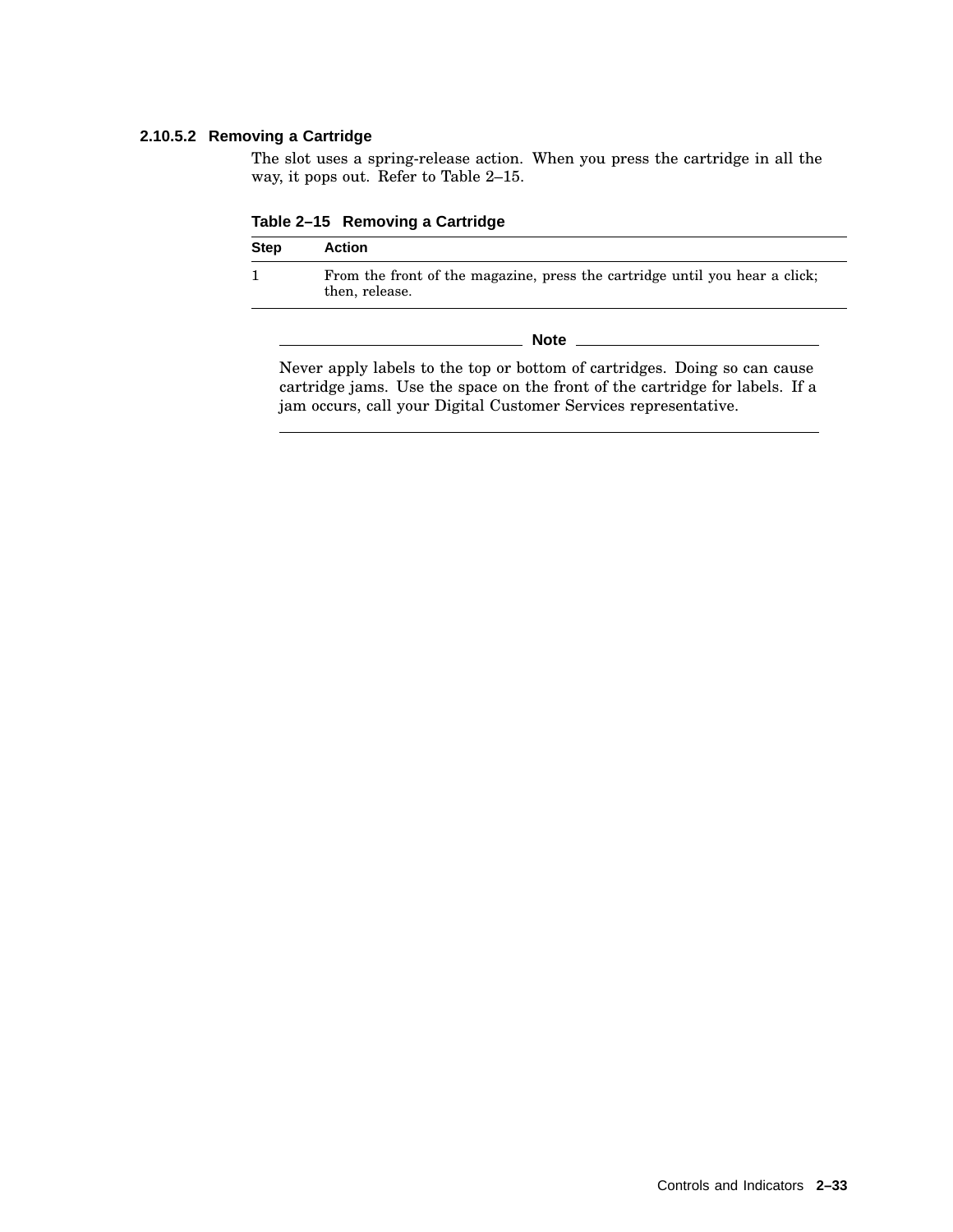#### **2.10.5.3 Removing the Magazine from the Receiver**

Before you remove the magazine from the receiver, be sure:

- The Power On indicator is on (Figure 2–17).
- The Eject indicator is on. (It must be on before you press the Eject button.)

Then follow the steps in Table 2–16.

**Figure 2–19 Receiver in the Open Position**



MR-0481-92DG

| Table 2-16 Removing the Magazine |  |
|----------------------------------|--|
|----------------------------------|--|

| Step | <b>Action</b>                                                          |
|------|------------------------------------------------------------------------|
|      | Press the Eject button (Figure $2-17$ ) to open the receiver.          |
| 2    | Gently pull the receiver forward to access the magazine (Figure 2–19). |
| з    | Use the magazine handle to lift the magazine out of the receiver.      |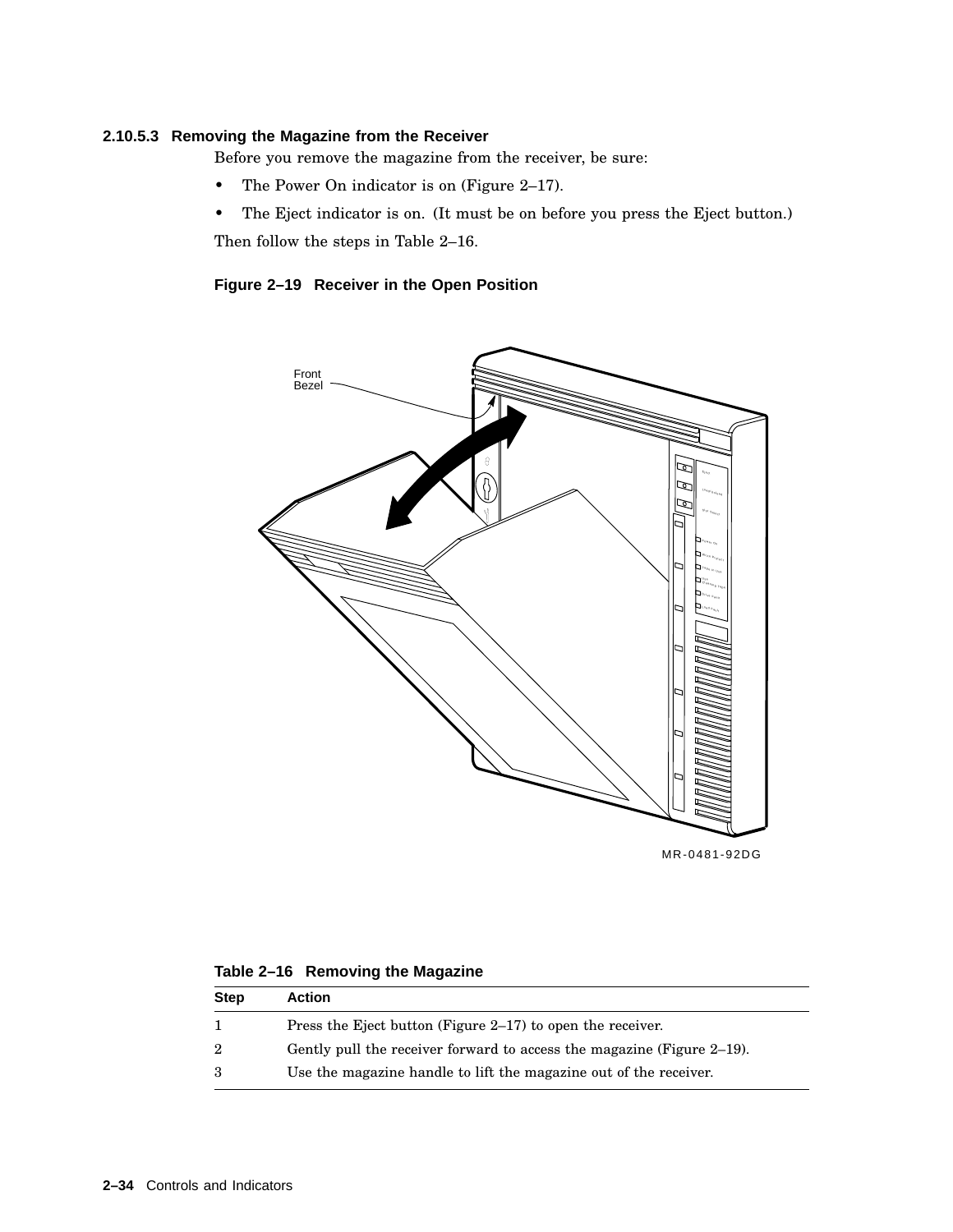#### **2.10.5.4 Installing the Magazine in the Receiver**

To install the magazine into the receiver, follow the steps in Table 2–17.

| <b>Step</b> | <b>Action</b>                                                                            |
|-------------|------------------------------------------------------------------------------------------|
|             | Holding the magazine by its handle, slide it down into the receiver<br>$(Figure 2-19)$ . |
| 2           | Push the receiver into the closed position.                                              |
|             | Make sure that the receiver is closed completely.                                        |

**Table 2–17 Installing the Magazine**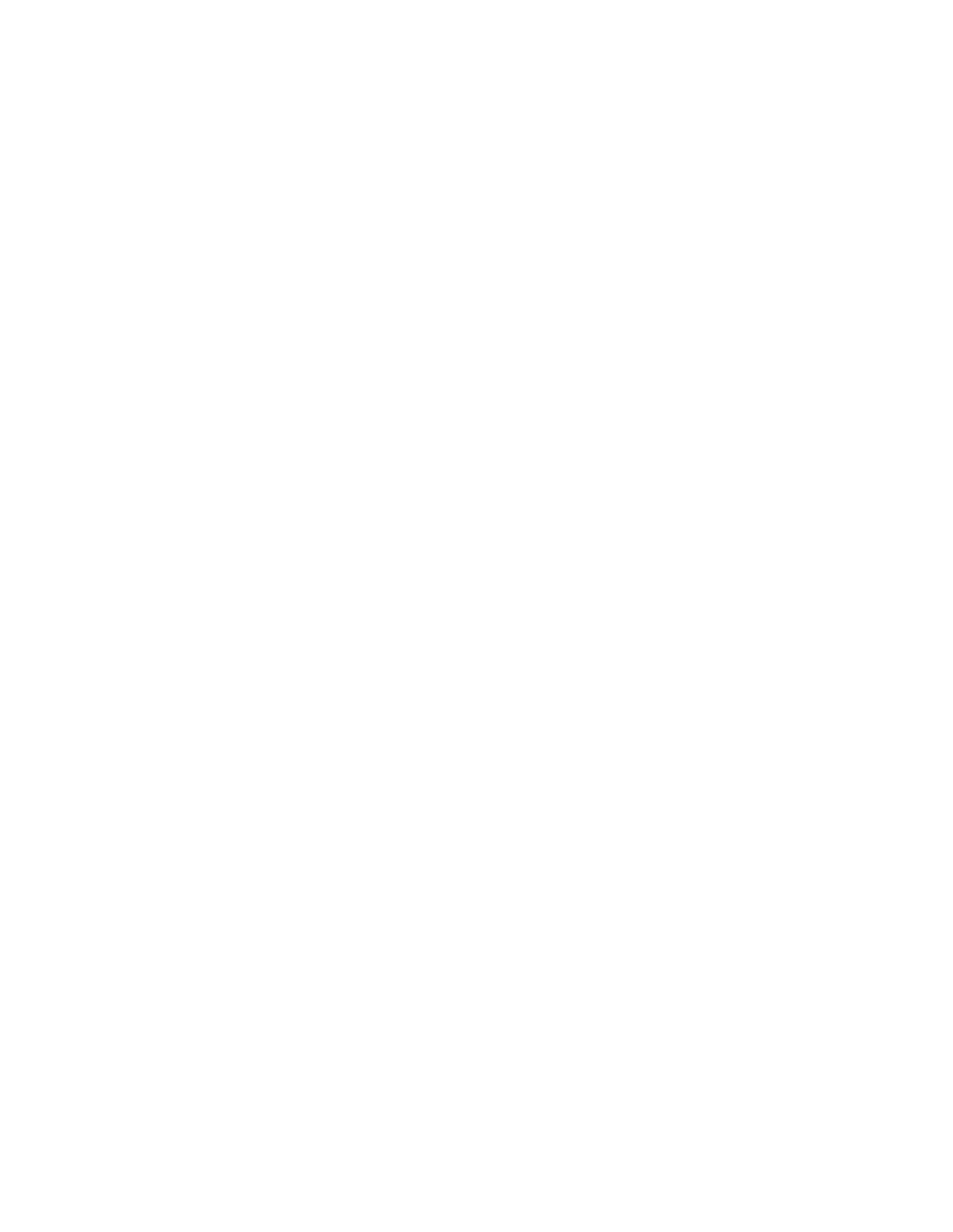# **Console Operations**

# **3.1 In This Chapter**

This chapter describes the console, console operating modes, and booting information.

This chapter includes:

- Section 3.2, Console Description
- Section 3.3, Console Operating Modes
- Section 3.4, Console Control Characters
- Section 3.5, Console Command Language Syntax
- Section 3.6, Bootstrap Procedures

# **3.2 Console Description**

The system architecture (Figure 3–1 and Table 3–1) supports in each zone:

- A local console terminal
- The console firmware (programs located in ROM) residing on:
	- $\frac{1}{2}$ The primary NCIO module
	- The CPU module
- A remote console terminal

The remote console terminal and the local console terminal are connected to the zone through the primary NCIO module.

The console operates a terminal that may be:

- Connected to the NVAX Plus serial port
- On the system console port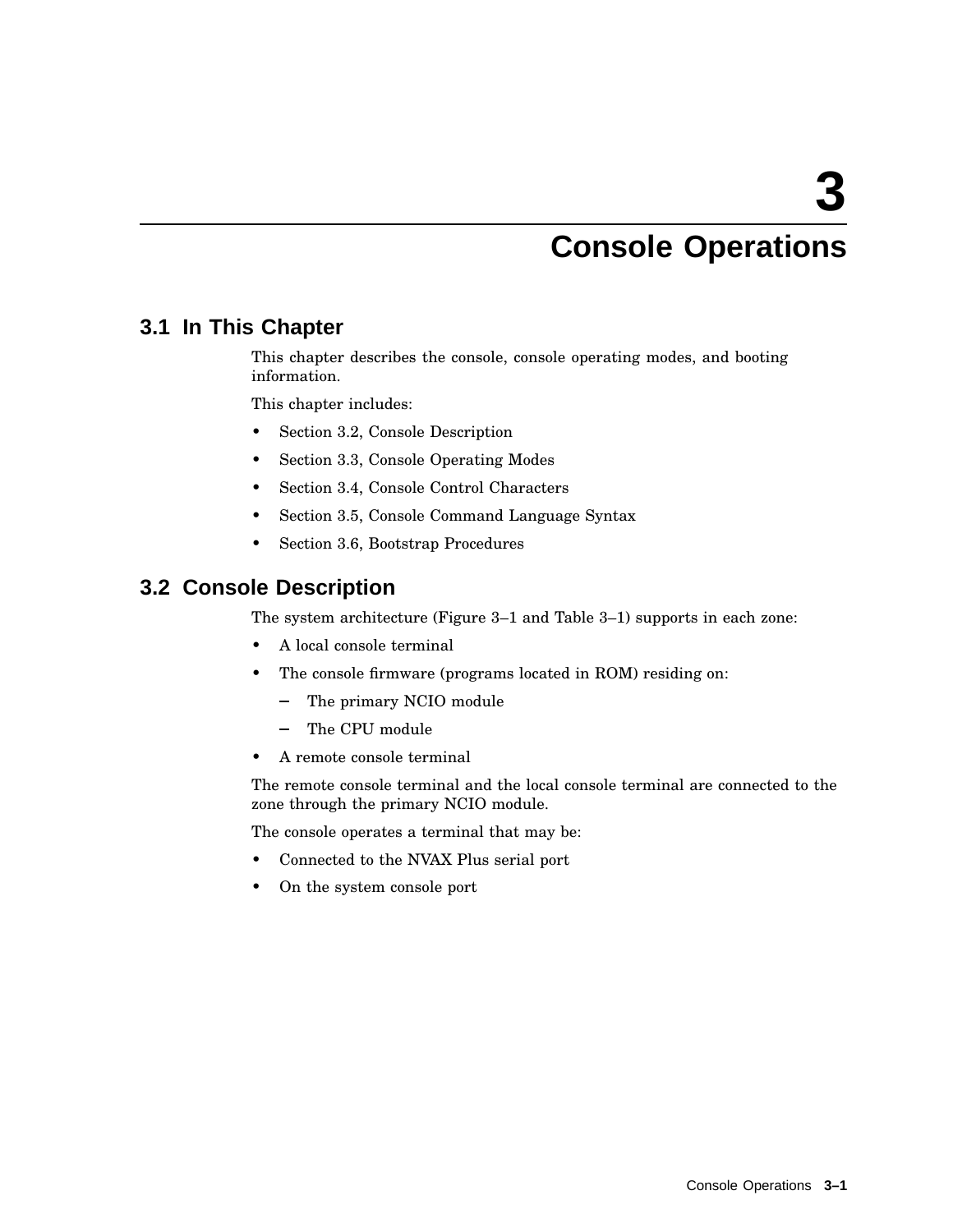### **Figure 3–1 System Components**



**Table 3–1 Key to Figure 3–1, System Components**

| Item           | <b>Component</b>                   |  |
|----------------|------------------------------------|--|
| $\mathbf{1}$   | CPU cabinet                        |  |
| $\overline{2}$ | Zone (A or B)                      |  |
| 3              | CPU module                         |  |
| $\overline{4}$ | To memory                          |  |
| $\overline{5}$ | Primary NCIO module                |  |
| 6              | Cross-link cable                   |  |
| 7              | Local console terminal             |  |
| 8              | Remote console terminal (optional) |  |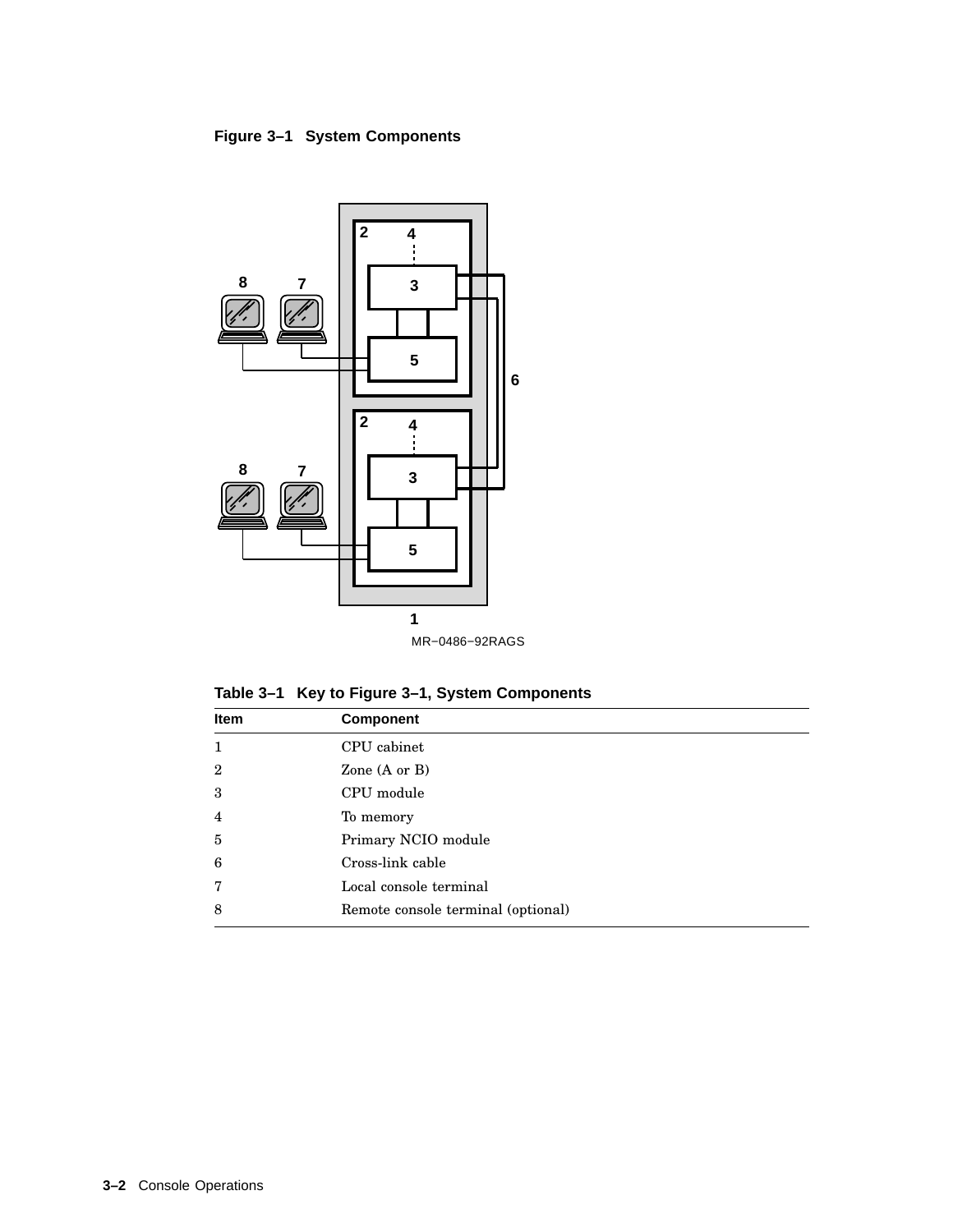Table 3–2 describes the function of each console component.

| <b>Component</b>       | <b>Function</b>                                                                                                                                                                                                                                   |
|------------------------|---------------------------------------------------------------------------------------------------------------------------------------------------------------------------------------------------------------------------------------------------|
| Local console terminal | Terminal located with the system that is used for console<br>input and display output.                                                                                                                                                            |
| Remote console port    | One remote port is available in each zone. The port may<br>be connected to a remote console terminal through a<br>modem. There is no built-in modem control. The remote<br>console port provides the same functions as the local<br>console port. |
| Console firmware       | The console firmware resides on the primary NCIO<br>module and on the CPU module.                                                                                                                                                                 |

**Table 3–2 Function of the Console Components**

You can use any one of the four console terminals (local or remote) for input commands, but use only one terminal at a time. All of the console terminals echo the response of the system to a console command.

If the system is operating with a single zone running, you must use a console terminal (local or remote) that is connected to that zone for input commands.

# **3.3 Console Operating Modes**

Operators communicate with the system in one of the following input/output modes:

- Program I/O (PIO) mode
- Console I/O (CIO) mode

Normal operation takes place in the PIO mode. From PIO mode, the operator uses the console to:

- Log in
- Use the mail facility
- Create and edit files

From CIO mode, the operator executes the console commands. These commands are described in Chapter 4.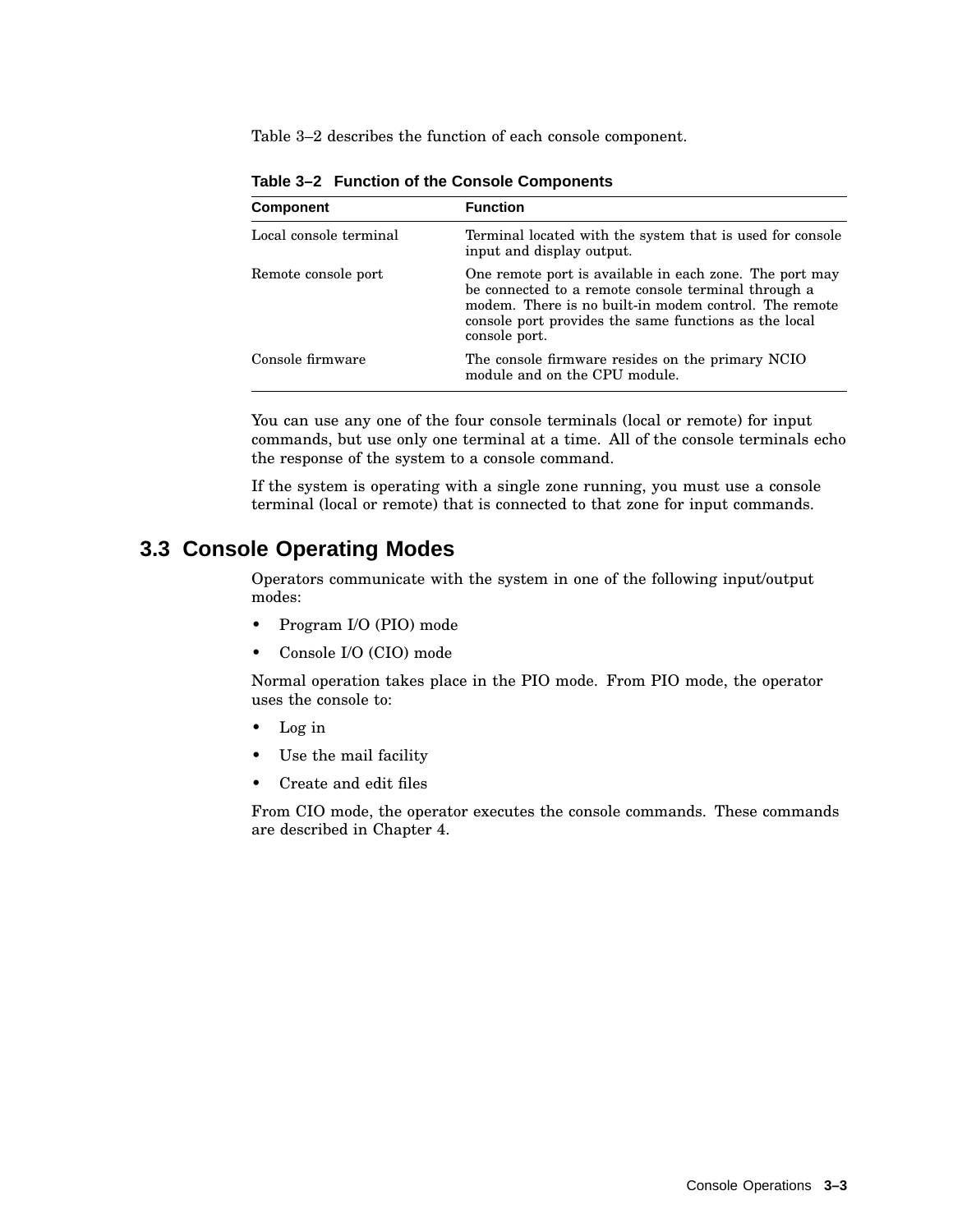### **3.3.1 Entering CIO Mode**

The CIO mode is entered when you turn on system power if:

- The Zone Halt Enable switch is pressed
- A STOP/ZONE instruction is executed
- A severe processor condition occurs
- An external halt is detected

Once entered, the console prompt >>> is displayed and the CIO mode is ready to execute commands entered at the prompt.

### **3.3.2 Exiting CIO Mode**

The CIO mode is exited by issuing one of the following console commands:

- BOOT
- START
- CONTINUE

These commands are described in Chapter 4. Figure 3–2 shows how to move between PIO and CIO modes.

#### **Figure 3–2 Console Operating Modes**

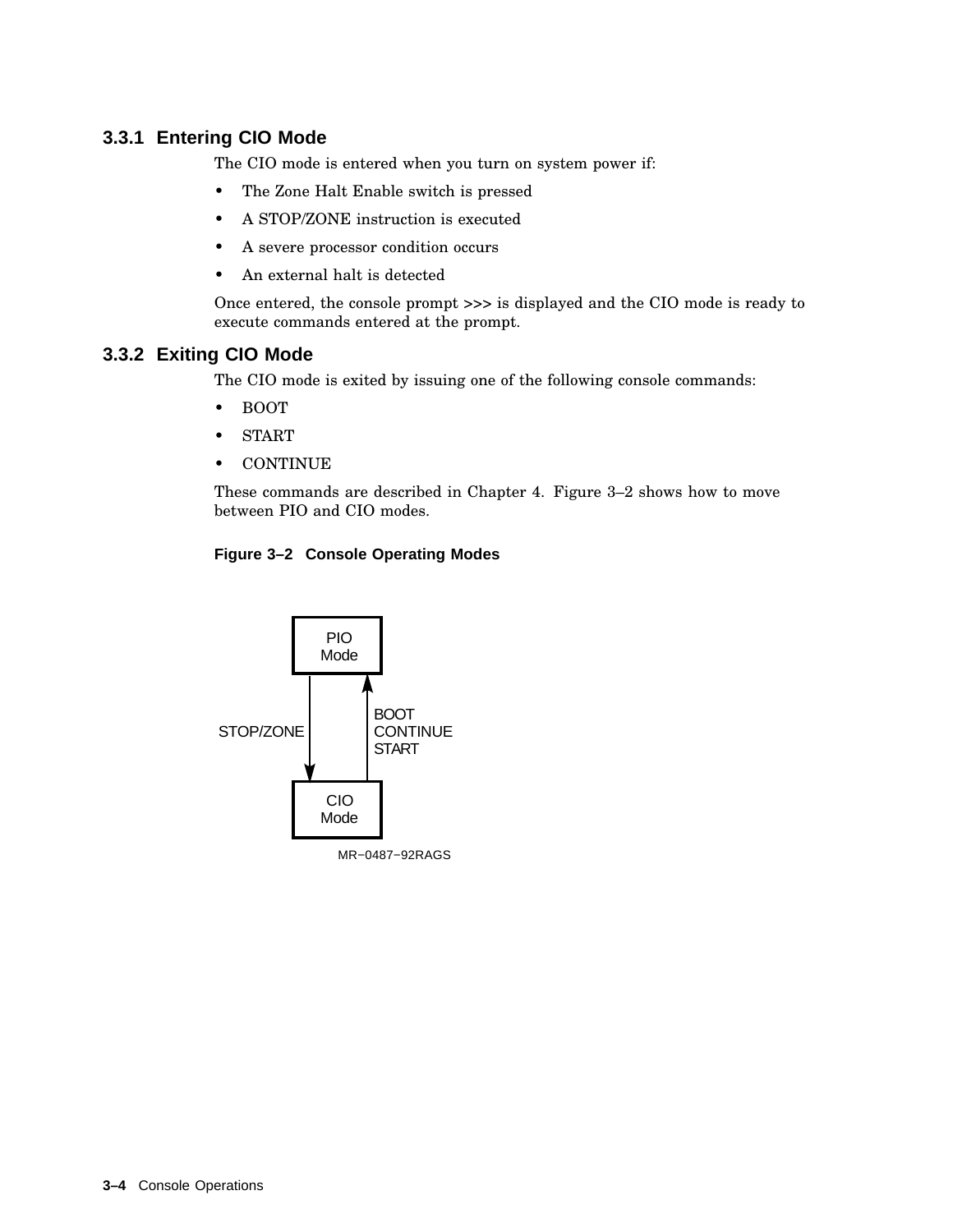# **3.4 Console Control Characters**

The ASCII control characters and function keys listed in Table 3–3 have special meanings when typed on a console terminal.

| <b>Character/Key</b>                                                                                                                                                                                                                                                      | <b>Function</b>                                                                                                                                                                                                                                         |  |
|---------------------------------------------------------------------------------------------------------------------------------------------------------------------------------------------------------------------------------------------------------------------------|---------------------------------------------------------------------------------------------------------------------------------------------------------------------------------------------------------------------------------------------------------|--|
| <b>Break</b>                                                                                                                                                                                                                                                              | In CIO mode, acts like Ctrl/C. In PIO mode, causes the processor to<br>halt and begin running the console program.                                                                                                                                      |  |
|                                                                                                                                                                                                                                                                           | If the system is in a secure mode when you press the Break key,<br>the halt is suppressed. If you press the Zone Halt Enable or System<br>Halt Enable switch, the halt (initiated by pressing the Break key<br>earlier) is enabled.                     |  |
| Ctrl/C                                                                                                                                                                                                                                                                    | Echoes <sup>^</sup> C and causes the console to abort processing of a command,<br>if possible.                                                                                                                                                          |  |
| Ctrl/O                                                                                                                                                                                                                                                                    | Alternately enables and disables output.                                                                                                                                                                                                                |  |
| Ctrl/Q                                                                                                                                                                                                                                                                    | Resumes output previously suspended by Ctrl/S.                                                                                                                                                                                                          |  |
| Ctrl/R                                                                                                                                                                                                                                                                    | Echoes $\wedge$ R and retypes the command line.                                                                                                                                                                                                         |  |
| Ctrl/S                                                                                                                                                                                                                                                                    | Stops transmission until Ctrl/Q is typed.                                                                                                                                                                                                               |  |
| Ctrl/U                                                                                                                                                                                                                                                                    | Echoes <sup><math>\sim</math></sup> U and ignores the current command line. The console<br>prompt is displayed on the next line. This affects only the entry of<br>the current line. Pressing $ Ctrl/U $ does not abort a command that is<br>executing. |  |
| <x (delete)<="" td=""><td>Deletes the character to the left of the cursor. On video terminals,<br/>the deleted characters disappear. On hard-copy terminals, the<br/>deleted characters are typed within a pair of backslash delimiters<br/>as they are deleted.</td></x> | Deletes the character to the left of the cursor. On video terminals,<br>the deleted characters disappear. On hard-copy terminals, the<br>deleted characters are typed within a pair of backslash delimiters<br>as they are deleted.                     |  |
| Esc or Ctrl/                                                                                                                                                                                                                                                              | Suppresses any special meaning associated with a given character.                                                                                                                                                                                       |  |
| Return                                                                                                                                                                                                                                                                    | Terminates a command line and executes the command.                                                                                                                                                                                                     |  |

**Table 3–3 Console Control Characters and Function Keys**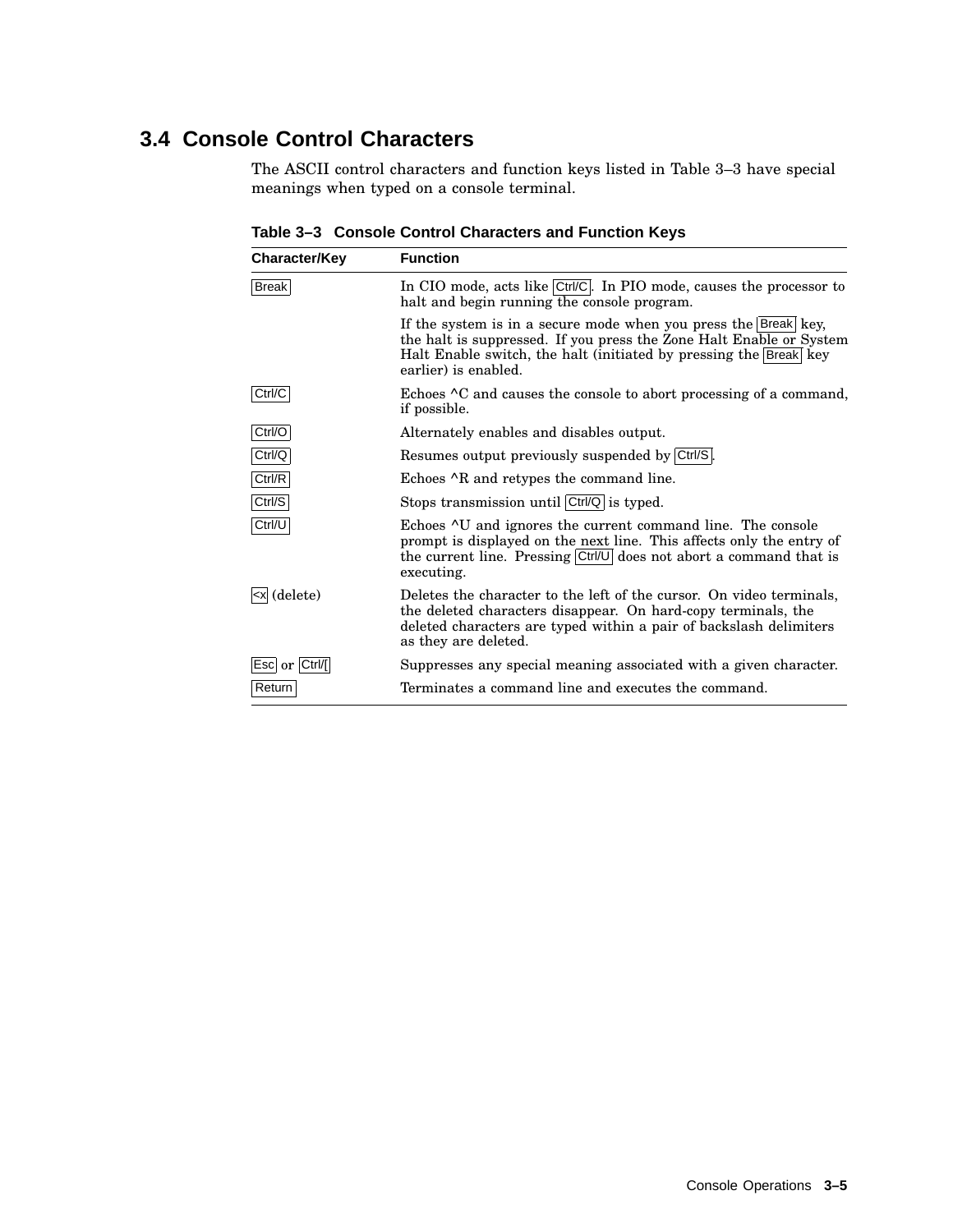# **3.5 Console Command Language Syntax**

The console commands accept qualifiers. Qualifiers specify a numerical value or select an option from a list of options. Command elements may be abbreviated and any extra tabs or spaces are ignored. Unless otherwise noted, numerical values must be given in hexadecimal notation. The command length may not exceed 80 characters.

Table 3–4 lists the console command language syntax rules. The console commands available for the system are listed in Chapter 4.

| <b>Command Element</b>               | Rule                                                                                         |  |
|--------------------------------------|----------------------------------------------------------------------------------------------|--|
| Abbreviations                        | A command verb or argument may be abbreviated to the<br>extent that it remains unique.       |  |
| Multiple adjacent spaces and<br>tabs | Are treated as a single space.                                                               |  |
| Qualifiers                           | May appear after a command verb, option, or symbol.<br>They must be preceded by a slash (/). |  |
| <b>Numbers</b>                       | Must be hexadecimal.                                                                         |  |
| No characters                        | Are treated as a null command. No action is taken.                                           |  |
|                                      |                                                                                              |  |

**Table 3–4 Console Command Language Syntax**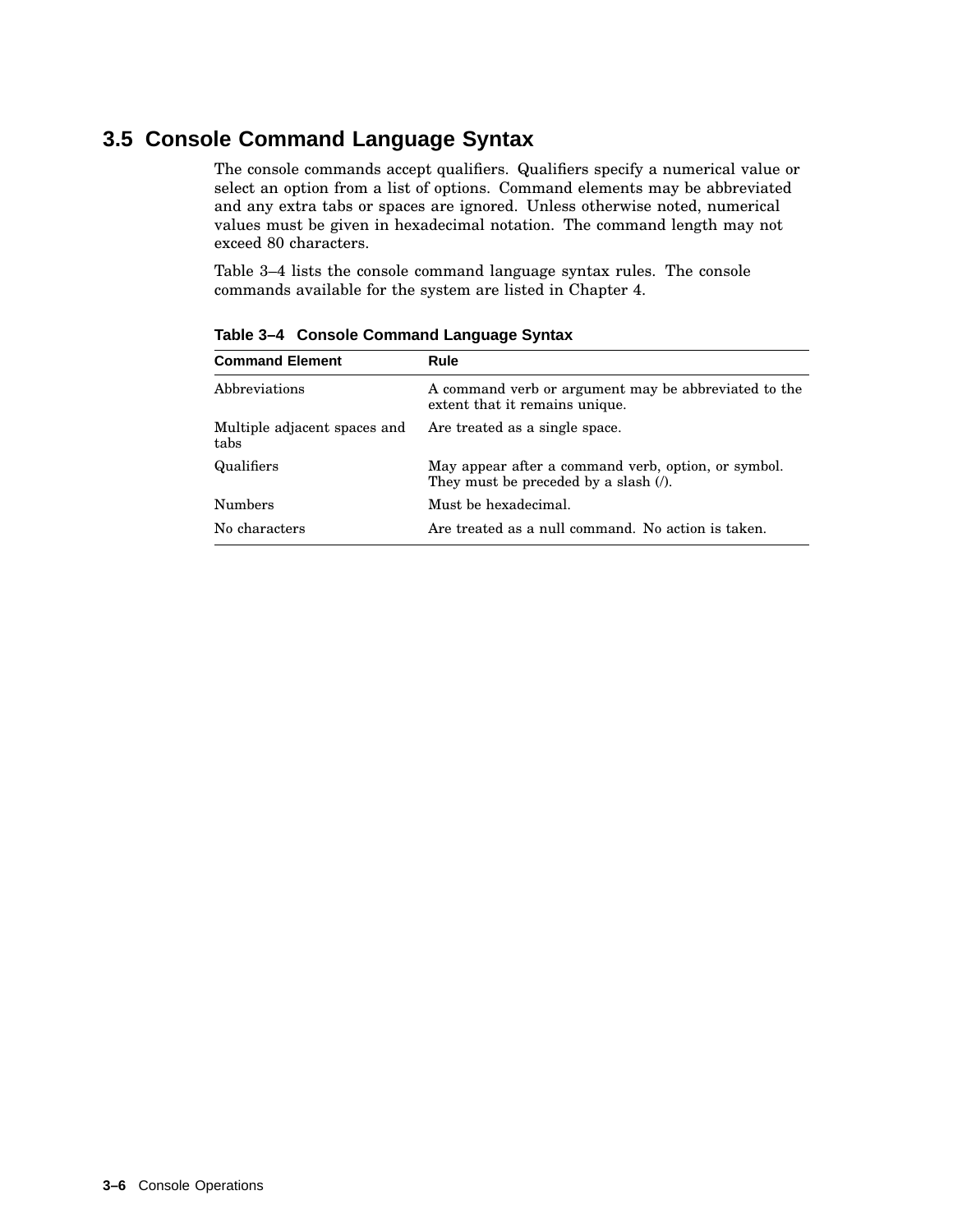# **3.6 Bootstrap Procedures**

The BOOT command initializes the system and then loads and starts the virtual memory bootstrap (VMB) program from read-only memory (ROM). The VMB program, in turn, loads and starts the operating system from the specified boot device. Figure 3–3 shows the steps in the boot procedure.





MR−0490−92RAGS

The VMB program is the primary bootstrap program. VMB:

- Resides in ROM on the ATM module.
- Is loaded into memory and initiated by the system console firmware.
- Provides the necessary parameters for successful operation of the VMS secondary bootstraps.
- Allows you to boot from DSSI compatible disk and tape devices over the Ethernet.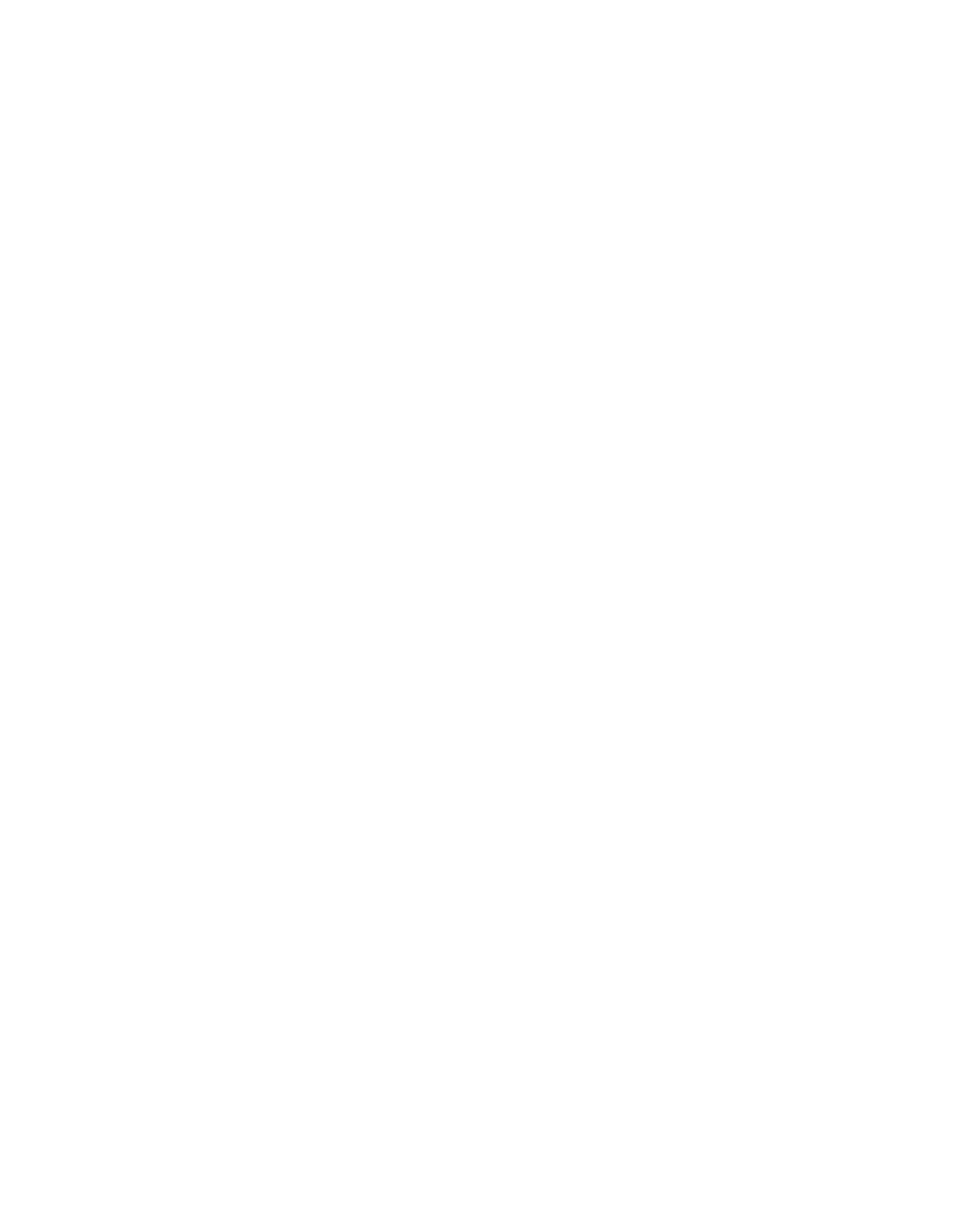**4**

# **CIO Mode Console Commands**

# **4.1 In This Chapter**

This chapter includes:

- Section 4.2, Entering CIO Mode
- Section 4.3, CIO Mode Console Commands:

| <b>Boot</b><br><b>CLEAR</b><br>Continue<br>Deposit<br><b>DUP</b><br>Examine<br>Find | <b>HE</b> lp<br>Initialize<br>Move<br><b>MATCH_ZONES</b><br>Repeat<br>SE <sub>t</sub> | <b>SHow</b><br><b>Start</b><br>Test<br>$X$ (transfer)<br>z<br>!( <i>comment</i> ) |
|-------------------------------------------------------------------------------------|---------------------------------------------------------------------------------------|-----------------------------------------------------------------------------------|
|                                                                                     | <b>Note</b>                                                                           |                                                                                   |

The command abbreviations are shown in bold capital letters.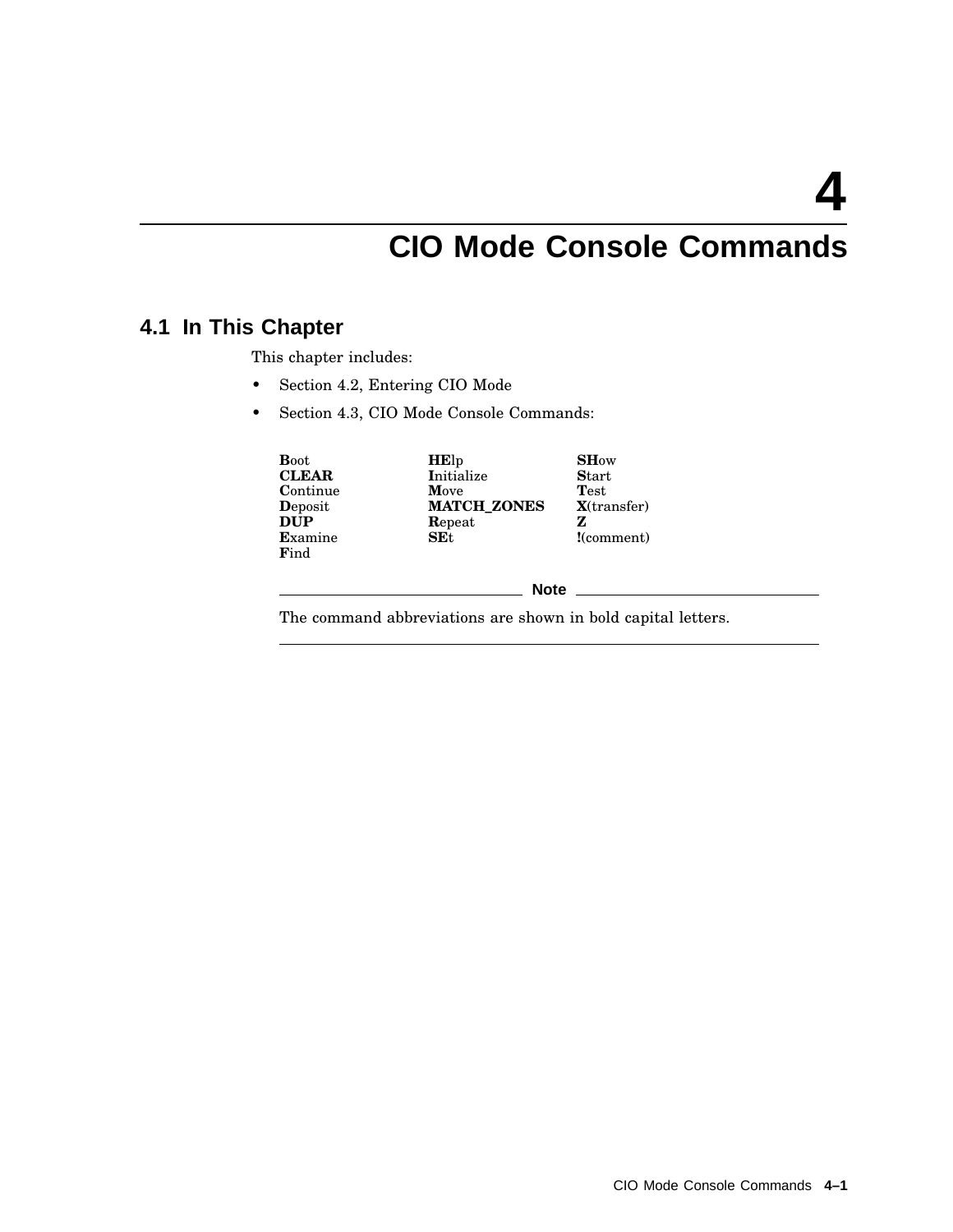# **4.2 Entering CIO Mode**

To recognize and process CIO commands:

- The System Halt Enable switch on both zone control panels must be pressed
- The operating software must be halted
- The processor must be running the console firmware

The example below shows how to use the **Break** key to enter CIO mode from PIO mode and then return to PIO mode by using the CONTINUE command. (The System Halt Enable switch on both zone control panels must be pressed.)

```
Caution
```
Use CONTINUE to continue from a system halt. Use START/ZONE to continue from a zone halt.

A remote operator can use CIO mode only when full access privileges for the remote console have been set at the local console.

#### **Example**

```
$
Press the System Halt Enable switch on both zone control panels.
$
$<br>$ Exercise Exercise Prom PIO mode, press the Exercise Reproductional Reproductional Reproductional Press, pressure<br>$ Exercise Reproductional Press, pressure in HALT mode.
   Break Break 1988 ! This puts the processor in HALT mode.
\rightarrow >>> \qquad !
?002 External halt !
PC = 01E01473 !
>>> CONTINUE ! This command resumes execution of the
                           ! operating system software.
$ ! The console returns to PIO mode.
```
Notice that comments (characters following an exclamation point (!)) are allowed on a command line. Comments are ignored by the console when the  $R_{\text{return}}$  key is pressed. This may be useful when you document a console session on a hardcopy terminal.

Notice also that lowercase characters are accepted, but the console converts all characters to uppercase.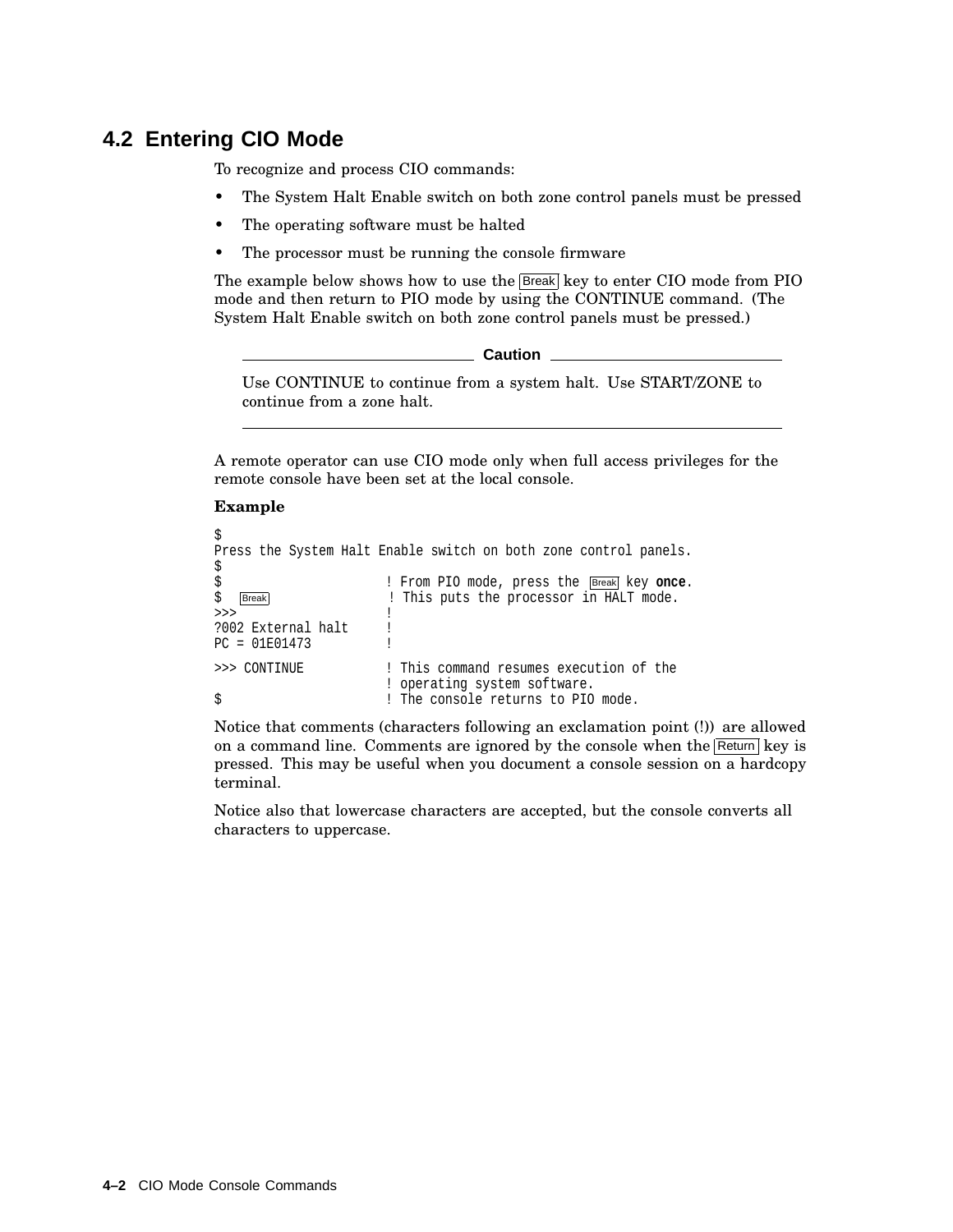## **4.3 CIO Mode Console Commands**

This section describes the CIO mode console commands.

### **4.3.1 BOOT**

BOOT initializes the system, loads a program image from a specified boot device, and transfers control to that program image.

When you do not supply a boot-spec, the default boot device is used. When you do not supply flag(s), a value of 0 is assumed.

The console program accepts a terminating colon on the boot-spec, but ignores the colon when the name is processed.

The BOOT syntax is:

BOOT[/OVER][[/R5:]<flag(s)> boot-spec]

The boot-spec format may be **dduuu**/PATH=path-list . . . **dduuu**/PATH=path-list, where:

**dd** is a device mnemonic. **uuu** is a unit number (0 to 999). /PATH=path-list is a qualifier. See Table 4–1.

Or, the boot-spec format may be a variable that specifies the boot devices and paths. See Section 4.3.13.1.

Table 4–1 describes the qualifiers. Table 4–2 lists the VMB program /R5:<flag> values.

| Qualifier             | <b>Function</b>                                                                                                                                                                                                                  |  |
|-----------------------|----------------------------------------------------------------------------------------------------------------------------------------------------------------------------------------------------------------------------------|--|
| $/R5$ : <flag></flag> | Passes parameters to the virtual memory bootstrap (VMB)<br>program. See Table 4-2.                                                                                                                                               |  |
| /PATH=path-list       | Specifies a path to a boot device. The path-list specifies zones<br>and slot numbers in the path. When the path-list has more<br>than one slot, you separate the slots by commas. The path-list<br>format is <b>zss</b> , where: |  |
|                       | <b>z</b> is a zone ID (A or B). <sup>1</sup><br>ss is a slot number $(10 \text{ to } 17, 20 \text{ to } 27)$ of an adapter<br>connecting to a boot device.                                                                       |  |
| /OVER                 | Overrides the results of the bootability test to allow a Simplex<br>mode boot.                                                                                                                                                   |  |
|                       | $100.1$ $100.1$ $100.1$ $100.1$ $100.1$ $100.1$ $100.1$ $100.1$ $100.1$ $100.1$                                                                                                                                                  |  |

**Table 4–1 Qualifiers for BOOT**

<sup>1</sup>The console validates this field before invoking VMB.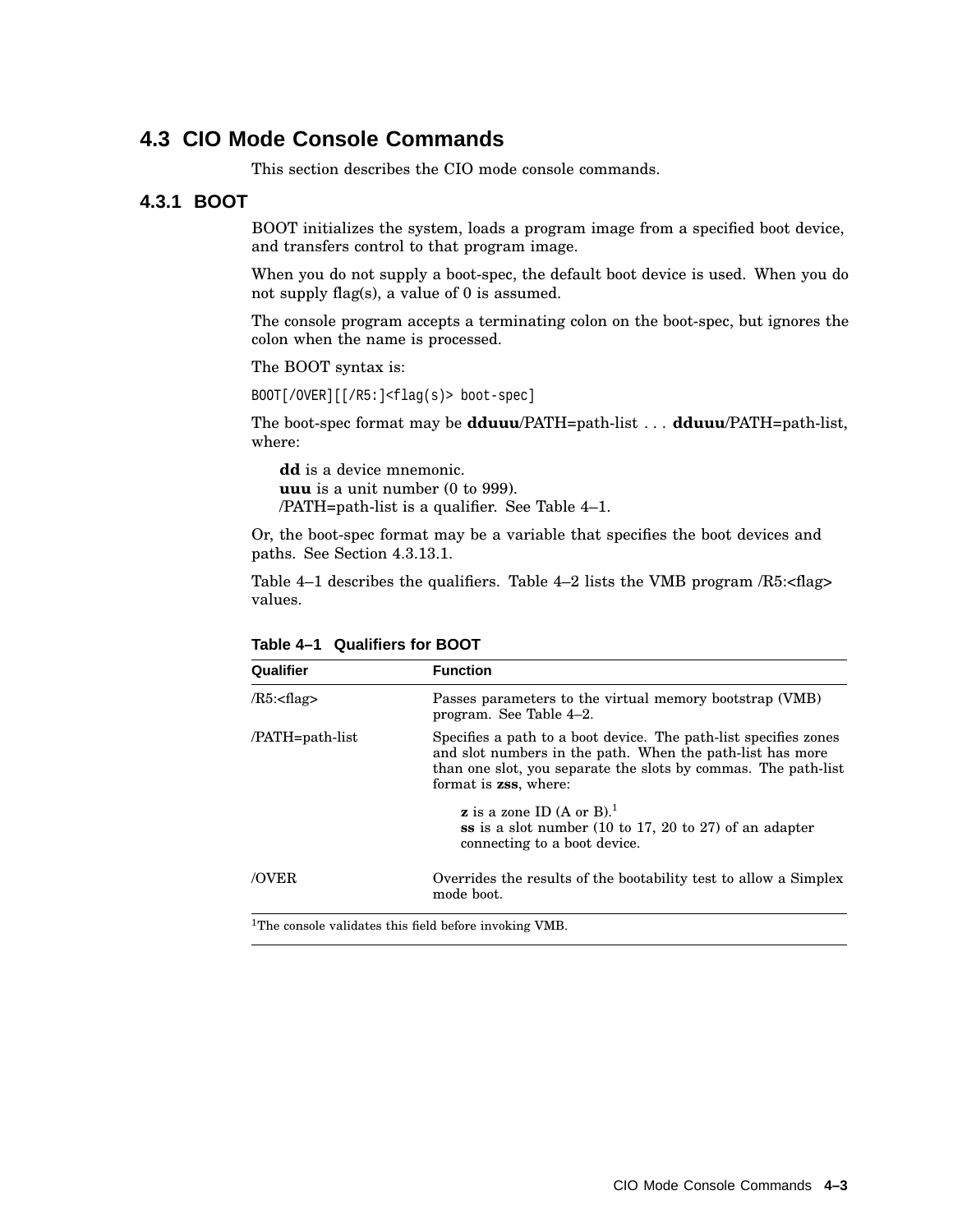| <b>Bit</b> | <b>Hex Value</b> | <b>Function</b>                | <b>Action</b>                                                                                                                     |
|------------|------------------|--------------------------------|-----------------------------------------------------------------------------------------------------------------------------------|
| $\theta$   |                  | Conversational<br>boot         | Returns to the SYSBOOT prompt.                                                                                                    |
| 1          | $\mathbf{2}$     | Debug                          | Maps the XDELTA program into the system<br>page table.                                                                            |
| 2          | 4                | Initial<br>breakpoint          | Operating system issues a breakpoint after<br>turning on memory management.                                                       |
| 3          | 8                | Secondary boot                 | Boots from boot block specified in /R4:n.                                                                                         |
| 5          | 20               | <b>Bootstrap</b><br>breakpoint | Transfers control to the XDELTA program.                                                                                          |
| 8          | 100              | Solicit file name              | VMB issues a prompt for the secondary boot<br>procedure.                                                                          |
| 9          | 200              | Halt before<br>transfer        | VMB executes a halt before transferring<br>control to the secondary bootstrap procedure.                                          |
| 31:28      | x0000000         | Top-level system<br>boot       | Specifies the top-level directory number for<br>a system disk with multiple system roots,<br>where $x = a$ hex value from 0 to F. |

**Table 4–2 VMB Program /R5:<flag> Values**

## **4.3.2 CLEAR**

CLEAR BOOT deletes a boot-spec. CLEAR ERRORS clears the error frame of the previously detected error. If you do not clear the error frame, the next error is not recorded in the error frame. CLEAR BROKE clears the broke bit in EEPROM.

The following CLEAR syntax deletes a boot-spec:

CLEAR BOOT <name>

The following CLEAR syntax clears the error frame:

CLEAR ERRORS

The following CLEAR syntax clears the broke bit ID in EEPROM:

CLEAR BROKE[/PATH=path-number]

Table 4–3 describes the /PATH=path-number qualifier.

**Table 4–3 Qualifier for CLEAR**

| Qualifier         | <b>Function</b>                                                                                                                                                            |
|-------------------|----------------------------------------------------------------------------------------------------------------------------------------------------------------------------|
| /PATH=path-number | Specifies the zone and slot number of the module to clear. The<br>path-number format is <b>zss</b> , where:                                                                |
|                   | $\boldsymbol{z}$ is the zone ID (A or B).<br>ss is the slot number $(0 \text{ to } 2, 10 \text{ to } 17, 20 \text{ to } 27)$ of an<br>adapter connecting to a DSSI device. |

CLEAR BROKE clears the module ID EEPROM in the zone that is running.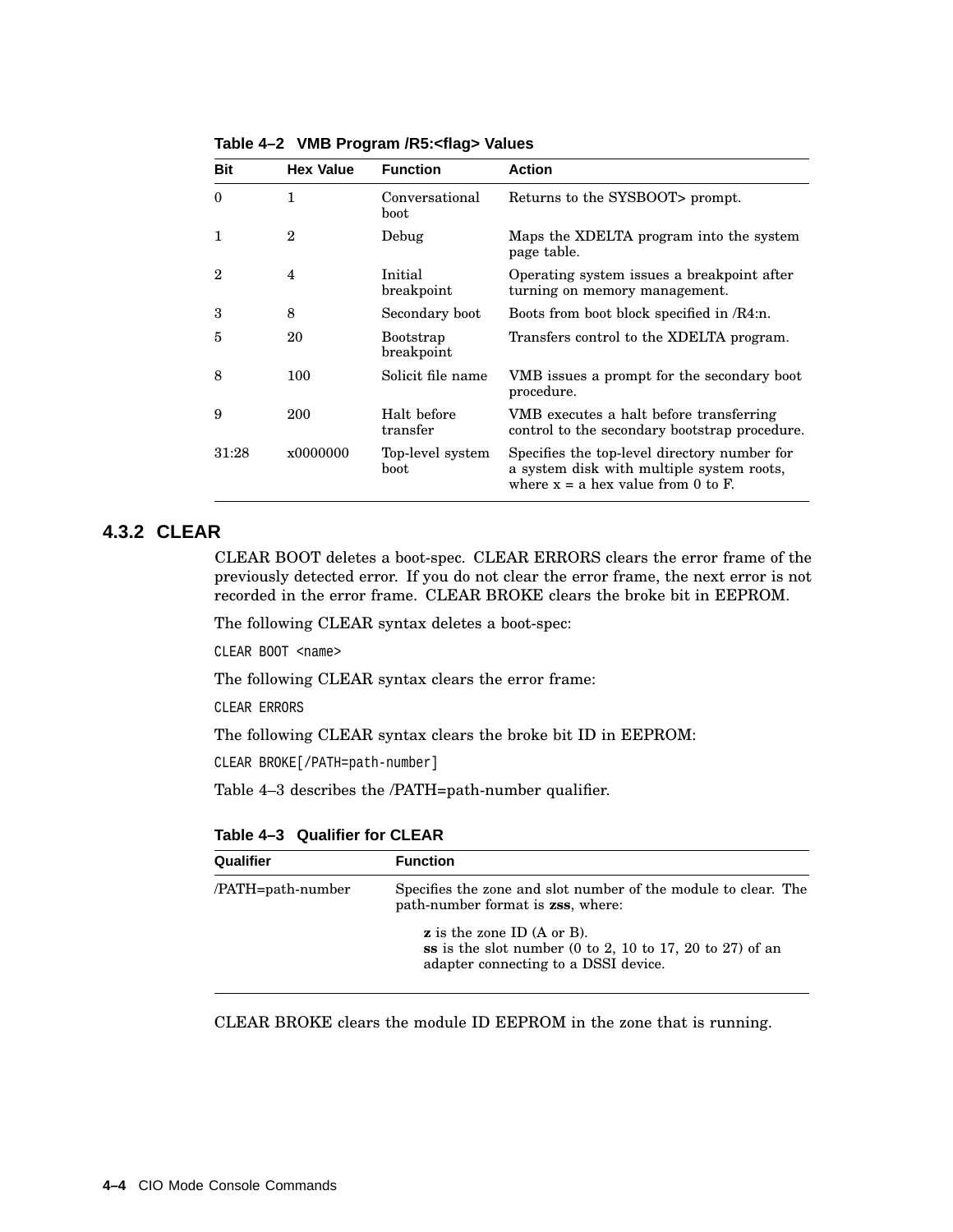#### **4.3.3 CONTINUE**

CONTINUE exits the CIO mode and returns operation to the PIO mode.

#### **Caution**

Use CONTINUE to continue from a system halt. Use START/ZONE to continue from a zone halt.

The CONTINUE syntax is:

CONTINUE

#### **4.3.4 DEPOSIT**

DEPOSIT stores the specified data in the specified address.

When the system is initialized or when any transition from a running to a halted state occurs, the defaults are physical address space 0 and data size longword.

The DEPOSIT syntax is:

DEPOSIT[/{B,W,L,Q}][/{G,I,M,P,V,U}][/N:count]address-spec data-spec

The address-spec identifies a physical or virtual hexadecimal memory address. A qualifier may be placed before or after an address-spec or data-spec.

The data-spec identifies a hexadecimal number to be stored, unless the default radix has been changed with a %D introducer. When you do not supply a data-spec, a value of 0 is assumed.

Table 4–4 describes the qualifiers. Table 4–5 lists the address-spec symbolic addresses.

| Qualifier  | <b>Function</b>                                                                                                                                                                                                    |
|------------|--------------------------------------------------------------------------------------------------------------------------------------------------------------------------------------------------------------------|
| /B         | Sets the data size to byte.                                                                                                                                                                                        |
| /W         | Sets the data size to word.                                                                                                                                                                                        |
| Æ          | Sets the data size to longword.                                                                                                                                                                                    |
| $\sqrt{Q}$ | Sets the data size to quadword.                                                                                                                                                                                    |
| /G         | Sets general purpose register address space R0 through PC.                                                                                                                                                         |
| $\pi$      | Sets internal processor register (IPR) address space accessed by the MTPR and<br>MFPR instructions.                                                                                                                |
| $\sqrt{P}$ | Sets physical address space.                                                                                                                                                                                       |
| N          | Sets virtual address space. An EXAMINE to virtual memory returns the<br>translated physical address. A DEPOSIT to virtual memory sets the PTE <m><br/>bit.</m>                                                     |
| ÆΙ         | Sets access to console private memory. This qualifier must be specified for each<br>command.                                                                                                                       |
| $N$ :count | Specifies the number of consecutive locations to modify. The console deposits<br>to the first address, then to the specified number of succeeding addresses. This<br>qualifier must be specified for each command. |

**Table 4–4 Qualifiers for DEPOSIT**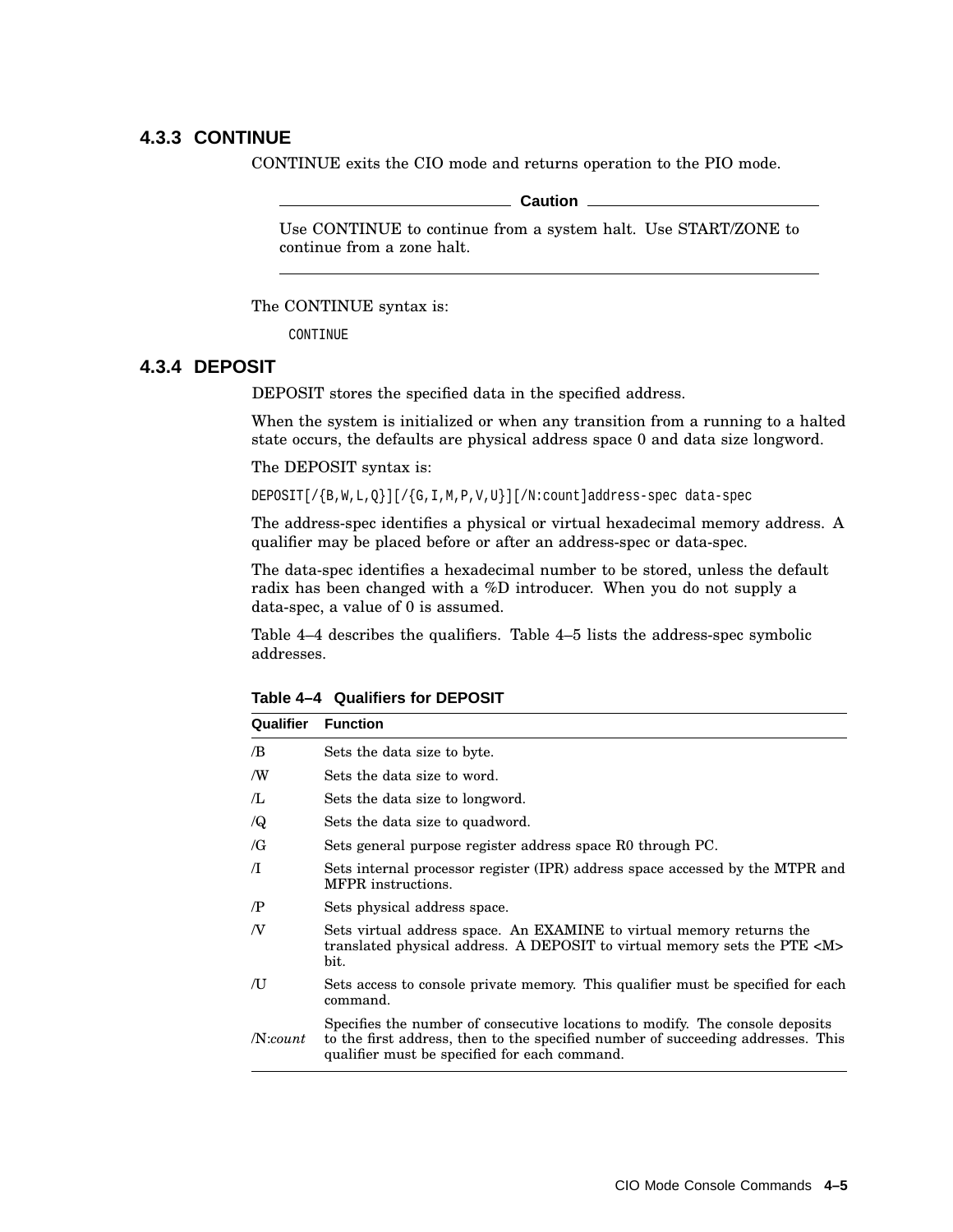| <b>Symbolic Address</b> | <b>Description</b>                                                                                                                                                                                               |  |
|-------------------------|------------------------------------------------------------------------------------------------------------------------------------------------------------------------------------------------------------------|--|
| R < n >                 | General purpose register number $n$ , where $n$ is a decimal<br>number $0$ to $15$ .                                                                                                                             |  |
| FP                      | Frame pointer.                                                                                                                                                                                                   |  |
| AP                      | Argument pointer.                                                                                                                                                                                                |  |
| SP                      | Stack pointer.                                                                                                                                                                                                   |  |
| PC                      | Program counter.                                                                                                                                                                                                 |  |
| <b>PSL</b>              | Program status longword.                                                                                                                                                                                         |  |
| $+$                     | A location following the last location accessed by an EXAMINE<br>or DEPOSIT. The location is the last address <i>plus</i> the size of<br>the last reference (1 for byte, 2 for word, 4 for longword).            |  |
|                         | A location preceding the last location accessed by an<br><b>EXAMINE</b> or DEPOSIT. The location is the last address<br><i>minus</i> the size of the last reference (1 for byte, 2 for word, 4 for<br>longword). |  |
| *                       | The last location referenced by an EXAMINE or DEPOSIT.                                                                                                                                                           |  |
| $\omega$                | Indirect addressing. The address-spec is used as a pointer to<br>the data. The format is @address-spec, where address-spec can<br>be any valid address except another $\mathcal Q$ . See Example 4–1.            |  |

**Table 4–5 Address-Spec Symbolic Addresses**

**Note**

Remember that the symbolic addresses from the *previous* command are used for indirect addressing. See Example 4–1.

#### **Example 4–1 Indirect Addressing**

| >>> DEPOSIT R0 200 | ! The value 200 is stored directly in RO. The defaults<br>! are set to longword, general purpose register.                                                                                                                                           |
|--------------------|------------------------------------------------------------------------------------------------------------------------------------------------------------------------------------------------------------------------------------------------------|
|                    | >>> DEPOSIT/P @R0 200 ! The value 200 is stored directly in the address pointed<br>! to by RO. The /P qualifier tells the parser that the<br>! value in RO should be treated as a physical address.<br>! The defaults are set to longword, physical. |
|                    | >>> DEPOSIT/V @R0 200 ! The value 200 is stored directly in the address pointed<br>! to by RO. The /V qualifier tells the parser that the<br>! value in R0 should be treated as a virtual address.<br>! The defaults are set to longword, virtual.   |
| $>>$ DEPOSIT @200  | ! The value 200 is stored in the address specified in<br>! the previous command. The defaults are set to longword,<br>virtual.                                                                                                                       |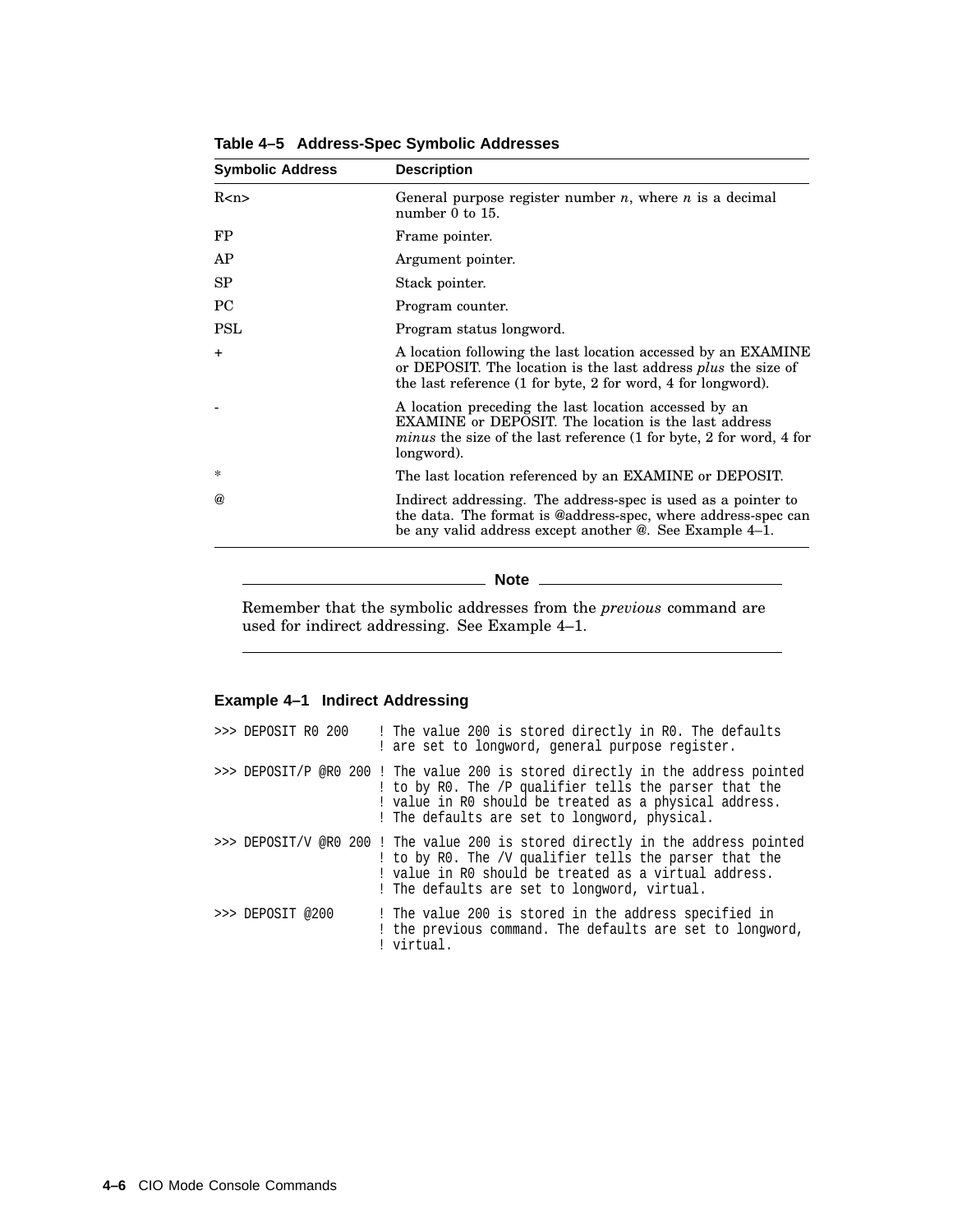### **4.3.5 DUP**

DUP connects to the DSSI DUP service on a selected node. DUP is used to examine and modify the parameters of a DSSI device.

DUP syntax is:

DUP[/PATH:<path-number>] node-id /[TASK:task]

The node-spec identifies the node number (0 to 7) of a DSSI device attached to the console. Table 4–6 describes the qualifiers.

| Qualifier         | <b>Function</b>                                                                                                                                           |
|-------------------|-----------------------------------------------------------------------------------------------------------------------------------------------------------|
| /PATH=path-number | Specifies the zone and slot number of an adapter connecting to<br>a DSSI device. The path-number format is <b>zss</b> , where:                            |
|                   | $\boldsymbol{z}$ is the zone ID (A or B).<br>ss is the slot number $(10 \text{ to } 17, 20 \text{ to } 27)$ of an adapter<br>connecting to a DSSI device. |
| node-id           | Specifies the DSSI node connecting to a DSSI device. Valid<br>node-ids are 0 to 5.                                                                        |
| TASK:task         | Invokes a task from a DSSI device. Valid DUP tasks are:                                                                                                   |
|                   | <b>DRVEXR</b><br><b>DRVTST</b><br><b>HISTRY</b><br><b>DIRECT</b><br><b>ERASE</b><br>VERIFY<br><b>DKUTIL</b><br><b>PARAMS</b>                              |

**Table 4–6 Qualifiers for DUP**

#### **4.3.6 EXAMINE**

EXAMINE displays the contents of the specified memory location or register. The display line consists of:

- A single-character address specifier
- The hexadecimal physical address to be examined
- The examined data in hexadecimal

When the system is initialized or when any transition from a running to a halted state occurs, the defaults are physical address space 0 and data size longword.

The EXAMINE syntax is:

EXAMINE $[ / {B, W, L, Q}]$ ][/ $[G, I, M, P, V, U]$ ][/N:count][/A][address-spec]

The address-spec identifies a physical or virtual hexadecimal memory address. A qualifier may be placed before or after the address-spec or data-spec.

Table 4–7 describes the qualifiers. Table 4–8 lists the address-spec symbolic addresses.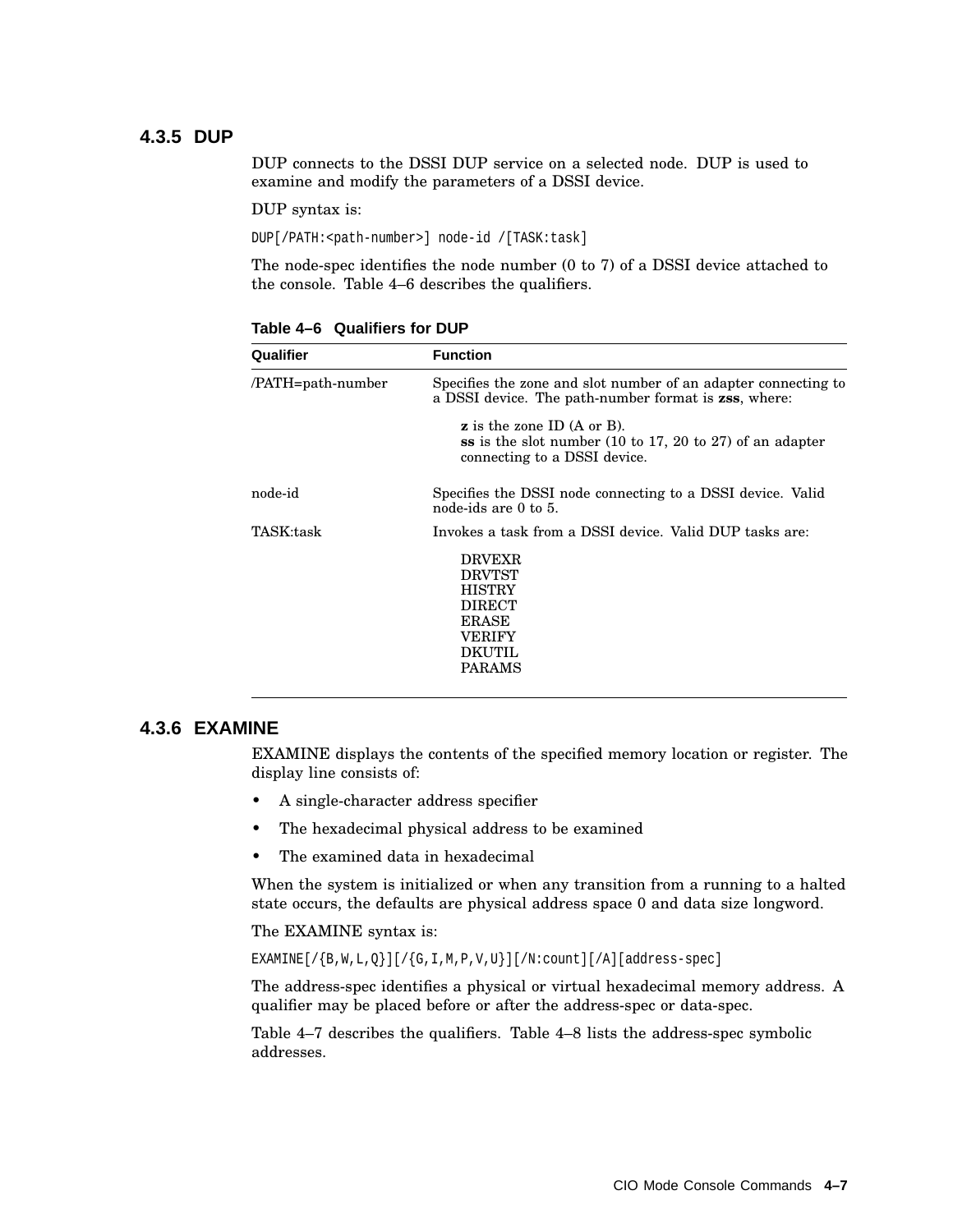| Qualifier  | <b>Function</b>                                                                                                                                                                                                       |  |
|------------|-----------------------------------------------------------------------------------------------------------------------------------------------------------------------------------------------------------------------|--|
| /B         | Sets the data size to byte.                                                                                                                                                                                           |  |
| /W         | Sets the data size to word.                                                                                                                                                                                           |  |
| Æ          | Sets the data size to longword.                                                                                                                                                                                       |  |
| $\sqrt{Q}$ | Sets the data size to quadword.                                                                                                                                                                                       |  |
| $\sqrt{G}$ | Sets general purpose register address space R0 through PC.                                                                                                                                                            |  |
| $\Lambda$  | Sets internal processor register (IPR) address space accessed<br>by the MTPR and MFPR instructions.                                                                                                                   |  |
| $\sqrt{P}$ | Sets physical address space.                                                                                                                                                                                          |  |
| N          | Sets virtual address space. An EXAMINE to virtual memory<br>returns the translated physical address. A DEPOSIT to virtual<br>memory sets the PTE <m> bit.</m>                                                         |  |
| /U         | Sets access to console private memory. This qualifier must be<br>specified for each command.                                                                                                                          |  |
| $N$ :count | Specifies the number of consecutive locations to modify. The<br>console deposits to the first address, then to the specified<br>number of succeeding addresses. This qualifier must be<br>specified for each command. |  |
| /A         | Interprets and displays the data as ASCII characters.<br>Nonprinting characters are displayed as periods.                                                                                                             |  |

**Table 4–7 Qualifiers for EXAMINE**

## **Table 4–8 Address-Spec Symbolic Addresses**

| <b>Symbolic Address</b> | <b>Description</b>                                                                                                                                                                                               |  |
|-------------------------|------------------------------------------------------------------------------------------------------------------------------------------------------------------------------------------------------------------|--|
| R <sub>2</sub>          | General purpose register number <i>n</i> , where <i>n</i> is a decimal<br>number $0$ to $15$ .                                                                                                                   |  |
| <b>FP</b>               | Frame pointer.                                                                                                                                                                                                   |  |
| AP                      | Argument pointer.                                                                                                                                                                                                |  |
| SP                      | Stack pointer.                                                                                                                                                                                                   |  |
| PC                      | Program counter.                                                                                                                                                                                                 |  |
| <b>PSL</b>              | Program status longword.                                                                                                                                                                                         |  |
| $+$                     | A location following the last location accessed by an EXAMINE<br>or DEPOSIT. The location is the last address <i>plus</i> the size of<br>the last reference (1 for byte, 2 for word, 4 for longword).            |  |
|                         | A location preceding the last location accessed by an<br><b>EXAMINE</b> or DEPOSIT. The location is the last address<br><i>minus</i> the size of the last reference (1 for byte, 2 for word, 4 for<br>longword). |  |
| $\ast$                  | The last location referenced by an EXAMINE or DEPOSIT.                                                                                                                                                           |  |
| $\omega$                | Indirect addressing. The address-spec is used as a pointer to<br>the data. The format is @address-spec, where address-spec can<br>be any valid address except another @. See Example 4-1.                        |  |

#### **Note**

Remember that the symbolic addresses from the *previous* command are used for indirect addressing. See Example 4–1.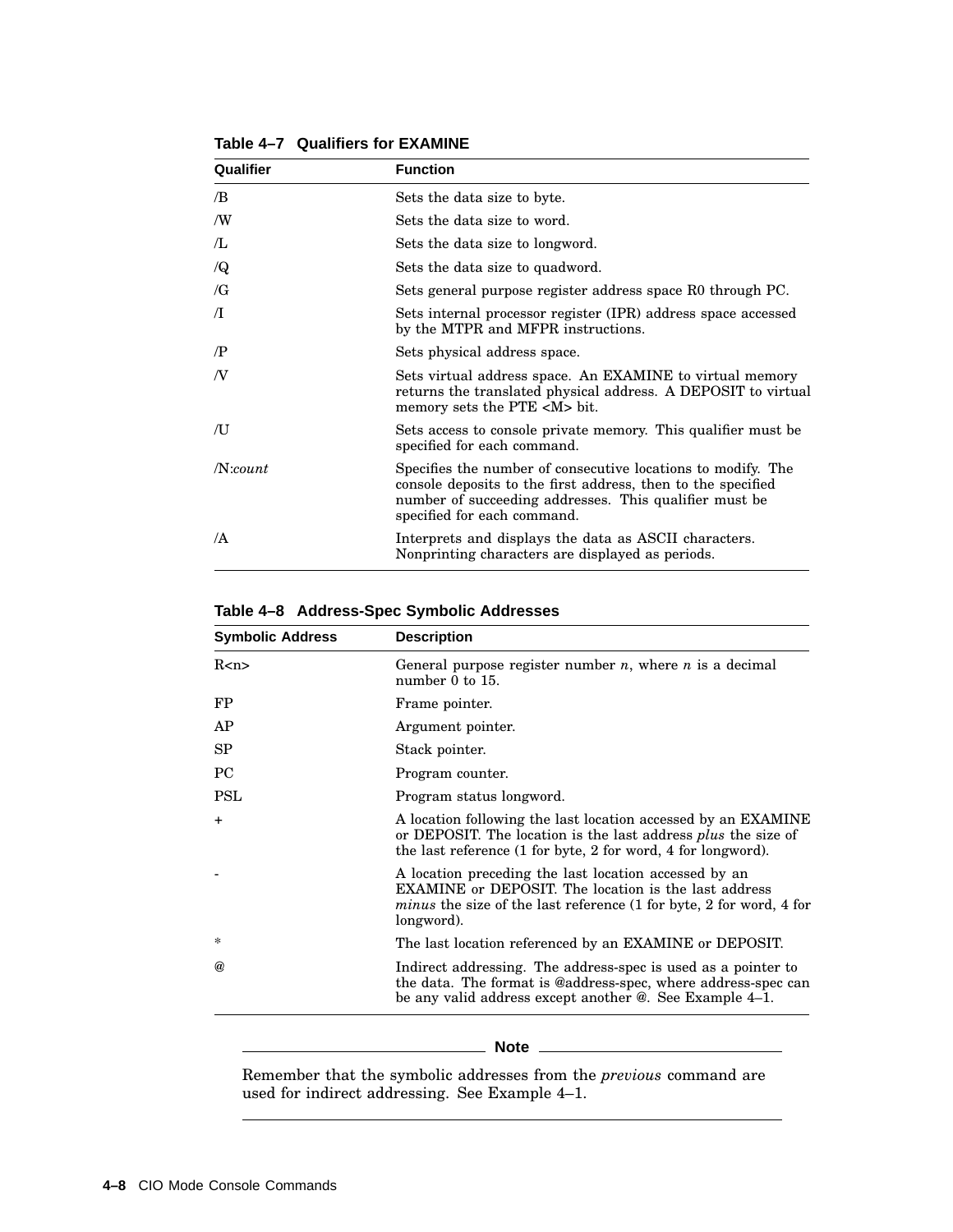#### **4.3.7 FIND**

FIND searches the main memory beginning at physical address space 0 for either a page-aligned 512-Kbyte segment of memory, or a restart parameter block (RPB).

When FIND is successful, it saves the address plus the segment of memory (or RPB) in the stack pointer. When FIND is unsuccessful, an error message is displayed and the contents of the stack pointer are unpredictable.

The FIND syntax is:

FIND

Table 4–9 describes the qualifiers.

| Qualifier     | <b>Function</b>                                                                            |
|---------------|--------------------------------------------------------------------------------------------|
| <b>MEMORY</b> | Searches main memory for a page-aligned 512-Kbyte segment<br>of memory.                    |
| /RPB          | Searches main memory for a restart parameter block. The<br>search leaves memory unchanged. |

**Table 4–9 Qualifiers for FIND**

### **4.3.8 HELP**

HELP displays a summary of the commands, their arguments, and qualifiers. When you supply a command name, HELP displays the arguments and qualifiers for that command only. HELP does not provide complete descriptions of the commands.

The HELP syntax is:

HELP [command]

Or:

? [command]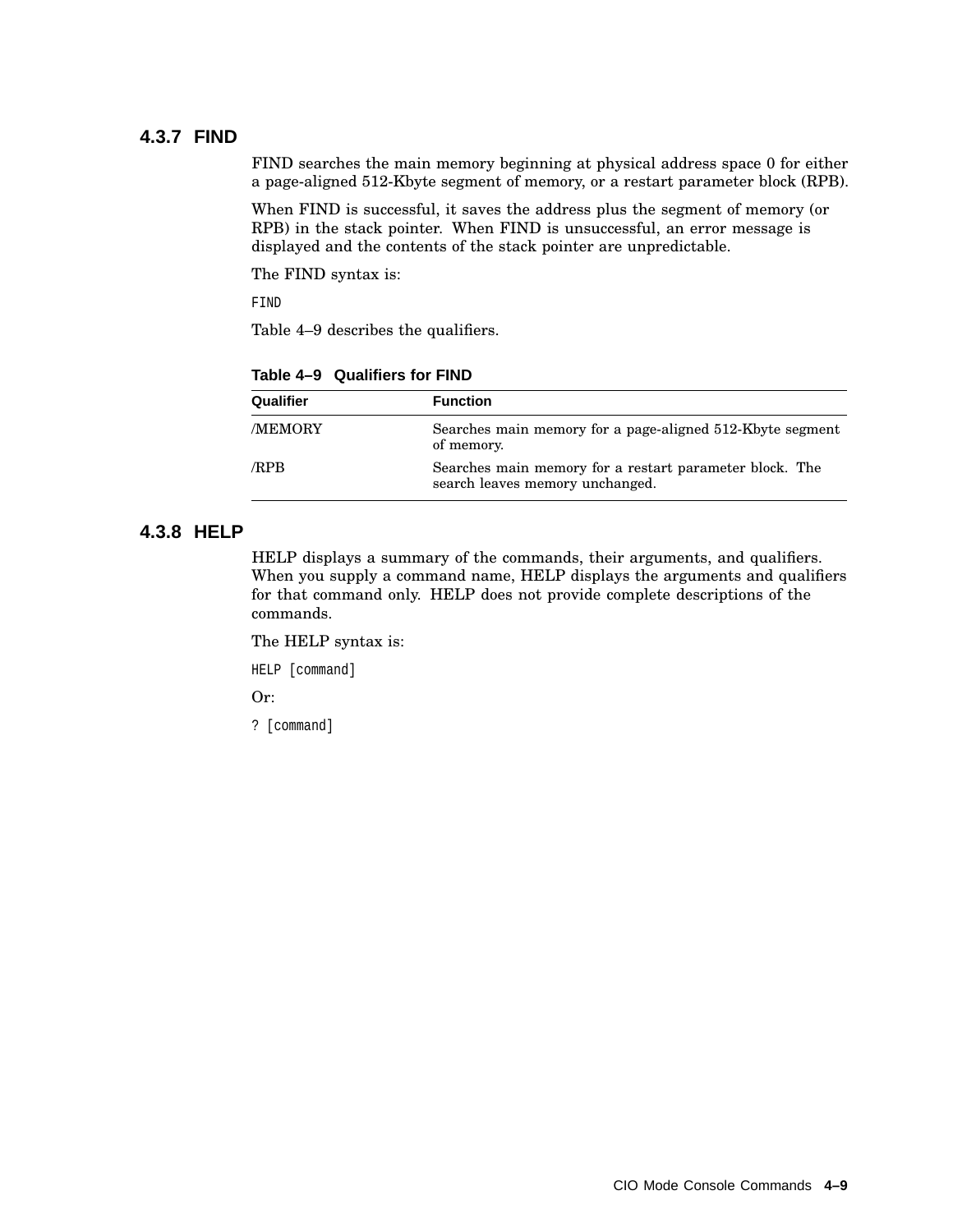### **4.3.9 INITIALIZE**

INITIALIZE performs the steps shown in Table 4–10.

| <b>Step</b>    | <b>Action</b>                                                                                       |
|----------------|-----------------------------------------------------------------------------------------------------|
|                |                                                                                                     |
| $\mathbf{1}$   | Do hard reset of zone (the cross-link state is set to off).                                         |
| $\overline{2}$ | Do hard reset of all available ATMs.                                                                |
| 3              | Initialize hardware.                                                                                |
| $\overline{4}$ | Reconfigure the zone and update the device configuration block<br>(DCB) to reflect the zone status. |
| 5              | Execute the Duplex Compatibility Test.                                                              |
| 6              | Load the firmware into the console main loop.                                                       |

**Table 4–10 INITIALIZE Steps**

The INITIALIZE syntax is:

INITIALIZE

## **4.3.10 MOVE**

MOVE transfers the specified number of bytes (count) from the source-address to the destination-address.

The MOVE syntax is:

MOVE source-address destination-address count

The source-address is the starting address of the data. The destination-address is the starting address of the destination. The count is the number of bytes to be moved.

### **4.3.11 MATCH\_ZONES**

MATCH\_ZONES copies the system-wide module data EEPROM from the other zone. MATCH\_ZONES does not copy the zone-specific module data EEPROM. Use MATCH\_ZONES *only* when:

- The cross-link state is set to off, and
- The path to the other zone is available. (The cross-link cables and other zone power is on.)

The MATCH\_ZONES syntax is:

MATCH\_ZONES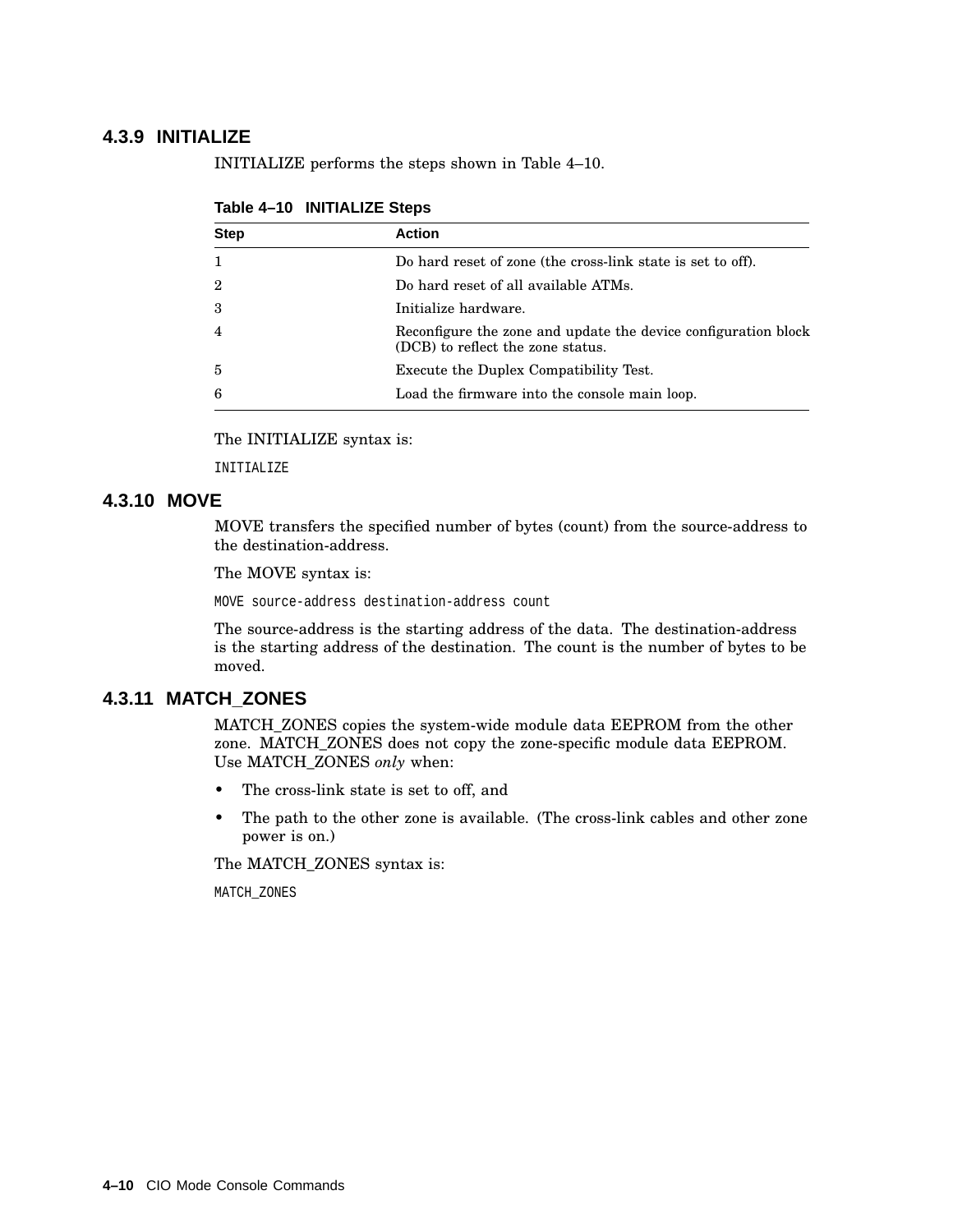### **4.3.12 REPEAT**

REPEAT continuously executes the specified command. REPEAT applies to the following commands *only*.

- DEPOSIT
- EXAMINE

REPEAT can be aborted by pressing Ctrl/C at the console keyboard.

The REPEAT syntax is:

REPEAT command

#### **4.3.13 SET**

SET modifies the value of the specified variable.

The SET syntax is:

SET variable value [value]

**Note** \_\_\_\_\_\_\_\_\_\_\_\_\_\_\_\_\_

SET does not allow abbreviations. You must enter the name of the variable completely.

Table 4–11 lists the variables with the acceptable values.

| Variable            | <b>Description</b>          | <b>Acceptable Values</b>                                            |
|---------------------|-----------------------------|---------------------------------------------------------------------|
| <b>BOOT DEFAULT</b> | Default boot specification. | Up to 80 characters of ASCII text                                   |
| <b>MODE</b>         | Boot mode.                  | FAILSTOP = Simplex mode<br>FAILSAFE = Duplex mode                   |
| <b>RESTART</b>      | Halt action switch.         | $HATT =$ Enter console mode<br>$BOOT = Root$<br>$RESTART = Restart$ |
| <b>BAUD</b>         | Console port speed.         | 300, 600, 1200, 2400, 4800, 9600,<br>19200, 38400                   |
| <b>ZONE</b>         | Zone identification.        | $A = \text{Zone } A$<br>$B = Z$ one $B$                             |

**Table 4–11 SET Variables and Values**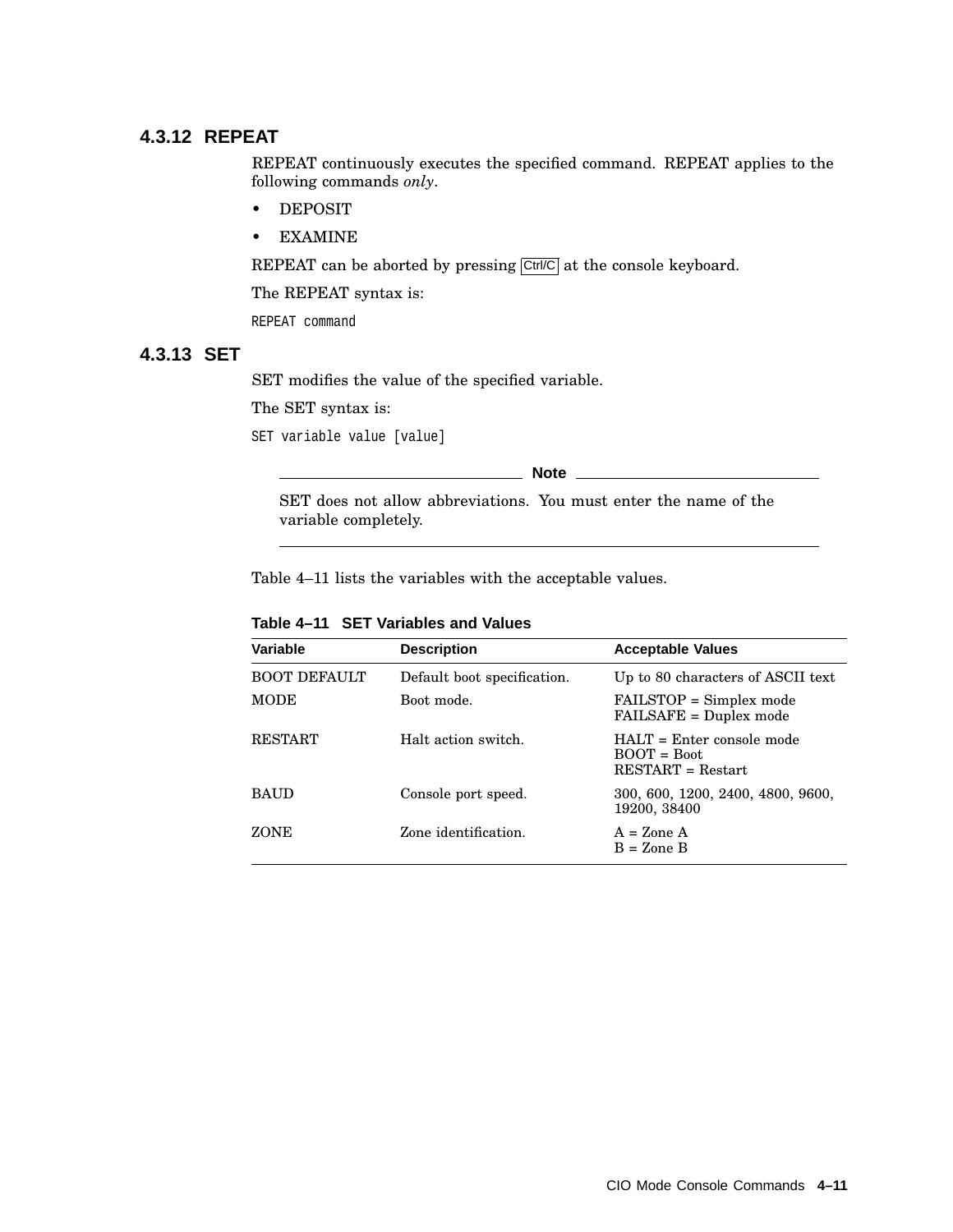#### **4.3.13.1 SET BOOT**

SET BOOT saves the values of boot-specs. Space for nine boot-specs is available on the CPU module EEPROM. The first space is reserved for the default bootspec. The other eight spaces are available to the user.

The SET BOOT syntax is:

SET BOOT DEFAULT value

Or:

SET BOOT boot-spec value

The boot-spec may be up to 8 characters of ASCII text. The value is the ASCII text assigned to the boot-spec.

#### **4.3.14 SHOW**

SHOW displays information about the specified variable. When the cross-link state is off (Simplex mode), information about the current zone is displayed. When the cross-link state is on (Duplex mode), information about both zones is displayed.

The SHOW syntax is:

SHOW variable

Table 4–12 lists the variables. You *must* supply a variable.

| Variable      | <b>Description</b>                                                                                                  | <b>Acceptable Values</b>                                            |
|---------------|---------------------------------------------------------------------------------------------------------------------|---------------------------------------------------------------------|
| DEFAULT       | Default specification.                                                                                              | Up to 80 characters of ASCII text                                   |
| $\rm{MODE}$   | Boot mode.                                                                                                          | FAILSTOP = Simplex mode<br>FAILSAFE = Duplex mode                   |
| RESTART       | Halt action switch.                                                                                                 | $HALT = Enter console mode$<br>$BOOT = Boot$<br>$RESTART = Restart$ |
| BAUD          | Console port speed.                                                                                                 | 300, 600, 1200, 2400, 4800, 9600,<br>19200, 38400                   |
| ZONE          | Zone identification.                                                                                                | $A = \text{Zone } A$<br>$B =$ Zone B                                |
| воот          | Displays the saved boot<br>specifications.                                                                          |                                                                     |
| CONFIGURATION | Displays the current system<br>configuration, including the<br>identity and status of any<br>modules in the system. |                                                                     |
| VERSION       | Displays the firmware<br>revision of all ROMs in the<br>system.                                                     |                                                                     |
|               |                                                                                                                     | (continued on next page)                                            |

#### **Table 4–12 SHOW Variables**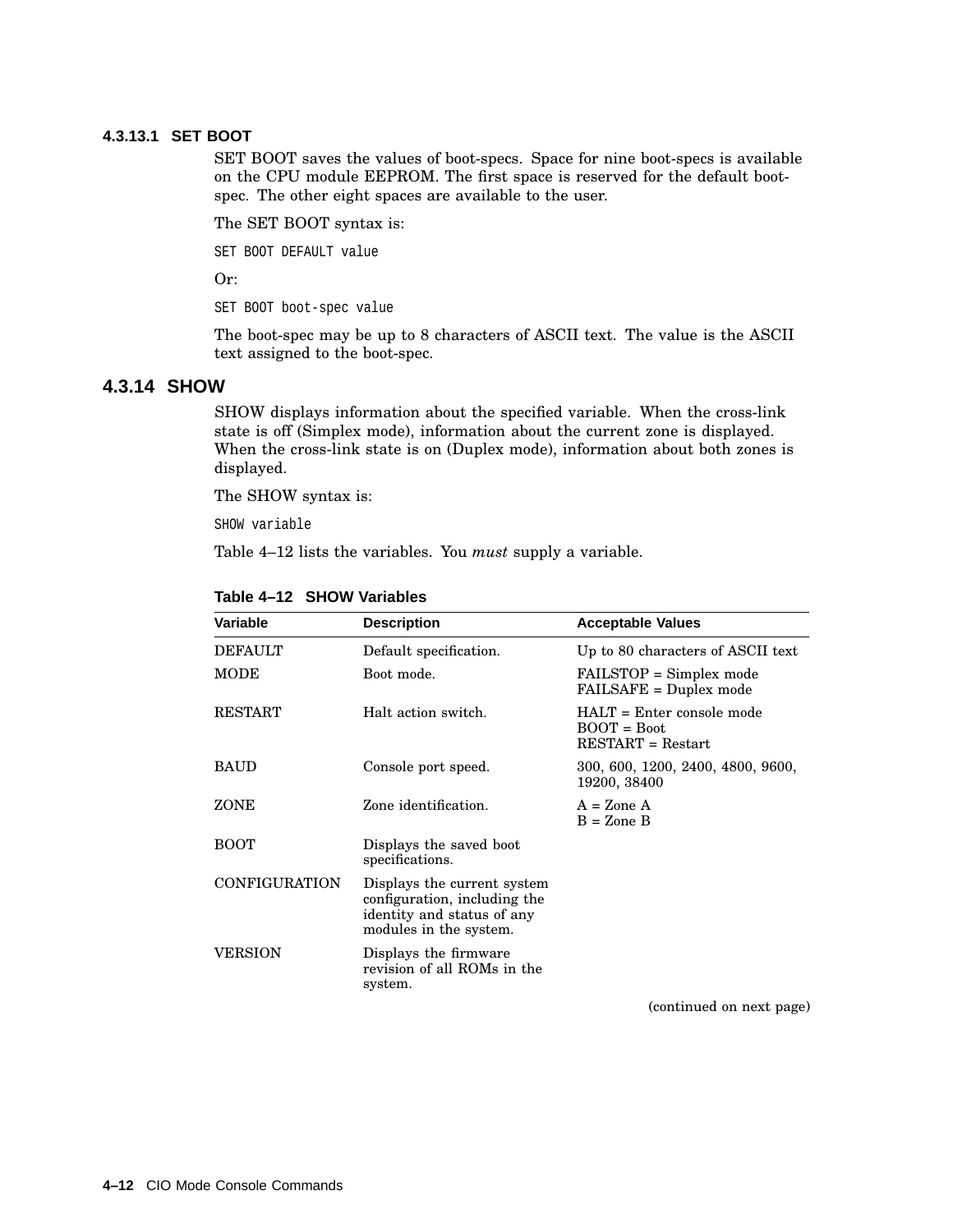| Variable                  | <b>Description</b>                                                                                                                                                             | <b>Acceptable Values</b> |
|---------------------------|--------------------------------------------------------------------------------------------------------------------------------------------------------------------------------|--------------------------|
| DSSI/PATH=path-<br>number | Specifies the zone and<br>slot number of an adapter<br>connecting to a DSSI device.<br>The path-number format is<br><b>zss</b> , where:                                        |                          |
|                           | $\boldsymbol{z}$ is the zone ID (A or B).<br>ss is the slot number<br>$(10 \text{ to } 17, 20 \text{ to } 27) \text{ of an}$<br>adapter connecting to a<br><b>DSSI</b> device. |                          |
| <b>ETHERNET</b>           | Displays the physical<br>Ethernet addresses.                                                                                                                                   |                          |
| <b>MEMORY</b>             | Displays system memory<br>information.                                                                                                                                         |                          |
| <b>STATE</b>              | Displays the state of the<br>cross-link and the system<br>cables.                                                                                                              |                          |
| <b>ERRORS</b>             | Displays the diagnostic error<br>frames. Not allowed if the<br>cross-link state is on.                                                                                         |                          |
| ALL                       | Displays the contents of all<br>variables.                                                                                                                                     |                          |

**Table 4–12 (Cont.) SHOW Variables**

#### **4.3.15 START**

START begins execution of the operating software from the specified address. START is equivalent to DEPOSIT PC followed by CONTINUE.

The START syntax is:

START address-spec

You *must* supply an address-spec.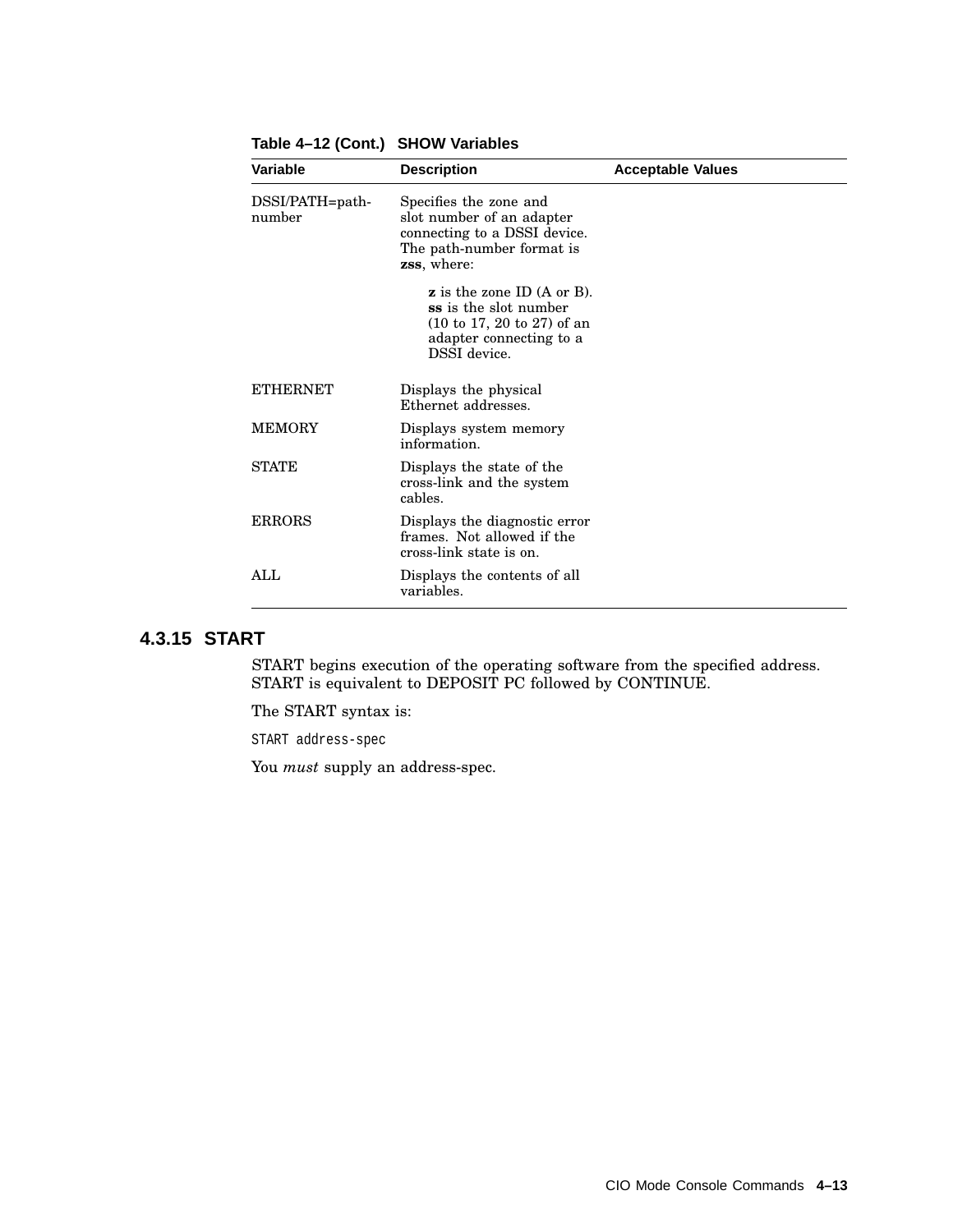## **4.3.16 TEST**

TEST enables the user to test:

- The system
- A zone
- The CPU and memory

Use TEST *only* when the cross-link state is set to off.

The TEST syntax is:

TEST [qualifier(s)]

Tables 4–13 and 4–14 describe the TEST selection and control qualifiers.

**Table 4–13 Qualifiers for TEST Selection**

| Qualifier               | <b>Function</b>                                                                         |
|-------------------------|-----------------------------------------------------------------------------------------|
| /GROUP: $n^1$           | Specifies a decimal number from 0 to 5 that identifies the<br>group of tests to be run. |
| $/TEST:n^1$             | Specifies a decimal number from 0 to 32 that identifies the<br>tests to be run.         |
| /SUBTEST: $n^1$         | Specifies a decimal number from 0 to 32 that identifies the<br>subtests to be run.      |
| <b>NERBOSE</b>          | Enables a display of all individual tests during execution.                             |
| <b>NOTRACE</b>          | Disables test traces.                                                                   |
| $\frac{1}{n}$ can be a: |                                                                                         |

• Single value

• Range separated by a colon (1:5)

- List separated by commas (1,5,9)
- Combination of range and list (1:6,8,10,11:29)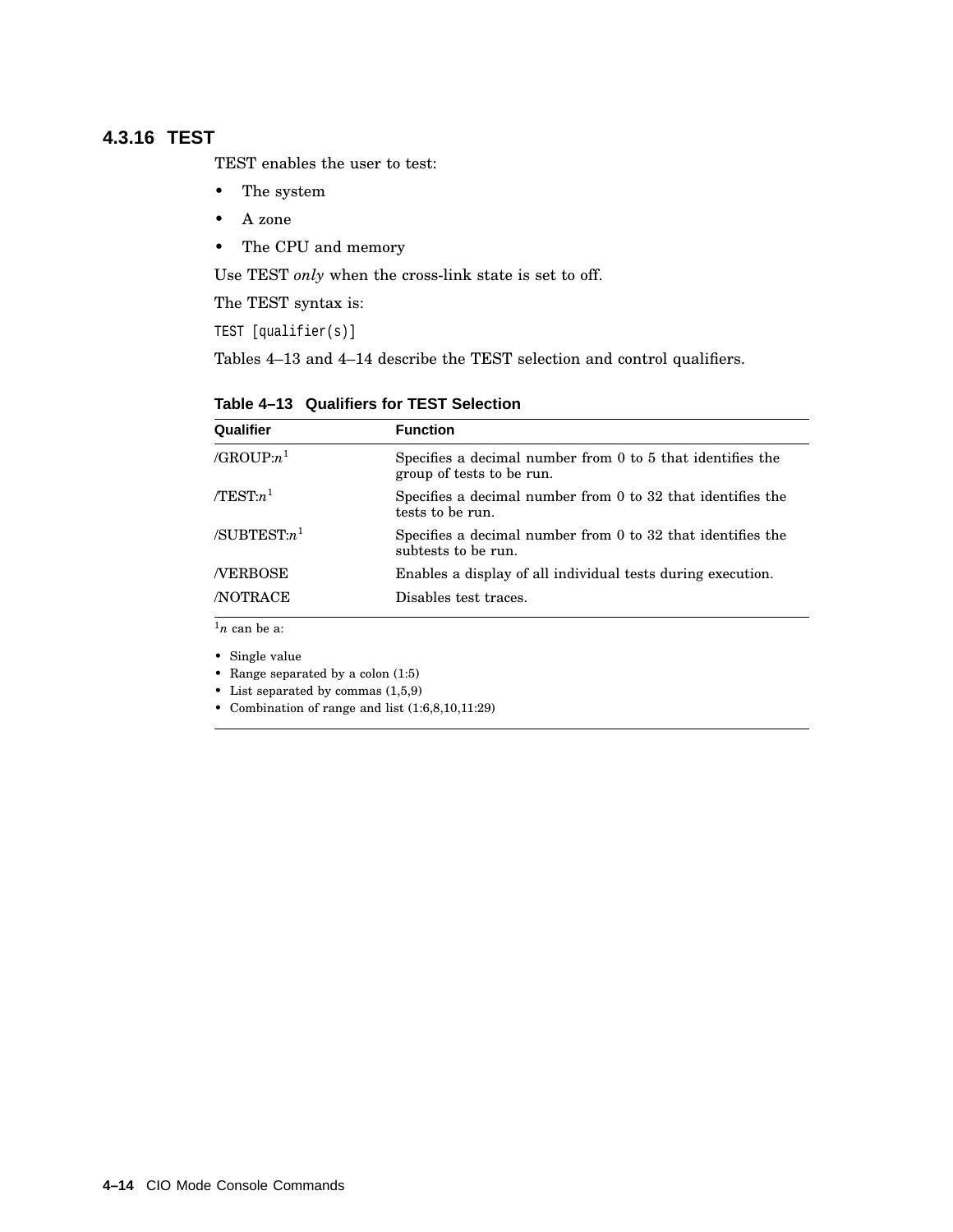| Qualifier        | <b>Function</b>                                                                                  |
|------------------|--------------------------------------------------------------------------------------------------|
| /PASSCOUNT:n     | <i>n</i> is a decimal number from 0 to MAXINT. When <i>n</i> is 0, the<br>passcount is infinite. |
| <b>NOTRACE</b>   | Disables the test traces.                                                                        |
| /COE             | Continues on error.                                                                              |
| <b>NOCONFIRM</b> | Disables the test confirmation on destructive tests.                                             |
| <b>/EXTENDED</b> | Enables extended error reports.                                                                  |
| <b>NOSTATUS</b>  | Disables status messages and reports.                                                            |
| /LIST            | Lists the available tests, but does not run them.                                                |

**Table 4–14 Qualifiers for TEST Control**

When you do not supply the qualifier(s), TEST runs all the nonextended tests (except those that require confirmation).

#### **4.3.17 X(transfer)**

X is used by automatic systems communicating with the console. X is not intended for use by operators.

X loads or unloads the count of bytes beginning at the specified address.

When the high-order bit of the count longword is 1, the data is read from physical memory to the console terminal. When the high-order bit of the count longword is 0, the data is written from the console terminal to physical memory.

The X syntax is:

X address-spec count Return data-stream checksum

The address-spec is a hexadecimal number that specifies a physical address. The count is an 8-bit hexadecimal number that specifies a number of bytes. The data-stream contains the bytes to be transferred by X. The checksum is a 2-digit hexadecimal number that specifies the 2's complement checksum of the data-stream. The checksum verifies the data-stream.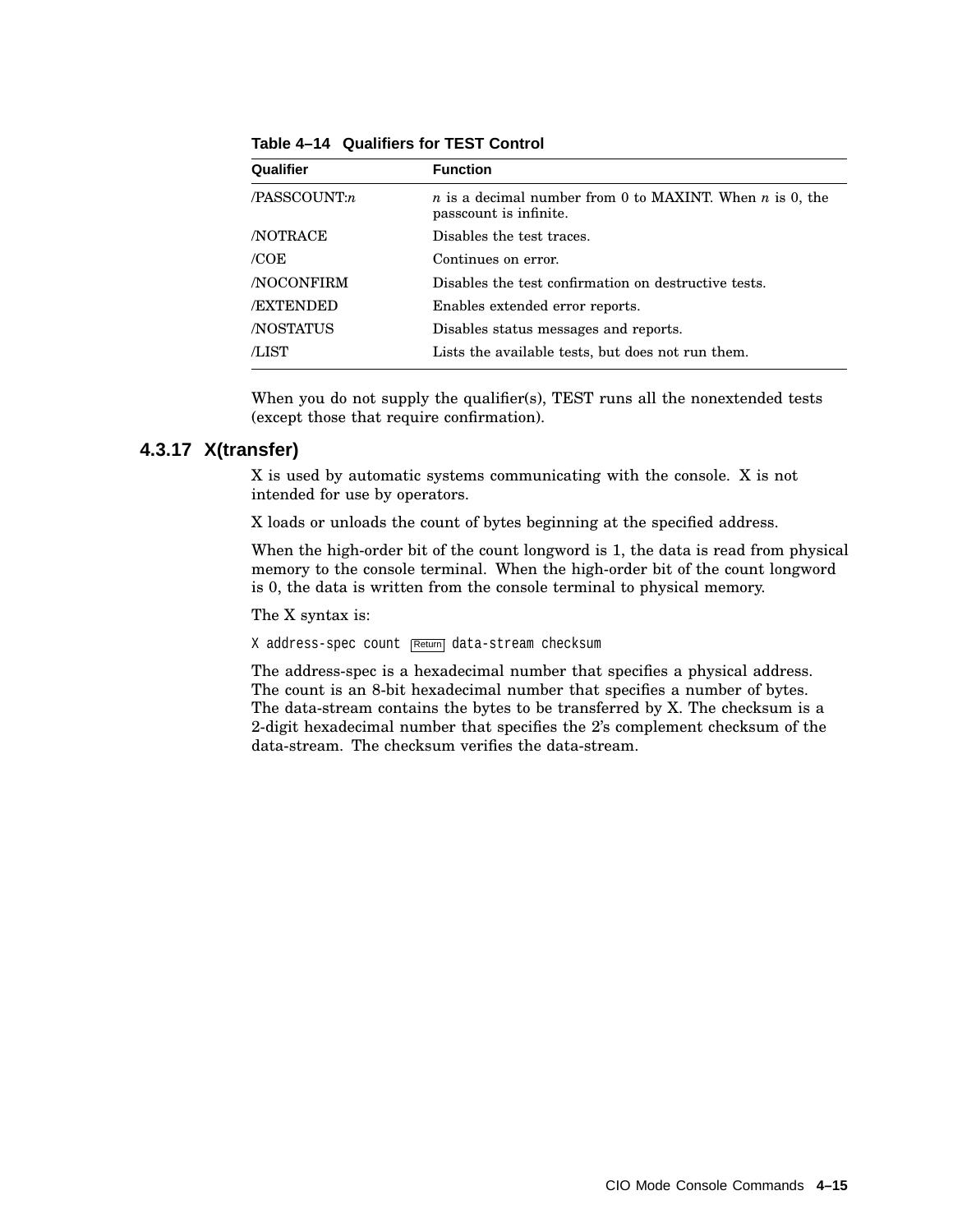## **4.3.18 Z**

Z connects to the firmware of another module in the system.

The Z syntax is:

Z[/PATH=path-number]

Table 4–15 describes the qualifier.

#### **Table 4–15 Qualifier for Z**

| Qualifier         | <b>Function</b>                                                                           |  |
|-------------------|-------------------------------------------------------------------------------------------|--|
| /PATH=path-number | Specifies the zone and slot number of a module. The path-<br>number format is zss, where: |  |
|                   | $\boldsymbol{z}$ is the zone ID (A or B).<br>ss is the slot number of the module.         |  |

When you do not supply a path, Z tries to connect to the module in slot 1 of the zone that is running.

**Note**

Z performs a hard reset on the ATMs, but you need to issue a programmed reset to load and start the functional firmware. After Z, you *must* issue a BOOT from the same zone, or a START/ZONE from the other zone (if that zone is running the operating system).

### **4.3.19 !(comment)**

The ! (exclamation point) prefixes a comment. The text following the ! is ignored.

The ! syntax is:

!(comment)

Or:

command!(comment)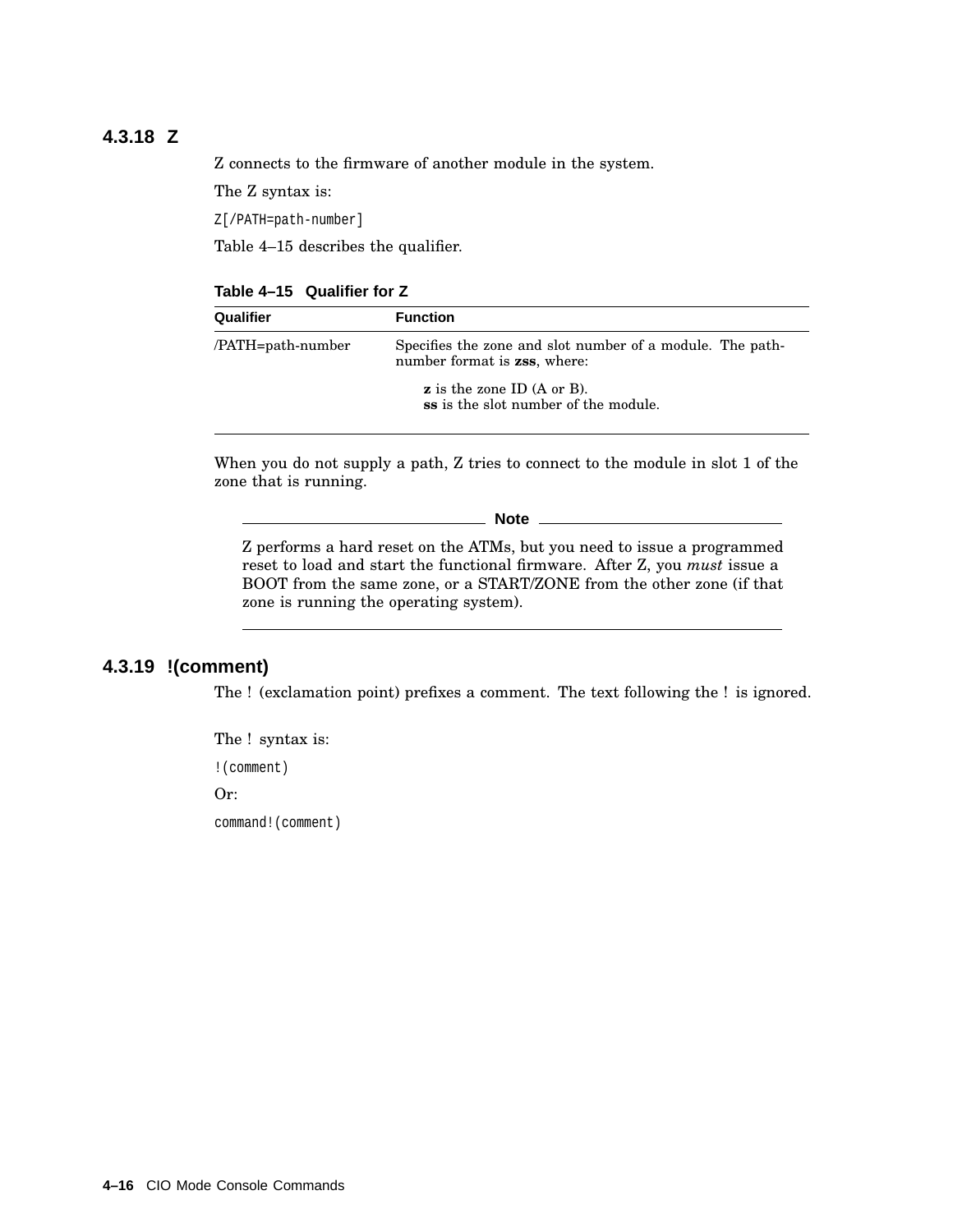# **Index**

## **B**

Bootstrap procedures, 3–7

## **C**

Cartridge inserting into magazine, 2–32 loading, 2–30 unloading, 2–30 write-protect switch, 2–32 CIO mode console commands BOOT, 3–7 CIO mode, entering, 4–2 CompacTape III cartridge, 2–19 to 2–25 Console command language syntax, 3–6 control characters, 3–5 description, 3–1 to 3–3 entering console mode, 3–4 exiting console mode, 3–4 operating modes, 3–3 to 3–4 operations, 3–1 to 3–7 Console commands, 4–1 to 4–16 BOOT, 4–3 CLEAR, 4–4 ! (comment), 4–16 CONTINUE, 4–5 DUP, 4–7 EXAMINE, 4–7 FIND, 4–9 HELP, 4–9 INITIALIZE, 4–10 MATCH\_ZONES, 4–10 MOVE, 4–10 REPEAT, 4–11 SET, 4–11 SET BOOT DEFAULT, 4–12 SHOW, 4–12 START, 4–13 TEST, 4–14 X, 4–15 Z, 4–16 Control panel, zone, 2–2 Controls and indicators disk drawer, 2–8

CPU and memory subsystem, 1–8

## **D**

Disk drawer controls and indicators, 2–8 Disk drives SF35-BK/HK/JK, 2–10 SF73-HK/JK, 2–13 Documentation road map, iii

## **E**

Eject button, 2–30 cartridge in drive, 2–31 no cartridge in drive, 2–31 unload function, 2–29

## **F**

Fault LEDs, 2–4

## **H**

Hardware description, 1–8 to 1–14 CPU and memory subsystem, 1–8 I/O subsystem, 1–8 packaging, 1–9 power subsystem, 1–9 storage devices, 1–14 Heat dissipation, 1–9

## **I**

I/O subsystem, 1–8

#### **L**

Load/Unload button, 2–30 reset function, 2–29

## **M**

Magazine, 2–31 installing in receiver, 2–35 removing from receiver, 2–34